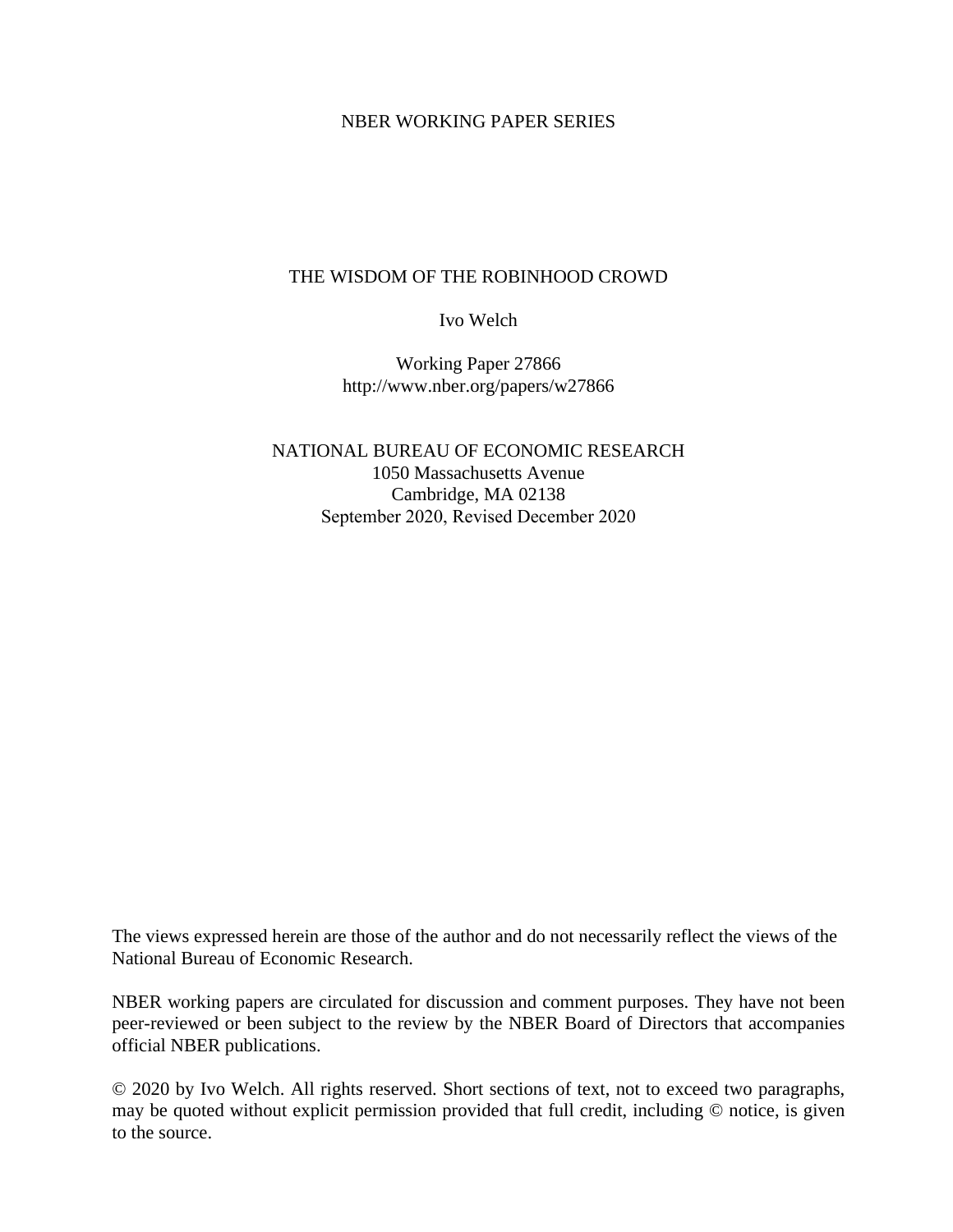The Wisdom of the Robinhood Crowd Ivo Welch NBER Working Paper No. 27866 September 2020, Revised December 2020 JEL No. D9,G11,G4

### **ABSTRACT**

Robinhood (RH) investors collectively increased their holdings in the March 2020 COVID bear market, indicating an absence of panic and margin calls. Their steadfastness was rewarded in the subsequent bull market. Despite unusual interest in some "experience" stocks, their aggregated consensus portfolio (likely mimicking the household-equal-weighted portfolio) primarily tilted towards stocks with high past share volume and dollar-trading volume. These were mostly big stocks. Both their timing and their consensus portfolio performed well from mid-2018 to mid-2020.

Ivo Welch Anderson School at UCLA (C519) 110 Westwood Place (951481) Los Angeles, CA 90095-1482 and NBER ivo.welch@anderson.ucla.edu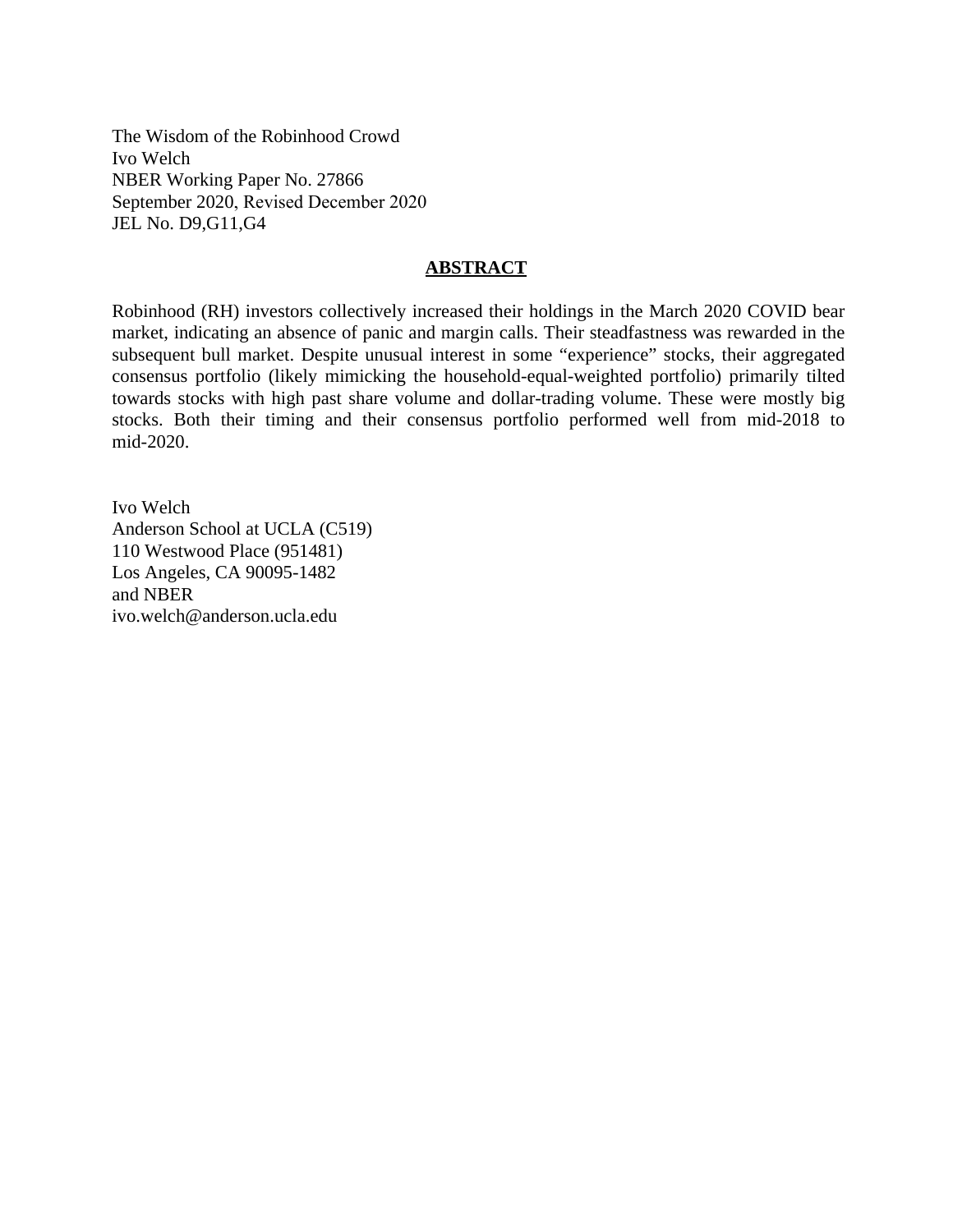The online retail brokerage company Robinhood (RH) was founded in 2013 based on a business plan to make it easier and cheaper for small investors to participate in the stock and option markets. RH never charged brokerage fees, which allowed their clients to buy and sell single (and even fractional) shares of stocks. RH's also appealed to customers with many other small technological innovations, such as a friendly mobile-first user interface. RH itself earns its own revenues through margin fees, cash balance interest, and payment-for-order flow.

As of mid-2020, RH had attracted a clientele of over 13 million investors—widely believed to be mostly small, young, computer-savvy but novice investors. The WSJ reported on Sep 12, 2020 that "According to Robinhood...first time investors accounted for 1.5 million of its 3 million funded accounts opened in the first four months of 2020." The website Brokerage-Review.com estimated that the average account size at RH was only \$2,000. By August of 2020, RH had raised another \$200 million of fresh capital, boosting its valuation to \$11.2 billion. It is widely considered a disruptive force in US investing.

From mid-2018 to mid-2020, RH also offered an API that made it possible to obtain the number of (anonymous) RH investors (*N<sup>i</sup>* ) who held a particular stock *i* at that particular moment. In turn, the website Robintrack.net wrote some scripts to continuously pull down these holdings (at a speed of about 20 stocks per second, cycling through all stocks about once an hour) and then reposted the data online with RH's blessing. My paper investigates some aspects of this history.

**1. Stock-Specific Changes in Holdings:** Grinblatt and Keloharju (2001) and Barber and Odean (2008) had shown that retail investors in the 1990s had bought stocks that had recently gone up or down dramatically. They suggested this could be due to stocks catching the attention of investors (Barber and Odean (2008)) or deliberate sensation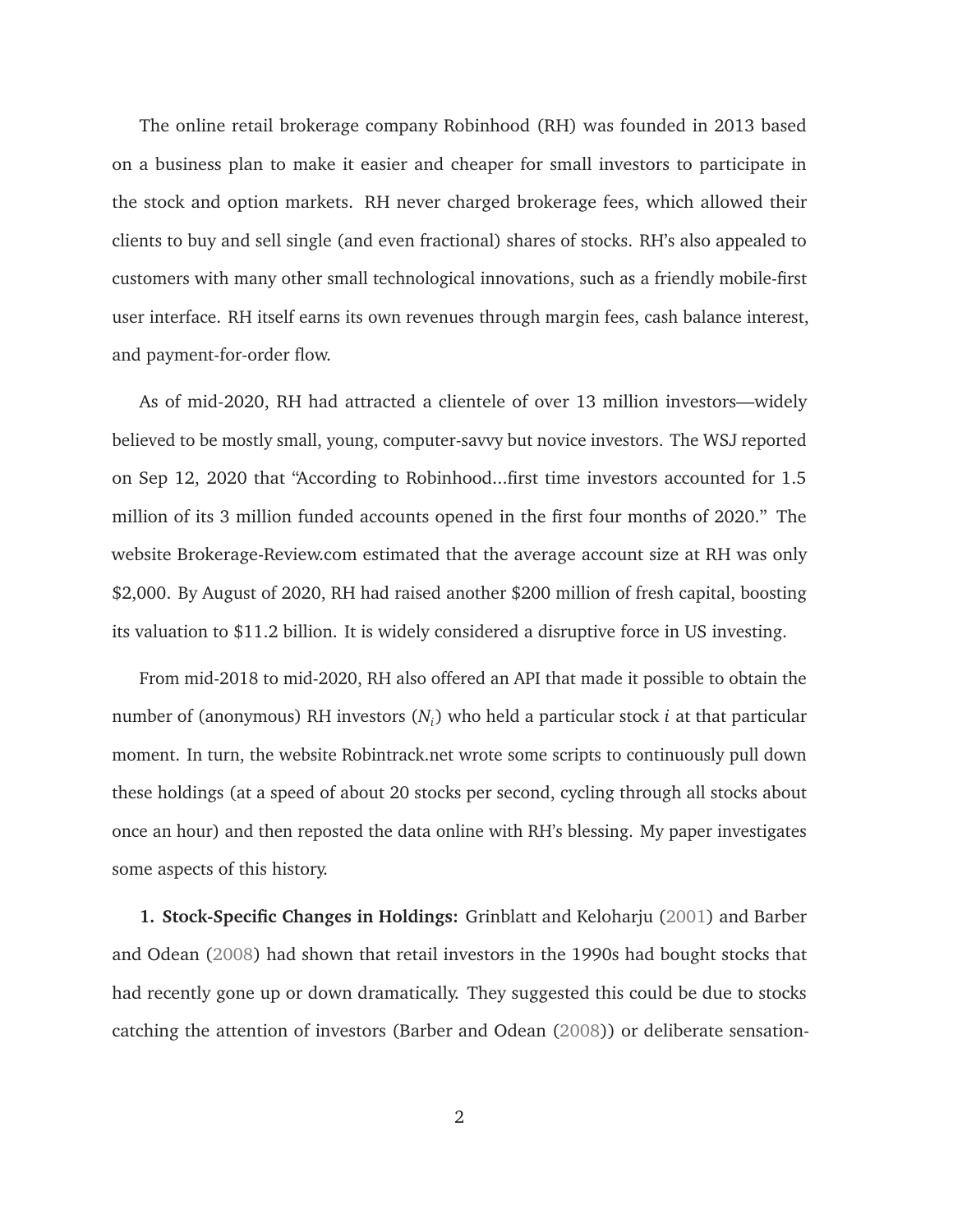seeking (Grinblatt and Keloharju (2001)).<sup>1</sup> My paper shows that, even two decades later, these even smaller RH investors also purchased large gainers and losers.

**2. Aggregate Changes in Holdings:** Unfortunately, earlier studies did not include precipitous market declines, such as the market crash of 1987, the dot-com burst of 2000, or the financial crisis of 2008. In contrast, the 2018-2020 sample includes the COVID episode. This makes it possible to investigate retail behavior during a sharp market-wide downturn and quick subsequent recovery.

My paper shows that aggregate RH holdings also increased during this episode. RH investors did not panic or experience margin calls. Their first "purchasing" spike (i.e., an increase in the sum total number of holding investors in all stocks) occurred as early as the next day, presumably reflecting their existing purchasing power in their accounts. A second spike occurred about four days after a large market movement. This is roughly the time required to complete a cash bank transfer.

This evidence suggests that RH investors may have actively added cash to fund purchases of more stocks. Thus, during the March 2020 stock market decline, RH investors collectively acted as a (small) market-stabilizing force. (Because RH investors also buy after stock market increases, they may not be a stabilizing force in other situations. Indeed, they also added funds aggressively after large upswings.)

A simple thought experiment in which RH holdings represent market and non-holdings cash investments suggests that RH investors were lucky in their timing. They earned a lower mean rate of return but enjoyed a higher Sharpe ratio than the stock market.

<sup>&</sup>lt;sup>1</sup>See also Ben-Rephael, Da, and Israelsen (2017); DellaVigna and Pollet (2009); Fang and Peress (2009); Fang and Peress (2009); Hirshleifer, Lim, and Teoh (2009); Peng and Xiong (2006); Da, Engelberg, and Gao (2011); and DellaVigna and Pollet (2009). Barber and Odean (2013) survey the behavioral literature on individual investors. Barber, Huang, et al. (2020) investigate stock-specific RH holding changes in more detail.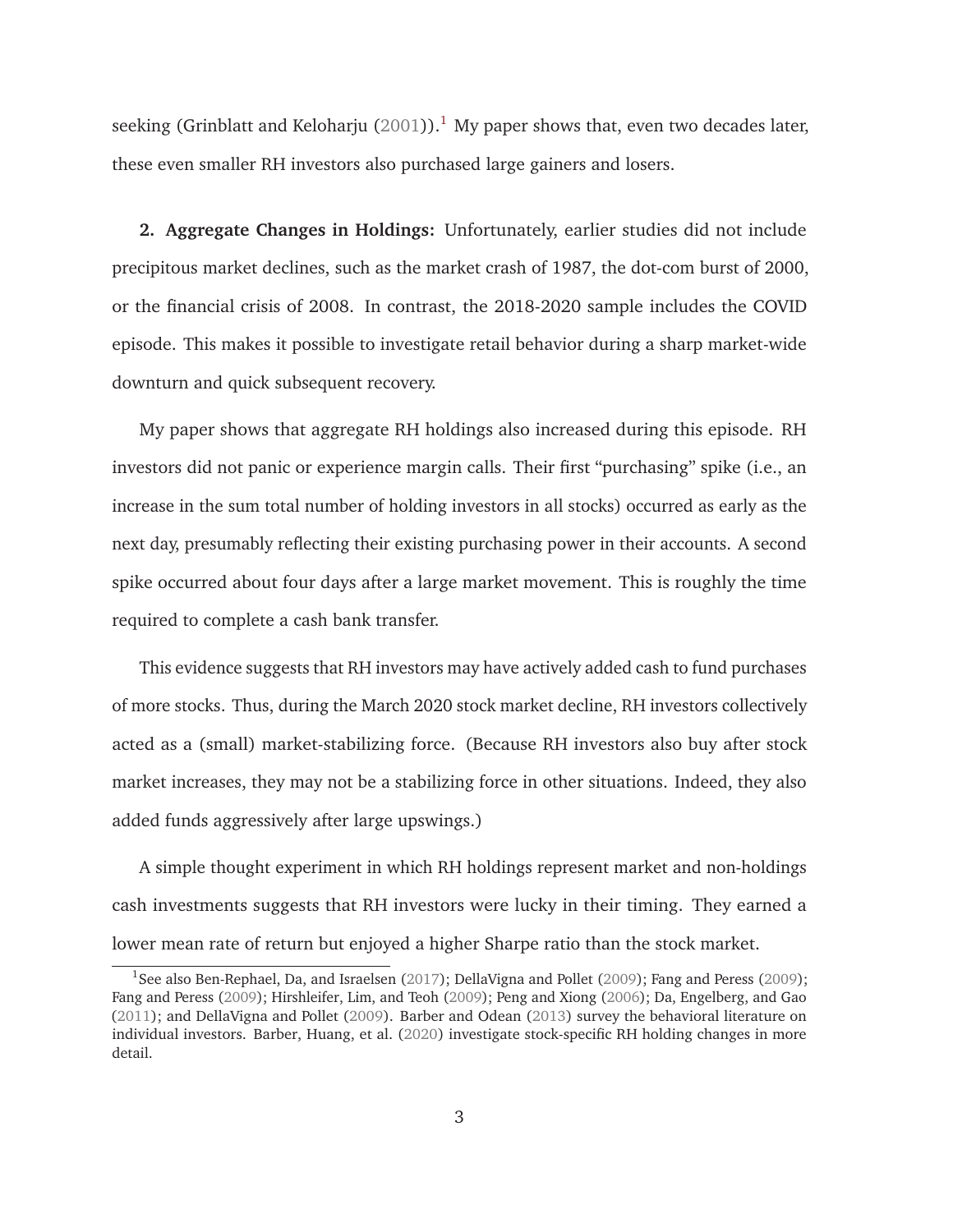**3. Level Holdings:** Besides investigating somewhat different types of investors in different eras, most of the retail investor literature has focused on the timing of their trades. In contrast, my paper focuses on portfolio-level holdings rather than portfolio changes.

My paper shows that there is plenty of opportunity to poke fun at RH investors. For example, they overweighted stocks that seemed to appeal to their interests: Ford (but not GM), Facebook in 2018 (but not in 2020), and airline stocks in 2020 (but not in 2018). AMD, Snapchat, and Cannabis stocks were particularly popular. At the end of January 2019, Aurora Cannabis (ACB) was briefly the most widely held stock, with 244,532 investors! (AAPL was second with "only" 237,521 investors.) RH-type investors may very well have played a role in the active trading of, and the steady-state demand for, cannabis and many other (otherwise) obscure stocks.

Nevertheless, this narrative is a misleading. The "actual Robinhood" (ARH) portfolio was not nearly as crazy as these anecdotal tales would have it. Cannabis and other "experience holdings" were just minor sideshows. Most investment weight was not in these stocks.

This becomes obvious when we investigate a more representative ARH portfolio that holds  $w_i{\equiv}N_i/\sum_i N_i$  in each stock, where  $i$  is a stock name and  $N$  is its number of Robinhood holders. It is of course unlikely that any particular investor held this portfolio. Instead, ARH should be viewed as a reasonable "consensus statistic" (among other viable ones), akin to the notion of a consensus forecast, as in Zarnowitz and Lambros (1987). It is a "crowd wisdom" portfolio.

If investors hold roughly equal-sized (or zero) positions proportional to their wealth, then the ARH portfolio would resemble a household<sup>2</sup>-equal-weighted portfolio. Unfortu-

 $^2$ In the Barber–Odean data, accounts are identified as households. Thus, I adopt the same terminology, although the unit could well be an account or investor instead of a household. The ARH could also mimick a household value-weighted portfolio if the distribution of household wealth is sufficiently broad to distribute the weight across households for each stocks appropriately.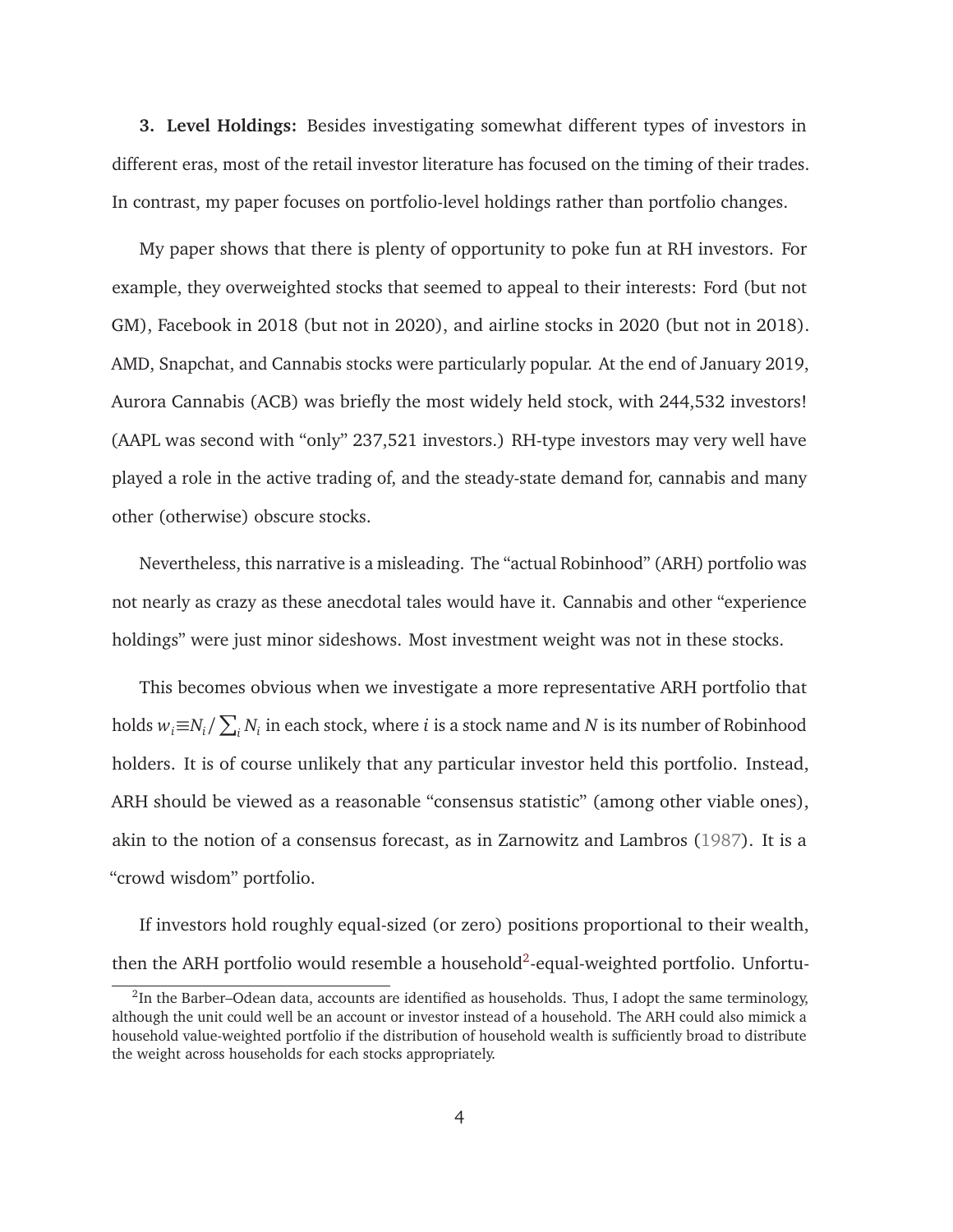nately, data limitations prevent us from tracing RH investors' actual holdings. Fortunately, Brad Barber's and Terry Odean's generous sharing policy makes it possible to investigate an equivalent portfolio in the Barber and Odean (2000) data. Their data contain actual month-end portfolio holdings by account at another discount brokerage firm from 1991 to 1996. An ARH-equivalent portfolio showed a 97.1% correlation in investment weights with their household-equal-weighted portfolio. It had a rate-of-return time-series correlation net of the market of 98.6%.

The simplest way to characterize how the RH portfolio differs from a more (valueweighted or equal-weighted) market portfolio is to describe its correlates. The empirical evidence suggests that lagged stock trading volume can explain a large part of the ARH crowd portfolio's investment weights.<sup>3</sup> Trading volume includes itself a component related to retail investor participation, but the data further suggests that it is the retail investors who disproportionately end up owning these highly liquid stocks. A "quasi-robinhood" (QRH) portfolio, with 2/3 normalized share-trading volume and 1/3 normalized dollar-trading volume (both calculated over the previous year), has a 75% correlation with the ARH portfolio in investment weights. The rate of return time-series correlation net of the market is still over 90%. In the Barber–Odean data, the equivalent correlations were 75% and 86%. (With this high a correlation, the QRH portfolio can even stand in as a reasonable proxy for retail holdings for some purposes.)

Yet what is perhaps surprising is that the ARH portfolio did not underperform in the cross-section in this sample period, either. This is the case for a 0-factor model (i.e., returns above the risk-free rate), a net-of-the-market model, a 1-factor model (i.e., abnormal returns

 $3$ I can speculate that the remaining 40% relate to the visibility of products and stocks for my target investor group, as well as investor-specific idiosyncratic interests. Unfortunately, there are no readily available long time-series that would make it easy to measure these aspects. The appeal of these two volume-based proxies is their easy availability over a century.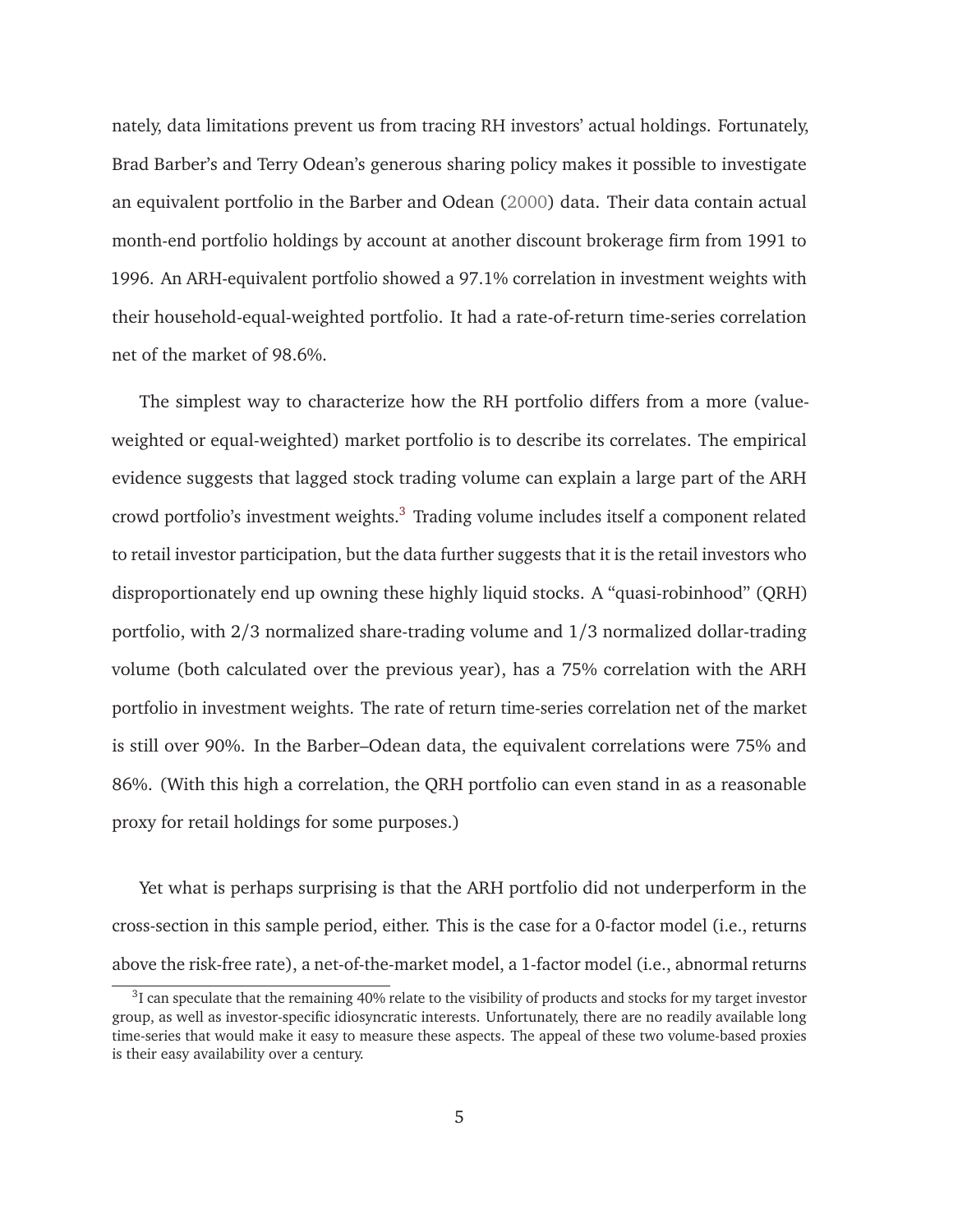adjusted for market-movements with beta), and a 5-factor-plus-momentum model (Fama and French (2015), Carhart (1997)), here dubbed the 6-factor model. The alphas of the ARH portfolio were positive, and despite the very short sample even statistically significant in the 6-factor model, with a respectable abnormal rate of return of 1.3% per month.

Robinhood investors were not collectively "cannon fodder," exploited by more sophisticated investors elsewhere. Good timing and good stock performance help to explain why RH investors did not attrition out but continued to pour in.

The volume-based QRH proxy portfolio could not perform as well as the ARH portfolio in the 2018–2020 sample. The QRH portfolio had positive 0-factor returns and 6-factor returns, but negative 1-factor returns. Though it is speculative to extrapolate the similarity of QRH and ARH (or their Barber–Odean equivalents) beyond the sample periods, it is interesting to note that the QRH had the same performance pattern from 1980 to 2019.

The ARH and QRH portfolio performances are not readily comparable to the return performances documented in most earlier studies of retail investors. This is because the analysis in my paper focuses on holding *levels* rather than changes or trades. The ARH performance reported here is more akin to the better-performing buy-and-hold retail investor benchmark mentioned in Barber and Odean (2000) than it is to their active traders. Moreover, the literature about the performance of retail *trades* is also not even clear in itself. Kaniel et al. (2012) and Kelley and Tetlock (2013) use proprietary data from the NYSE (2000–2003 and 2003–2007, respectively). They find that retail trades outperformed. Boehmer et al. (2020) find likewise using a novel metric for classifying (some) trades from 2010–2015 as retail trades. But Barber and Odean (2000), Grinblatt and Keloharju (2000), Barber and Odean (2002), Barber, Huang, et al. (2020) and others find that active trades by retail investors underperformed. Possible explanations for this discrepancy includes that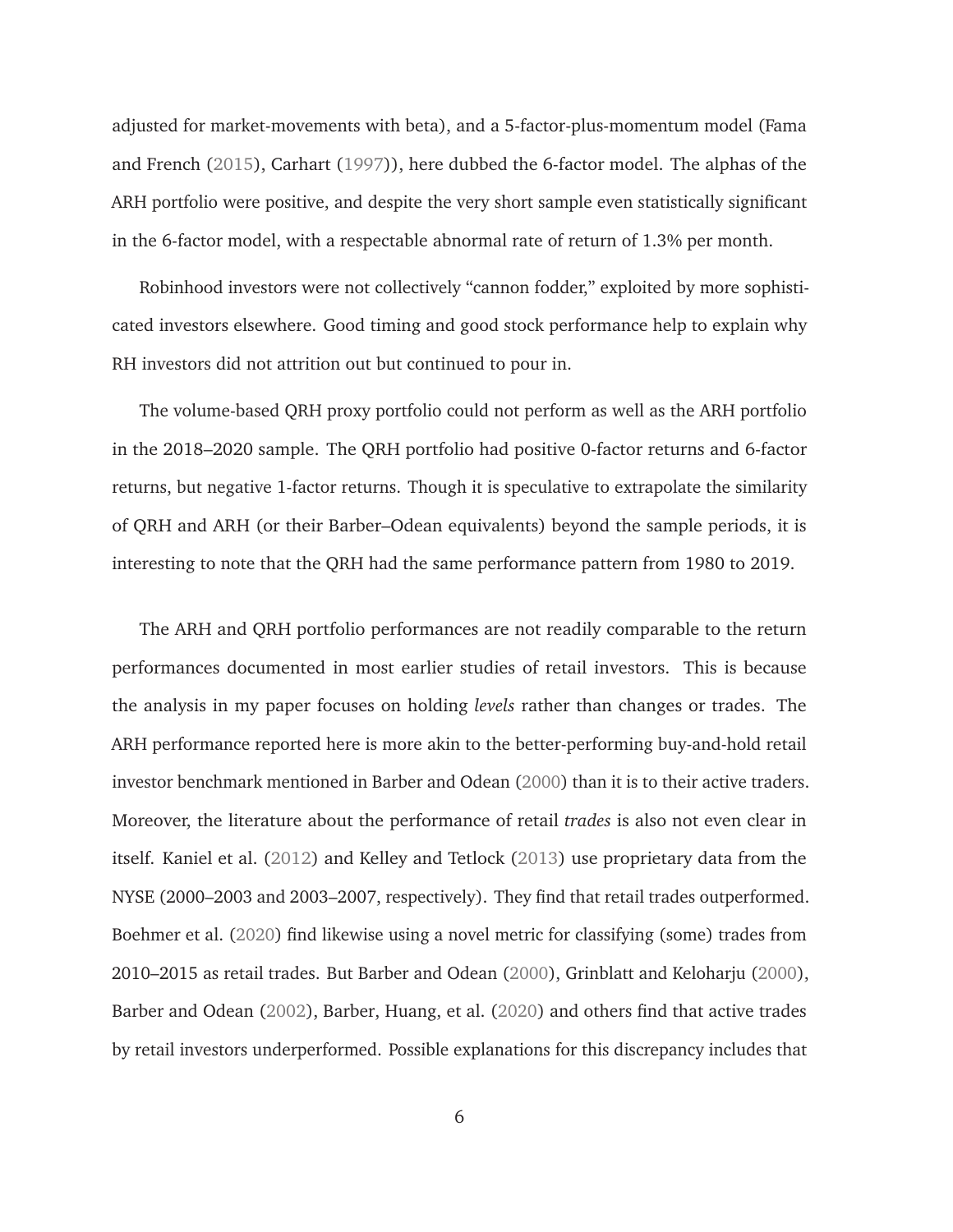performance could depend on the holding interval (Barber and Odean (2008)) or on the specific broker (Fong, Gallagher, and Lee (2014))—or it could be that stock returns have low external validity.

Other academic studies of Robinhood investors are also now emerging. Moss, Naughton, and Wang (2020) show that RH investors did not care much about socially responsible (ESG) investing, contrary to some experimental studies. Barber, Huang, et al. (2020) find that *herding-related* buying was not advantageous, losing as much as 5% over five days.<sup>4</sup> Moreover, they show that during RH outages, trading in stocks dropped by 0.7% (6% of retail activity), and even more for the 50 most popular RH stocks. Ozik, Sadka, and Chen (2020) show that RH investors traded more when COVID lockdowns took effect, effectively "grounding" more investors in front of their computers at home. Ben-David et al. (2020) identify RH investors as "sentiment driven" to classify ETFs by appeal to cost-conscious versus sentiment-driven investors.

Furthermore, the ARH investment weight is a monotonic transform of the "breadth of ownership" measure. While Chen, Hong, and Stein (2002) find that stocks held by fewer mutual funds subsequently underperformed, Nagel (2005) finds that this relationship disappeared in a sample that included five more years (according to Choi, Jin, and Yan (2013), who investigate *changes* in breadth of ownership). Again, even statistically significant return performance, carefully researched, often does not hold out of sample.

<sup>&</sup>lt;sup>4</sup>A non-public J.P.Morgan research report by Cheng, Murphy, and Kolanovic (2020) studies RH changes. Unlike Barber, Huang, et al. (2020), they emphasize good timing of RH investors *on average*. Their finding that RH investors purchase strong winners and losers overlaps with the findings in Section II below.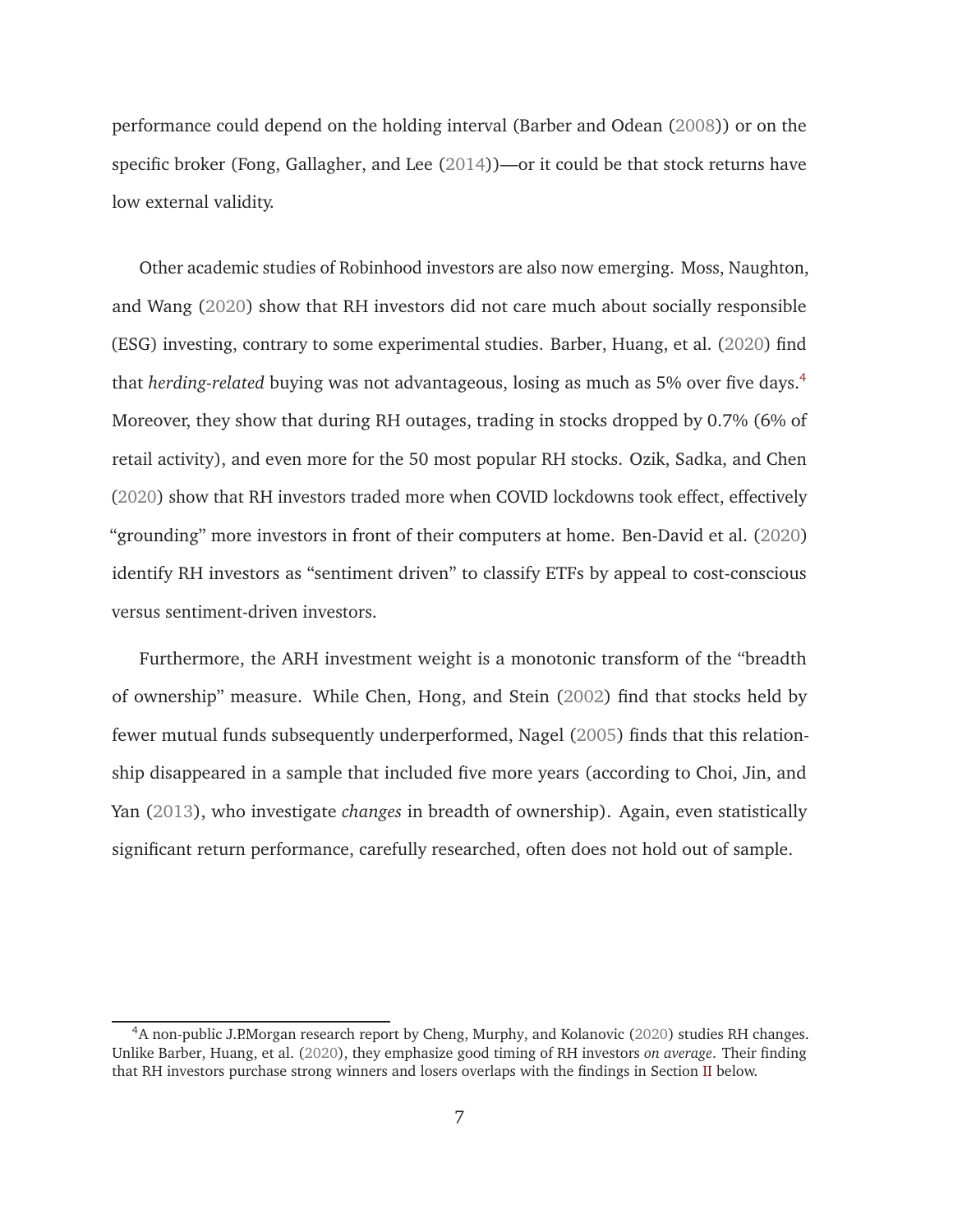# **I Some Background**

# **A Robinhood**

Wikipedia describes Robinhood Markets, Inc. as

[an] American financial services company headquartered in Menlo Park, California. The company offers a mobile app and website that offer people the ability to invest in stocks, ETFs, and options through Robinhood Financial and crypto trading through Robinhood Crypto. Robinhood operates a website and mobile apps for iPhone, Apple Watch, and Android. The company has no storefront branches and operates entirely online without fees. Robinhood is a FINRA regulated broker-dealer, registered with the U.S. Securities and Exchange Commission, and is a member of the Securities Investor Protection Corporation. The company's main source of revenue comes from interest earned on customers' cash balances, selling order information to high-frequency traders (a practice for which SEC opened a probe into the company in September 2020) and margin lending. The company has 13 million users.

Although RH investors are individually quite small, collectively they are often seen as the "future of investing."

Presumably, with their payment for order flow, RH spreads the eliminated fixed-cost fee component into higher per-share variable costs, making it cheaper to buy and sell small positions but more expensive to buy and sell larger positions. However, the execution quality of Robinhood and its competitors is difficult to ascertain.<sup>5</sup>

<sup>&</sup>lt;sup>5</sup>There is a lack of data on execution costs by all retail brokers in the market. A federal statute (related to price manipulation) that criminalizes the probing of execution quality using sample round-trip trades makes sure it stays this way.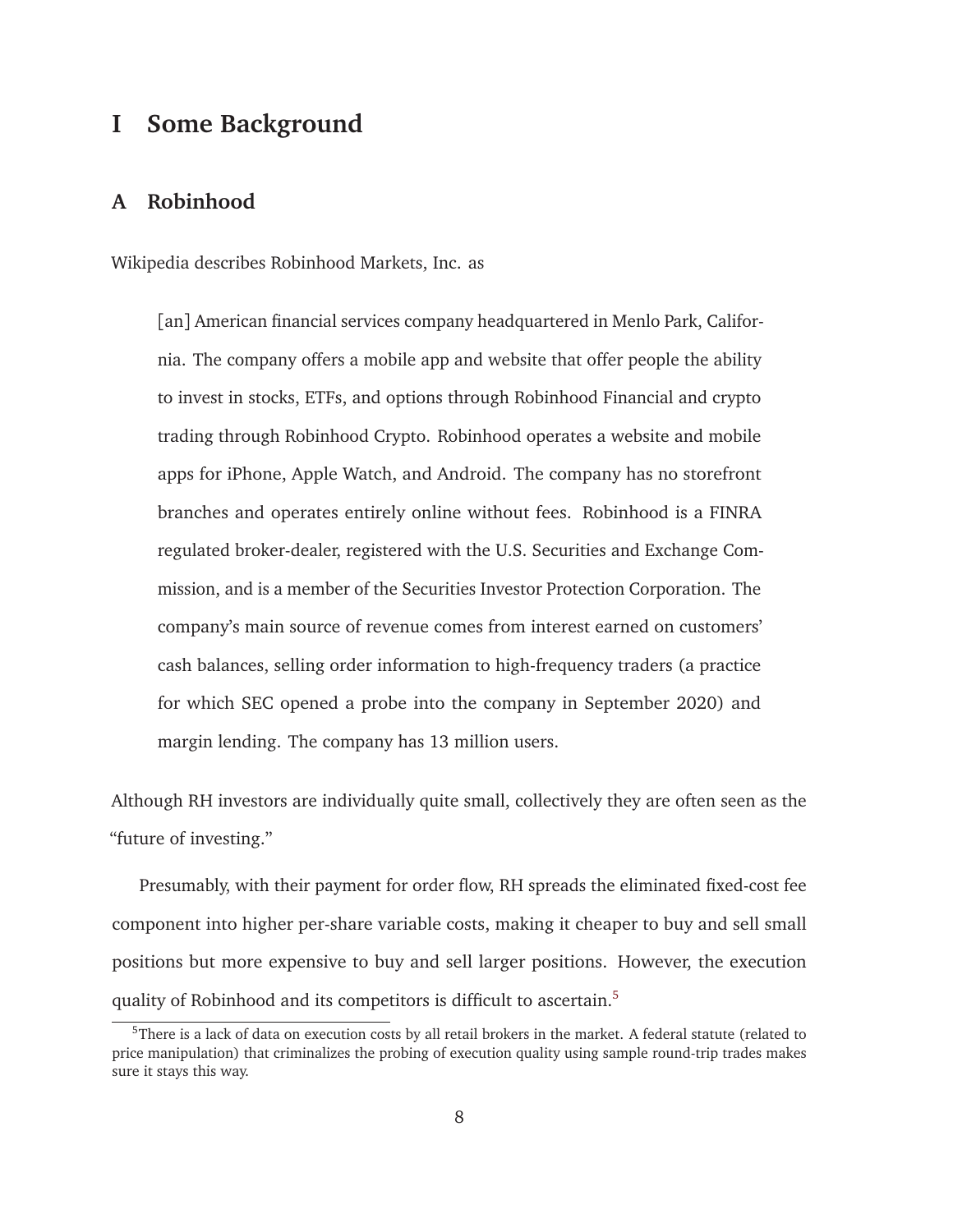RH's rapid growth led other brokers to abandon brokerage fees by October 2019. It was also reputed to have helped induce the merger between Charles Schwab and Ameritrade. RH also had its own fair share of controversies, relating to service outages, cryptocurrency, banking, payment for order flow, a security breach, and even the suicide of one of its investors.

# **B Robintrack**

Robintrack.net (RT) was created in 2018. For about three years, RT ran scripts to download the data made publicly available on RH's API. RH terminated this public API in August 2020 and RT froze its operations. By this time, the database had accumulated into 3.5GB of data. After removing repeated intra-hour observations and unchanging holdings, it contains about 12 million ticker–hour observations. For each stock, I extracted the last UTC observation for each day.<sup>6</sup>

This resulted in 5,777,002 RH ticker–day observations from 802 unique days and 8,597 useful tickers.<sup>7</sup> Of the 8,560 RH tickers, 8,387 tickers were matchable to CRSP. Of these, 3,834 were ordinary equity (CRSP sharecode 10 or sharecode 11). My paper pertains only to this specific ex-ante identifiable investment universe.

Some tickers do not appear at all, others appear late in the RT data. Early versions of the script probably omitted dual-class tickers ending with *.A* or *.B*, most prominently Berkshire Hathaway. RT remedied this with an upgrade issued on January 16, 2020.<sup>8</sup>

<sup>6</sup>The NYSE closes at 4:30pm EDT, which is 22:20 or 23:30 UTC.

<sup>7</sup>The RT data is *not* professionally maintained and cleaned, thus requiring extra care. It contained some incorrect tickers, such as \_OUT, \_PRN, MTL-, PKD∼ (and its sibling PKD), which I hand-removed.

<sup>8</sup>Thus, BRK.B suddenly appeared with 38,023 users (and BRK.A with 134 users). (Figure 5 shows that BRK.A was right on the fitted line on June 30, 2020.) Other noteworthy dual-class examples that also appeared on January 16, 2020 are Royal-Shell Dutch and Lions Gate Entertainment.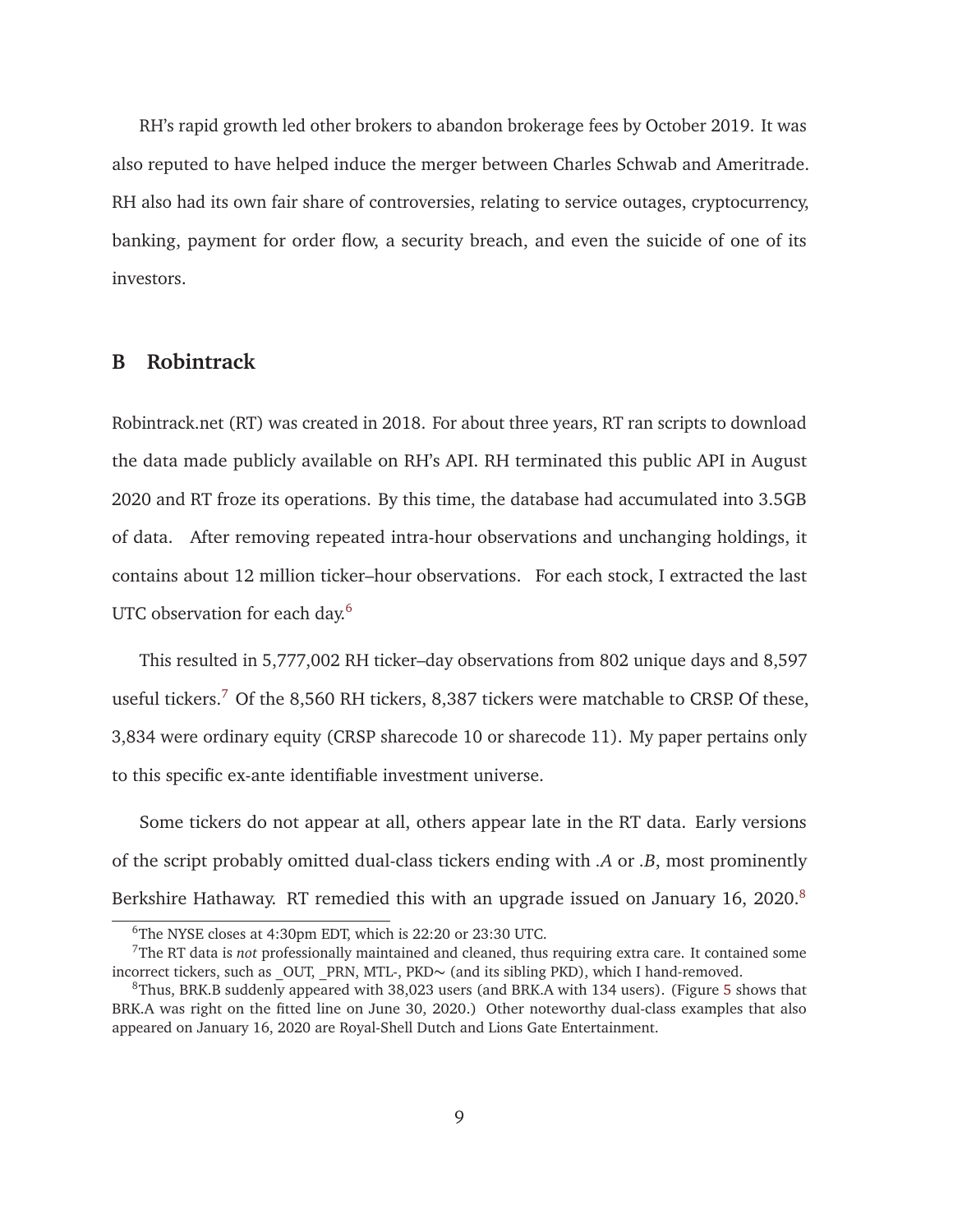Nevertheless, some stocks are never found in the RT dataset for reasons unknown, most prominently CELG (Celgene) and TWX (Time-Warner).

The RT data begin on May 5, 2018. Over time, the number of RH investors increased, and given the law-of-large-numbers, presumably so did the reliability of the number of RH investors holding individual stocks. My paper analyzes the sample from June 1, 2018 to September 30, 2020 (the last day of my CRSP data set). There were 546 valid CRSP trading days. RH itself suffered some systemwide outages on March 2, 2020 and March 9, 2020. The RT script failed to run on August 9, 2018, on January 24–29, 2019 (4 days), and January 7–15, 2020 (7 days). The last RT outage followed the dual-class script update.

## **C Caveats**

It is important to offer appropriate cautions before the analysis. The first major caution relates to external validity.

The behavior of RH investors may or may not be representative of the behavior of other retail investors in 2020—much less of the behavior of retail investors in another U.S. brokerage firm from 30 years ago, Finnish investors from 25 years ago, or retail investors one decade into the future.

The same can be said for the unique period studied here. It includes a transition to zero-fee brokerages, the COVID 2020 bear market and recession, and the subsequent bull market. Extreme events (e.g., 2020, just just like 1929, 1987, 2000, or 2008) are by nature near-singular events with unique aspects. However, by virtue of being extreme events, they can also provide us with a better glimpse into investor behavior—during normal and stressed times—than what is otherwise possible.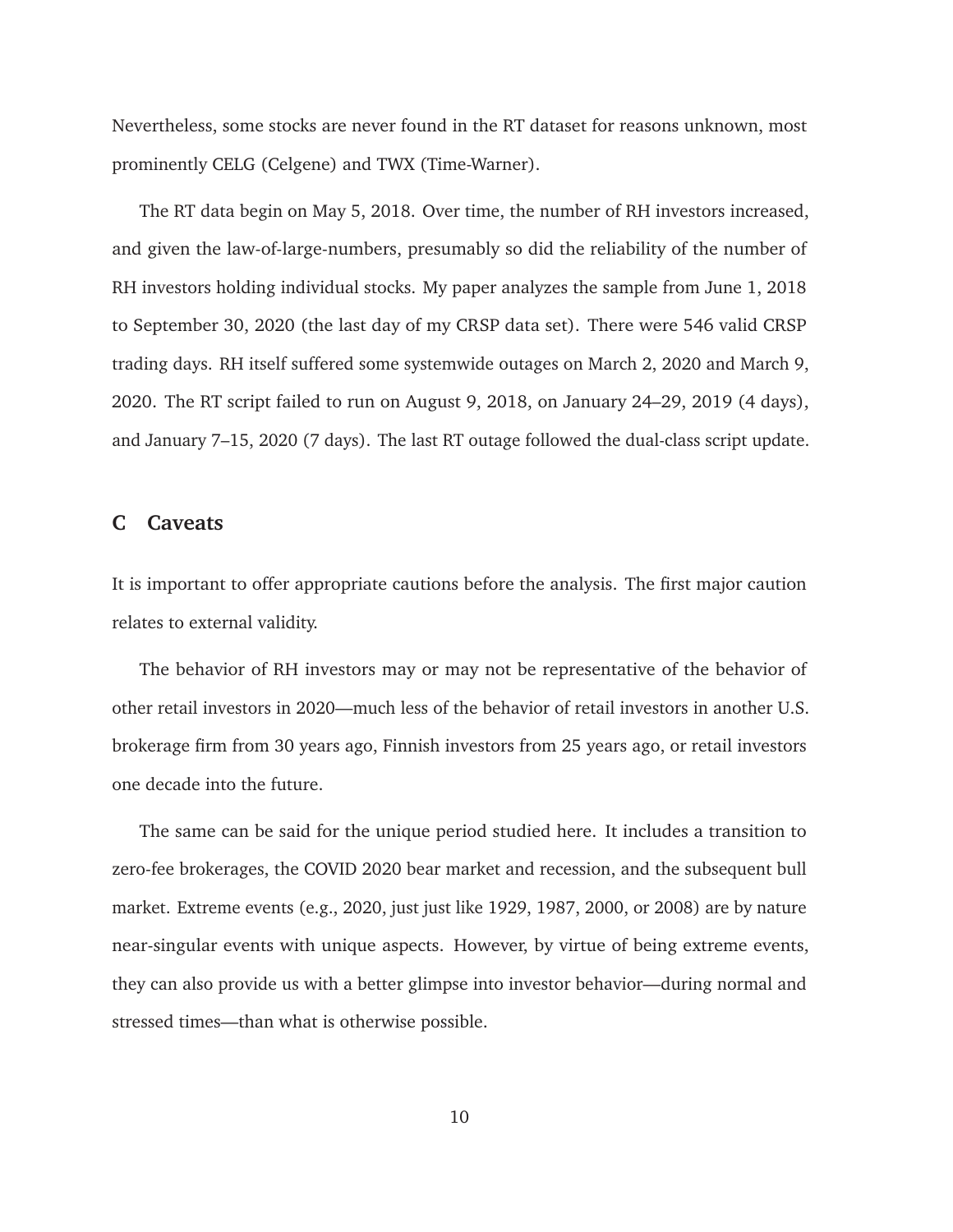The reader must make her own subjective assessment as to whether the results have external validity beyond what is reported here. Equivalent concerns about external validity apply to most other empirical finance studies. From my own perspective, the evidence below has plausibly good external validity when it comes to investment behavior, some of which could be verified in the Barber–Odean data. In contrast, the RH investment performance is likely less extrapolatable, like all return performance. Nevertheless, historically realized return performance remains interesting in this context, because it can help explain why RH investors have not been attritioning out but have been continuing to pile in.

The second major caution relates to the limited information available in Robintrack. Without access to the disaggregated investment holdings and transactions of individual RH investors, it is possible only to investigate aggregate and relative stock-specific holding (and holding changes). This obscuration of the data leads to two more concerns.

When investigating changes in holdings, multiple stock holdings could increase suddenly when investors transfer brokerage accounts from elsewhere to RH. However, transferring assets from another brokerage firm to RH does not seem to be common. My repeated email interactions suggest that my customer service representative did not even understand my question about how to do this. Instead, she could only repeatedly suggest funding my RH account by linking it to my bank account.<sup>9</sup>

RH gives each investor one free randomly-chosen share upon signup or referral. Among these new investors, 2% are "winners" because they receive one share drawn from six stocks priced above \$10 and explicitly named on RH's bonus page. The shares given to the other

<sup>&</sup>lt;sup>9</sup>It is also not possible to transfer fixed amounts of cash (e.g., via PayPal or check) to Robinhood. Thus, to fund their accounts, millions of RH investors handed their user credentials (*including passwords*) for their bank accounts to an intermediary named "Plaid," which then linked RH to their bank accounts. If Plaid were to be hacked, banks would assume no liability for withdrawn funds.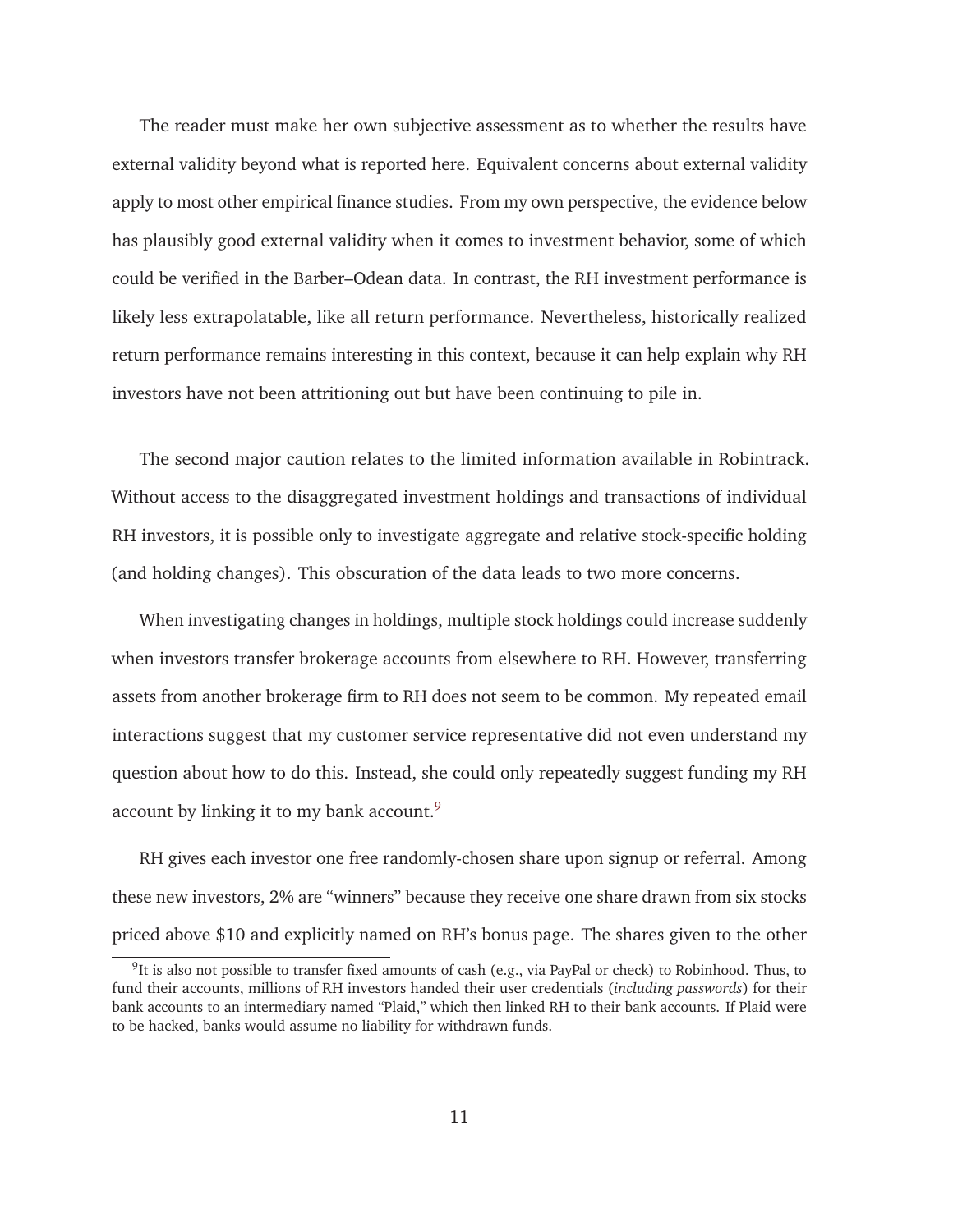98% are impossible to ascertain.<sup>10</sup> Although investors could sell their initial share—and even without commissions and fees—it is also likely that many investors simply hold on to their share. With some such holdings representing only one single share, they could seem more important than they are. Unfortunately, this is impossible to investigate or to control for.

The initial share and referral bonuses are a source of noise in all studies that use RH data. They are particularly concerning when investigating the causes and effects of *changes* in *individual* stock holdings—issues tangentially covered in Section II but not a primary concern of my paper. These bonuses are somewhat less problematic when investigating *aggregate* changes in holdings in Section III. The reader should simply keep in mind that the source of increased holdings in the stock market could be new investors entering rather than existing investors adding positions. The bonuses could also add noise when investigating the ARH aggregated portfolio-level holdings (as in Section IV), but the noise would be less severe than when investigating changes. In all case, the reader should be clear that investment performance could include a component that was due to selection by random luck (and non-selling) rather than deliberate choice by investors.

In sum, the number of holdings can be a reasonable but noisy proxy for investments. An absence of findings could have been interpreted as insufficient power in the presence of noise, but statistical power seems not be a problem. Moreover, the main portfolio investment weight findings are robust in that they also hold in the Barber–Odean data set, where there are no such noise concerns and the data makes it possible to trace more detailed information.

 $10$ A survey of past recipients confirms that the selections did not adhere to a literal reading of the description in the bonus offer. That is, these shares were not drawn from the three highest capitalized stocks with prices below \$10. While the exact mechanisms should not matter to RH investors, it could matter in some academic studies. I suspect that Robinhood merely reassigns some random share just sold by another investor to the new investor, thereby saving all external costs. If this is correct, the sale of one larger position could splinter into more holders rather than fewer–though still in line with new investors signing up.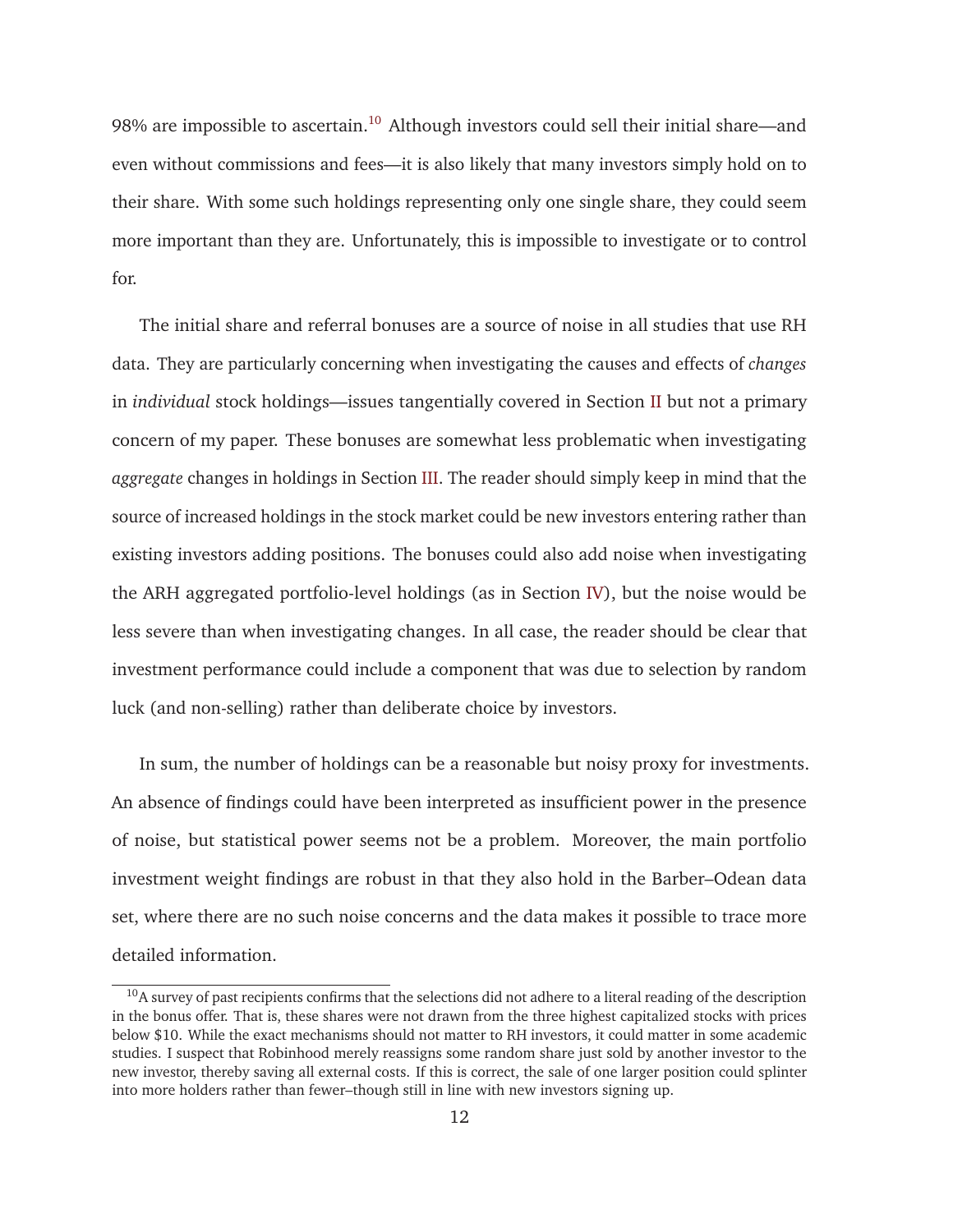# **II Stock-Specific Responses To Large Returns**

This section begins by examining whether firm-specific stock returns can explain subsequent *changes* in RH holdings. Grinblatt and Keloharju (2001) show that Finnish investors from 1994 to 1997 purchased on either up or down movements, and Barber and Odean (2008) show that U.S. investors did likewise from 1991 to 1999. However, it is not a foregone conclusion that RH investors act alike. It would not have been impossible for RH investors to behave differently. Neither the time period nor the types of investors overlap. The RH sample consists of smaller investors, 25 years later, perhaps even wiser after the 2000 Tech Collapse. The sample also includes the 2020 COVID experience—the most severe contraction of the economy since the Great Depression, all in the midst of a sharp stock market decline followed by a sharp bull stock market.

To the extent that the behavior of these different investors at RH is interesting in itself, empirical evidence is required to learn whether they behaved similarly or differently. This section shows that they behaved similarly. RH investors' preference for individual stocks with large price changes is also useful background information when assessing whether the evidence in the next section (on aggregate purchasing patterns) generally fits with their trading patterns.

## **A Some Extreme Holding Changes**

Before proceeding to the statistical evidence, Tables 1 and 2 provide an intuitive characterization. They describe the most extreme cases of changes in the ARH investment weight, i.e., in a portfolio formed in accordance with the number of RH investors holding each stock (as already described in the introduction). These weights will be investigated in more detail in Section IV.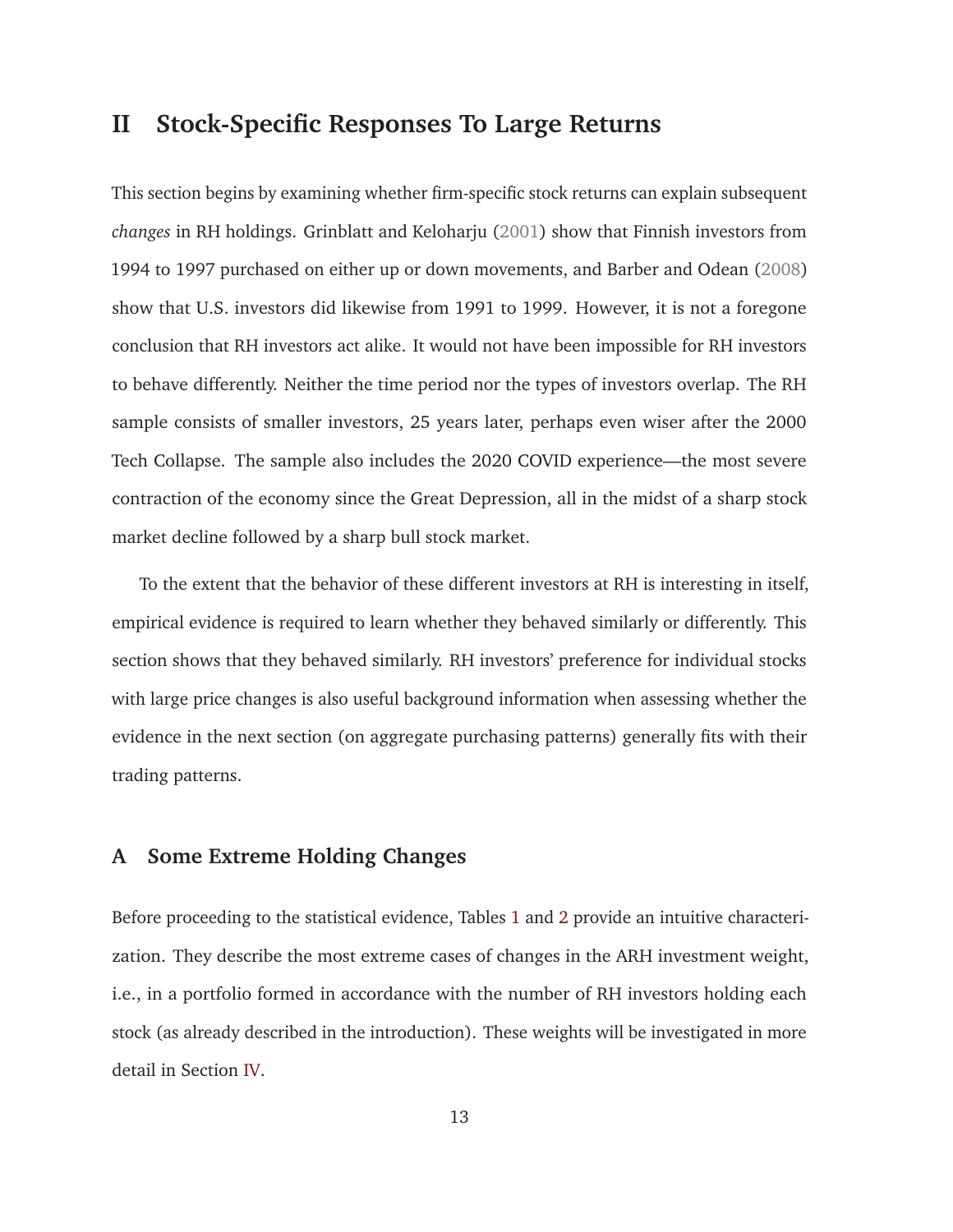#### [Insert Table 1 here: **Extreme 1-Day Increases in RH Holdings**]

Table 1 lists stocks with unusual one-day increases in RH investor interest. The common feature seems to be highly unusual one-day stock price increases or decreases. Some events also involve stock splits. Note that stock splits do not mechanically change the number of investors in the stock.

#### [Insert Table 2 here: **Extreme 1-Day Decreases in RH Holdings**]

Table 2 lists stocks with unusual one-day decreases in RH investor interest. There are again some rather stark stock price changes, tilting more towards losses. Sounding somewhat trite, IGC investors seem to have decided to realize their profits after stark price increases. However, the stock price patterns in these extreme declining-RH interest cases was not as strong.

# **B Purchasing Individual Stocks on Large Price Changes**

[Insert Figure 1 here: **RH Holding Changes by Previous Day Net-of-Market Rate of Return**]

Figure 1 shows more systematically that RH investors purchased stocks when their prices increased or decreased greatly. This could be due to their attraction of attention in the Barber and Odean (2008) sense and/or sensation in the Grinblatt and Keloharju (2001) sense. I first categorized all trading days by their rates of return net of the market (both from CRSP). The plots then tabulate the RH change statistics on the following trading day.

No attempt is made to distinguish between causal and correlative-only associations. It could be that other news both induced first an instant stock price change followed by later investor trades (possibly ignorant of the recent price change itself). The time precedence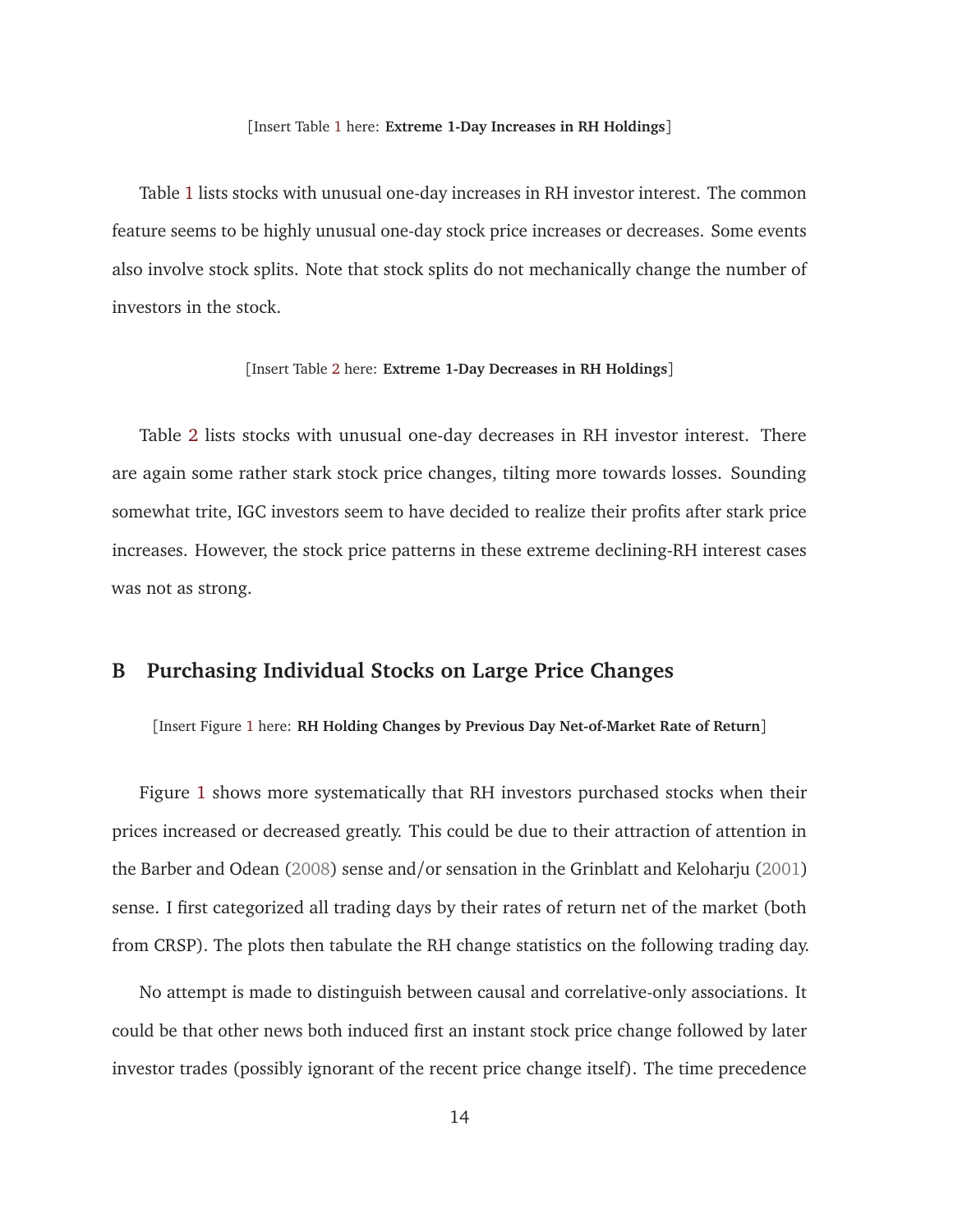however assures that these later RH trades themselves would not have caused the stock return in the first place, as in Barber, Odean, and Zhu (2008).

The top plot in Figure 1 tabulates the fraction of stocks that experienced increases in their RH holdings versus decreases in their RH holdings on each day. It shows that when stocks either increased or decreased by about 20% (in logs) in one day, the number of RH investors increased on the following day in about 3 of 5 cases (30% more buys than sells). Not shown, this is only about one-third of the effect, because the number also increased in about 4 out of 5 cases on the day of the large price change itself.<sup>11</sup> These strong increases in RH holdings contrast with small decreases after stock–days with small nondescript returns. The plot also shows (in lighter colors) lines based only on pre-2020 and post-2020 data. The observed pattern was stable over time. If anything, it has become stronger.

The bottom figure tabulates ARH portfolio weight changes. This takes into account (a) that an increase from 50 to 51 holders is not the same as an increase from 1 to 100 holders, and (b) that other stocks may also have experienced changes on the same days. The response on the day after is still a U-shape, but the plot shows that the increase in RH investors was stronger on the return upside than on the return downside. Again, not shown, an equivalent but even stronger effect appears on the day of the large rate of return itself. Together, the two plots suggest that increases of interest on the downside often occurred among smaller stocks, where just a few net purchasers would have increased the total number of RH investors.

 $11$ Intra-day investigations show that RH investors respond to rather than anticipate large price movements. Because firm-specific purchases and sales are not the focus of my paper, this intraday evidence is omitted. It would also not seem plausible that RH investors would have much better intelligence than other investors. The first-order source of the same-day correlation "must" logically have been subsequent trading rather than preceding knowledge.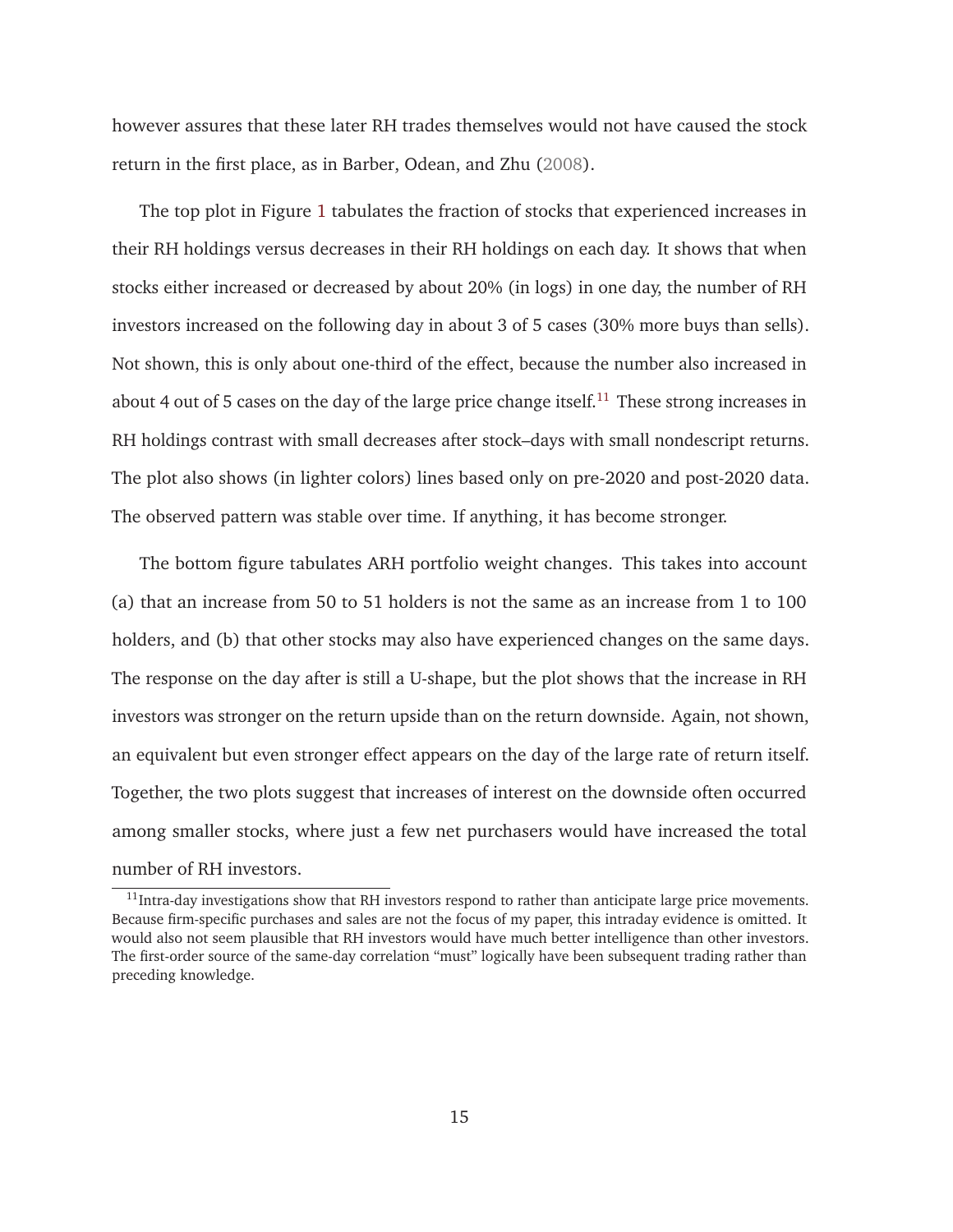In sum, the evidence suggests that RH investors also purchased stocks after large price movements like their counterparts 25 years earlier. This effect is weaker for large stock price decreases than for large stock price increases.

# **III Aggregate Holdings and the March 2020 COVID Decline**

Retail investors could behave differently in stark or prolonged market-wide downturns. They could start to panic, or they could face margin calls. Both Grinblatt and Keloharju (2001) and Barber and Odean (2008) were limited in their ability to investigate such behavior. There simply was no large decline in the Grinblatt–Keloharju sample, and the biggest decline in the Barber–Odean sample was only 15% (July 1998). In contrast, the 2018–2020 sample contains the COVID bust and boom. After reaching a high of 3,386 on February 19, 2020, and falling back to 3,130 on March 4, 2020, the S&P 500 fell to as low as 2,237 on March 23, 2020. This was a 33% decline from its high a month earlier, with reasonable expectations of a calamitous economic depression caused by COVID looming ahead. Remarkably and perhaps unexpectedly, although the economic depression did materialize, the stock market recovered to 3,000 by the end of May and proceeded to reach all-time highs (3,662 on December 1, 2020).

[Insert Figure 2 here: **Sum Total RH Holdings and Stock Market Performance, 2018-2020**]

Interpreting the aggregate time-series behavior in response to stock returns visually is mildly complicated by the fact that Robinhood experienced strong investor growth throughout the entire sample period. Figure 2 shows a full-sample tally of the number of holdings.<sup>12</sup> The sum total of RH holdings grew steadily 0.22% per trading day (77%

<sup>&</sup>lt;sup>12</sup>A smaller spike in January hints at tax-related, bonus-related, or New-Year-resolution related purchases. The plot in Appendix Figure 5 is a closeup view.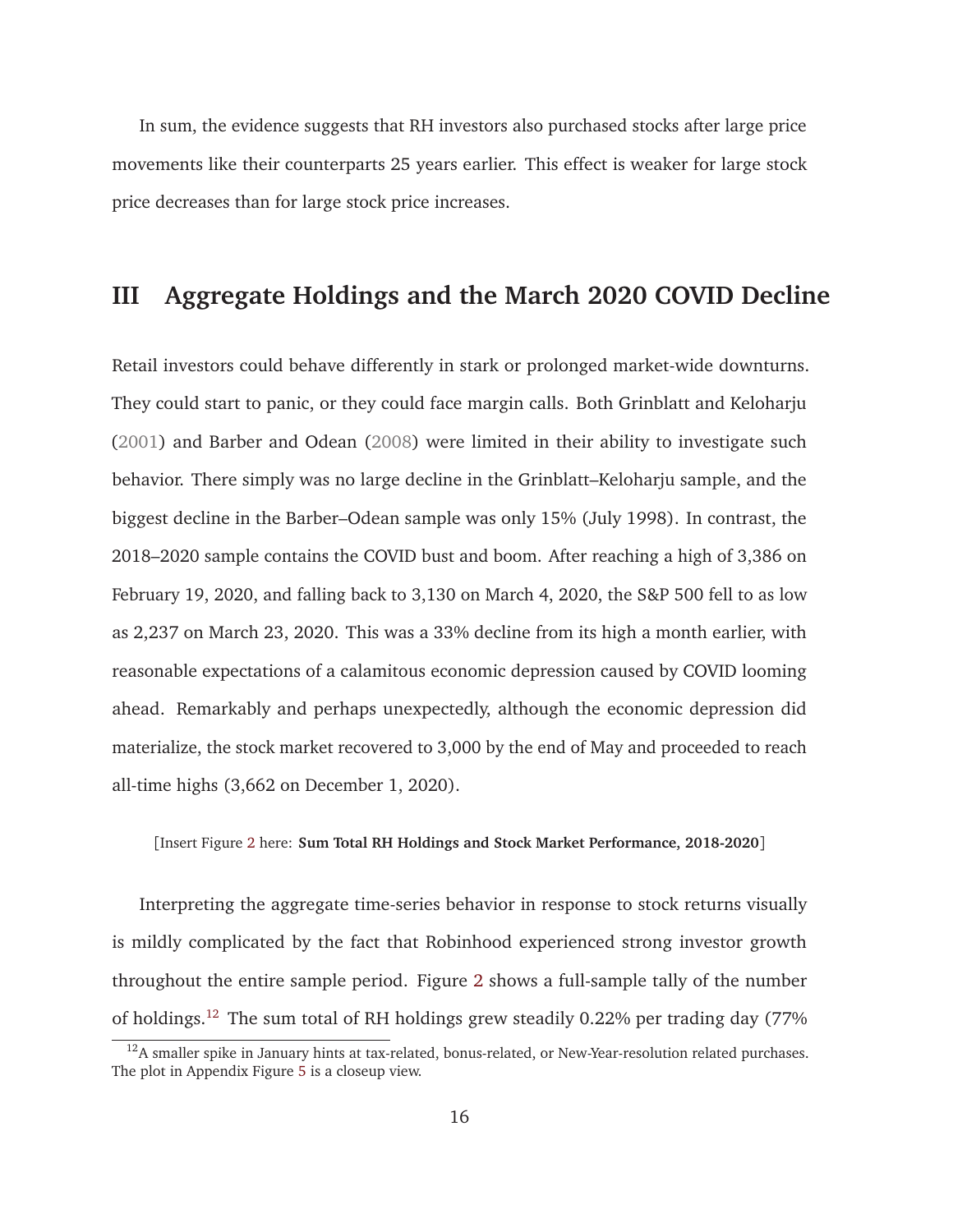per year) from mid-2018 to the end of 2019, then dramatically accelerated to a peak growth rate of about 3% per trading day around the end of March 2020, and finally slowly decelerated back to (about) its original 0.22% growth rate. Thus, the steepest RH growth was roughly contemporaneous with the COVID onset and stark decline in the stock market. Indeed, Ozik, Sadka, and Chen (2020) even suggest that the COVID lockdown itself may have contributed to this acceleration.

#### [Insert Figure 3 here: **2018-2020 RH Systematic Contrarianism By Horizon**]

Figure 3 presents the same information but for different horizons in an *x*- *y* graph. It plots the performance of the S&P 500 and the contemporaneous percent change in RH sum total holdings. The measuring intervals for both variables are equally long and consecutive intervals are overlapping. The figure shows that over horizons from 1 day to 1 month, both large decreases and increases in the S&P 500 associated with large contemporaneous increases in the sum total number of holdings by RH investors.

Although one should not attribute the inflow of RH investors to deliberate planning, one can ask how well RH investors happened to have timed entry. The lowest number of holdings was 4.3 million on the first day of my main sample (June 1, 2018), the highest was 43.1 million on the last day of my sample (August 13, 2020). Imagine that every holding represented an equal investment, that funds not invested in RH holdings were in cash, and that funds allocated to RH were in the S&P 500. For convenience, consider the rate of return on cash to be zero.

With these assumptions, on June 1, 2018, RH investors would have held 13% of their funds in the market and 87% in cash. Over the following 545 trading days, their equity allocation would have been only 35% on average, reaching 100% only on the final day.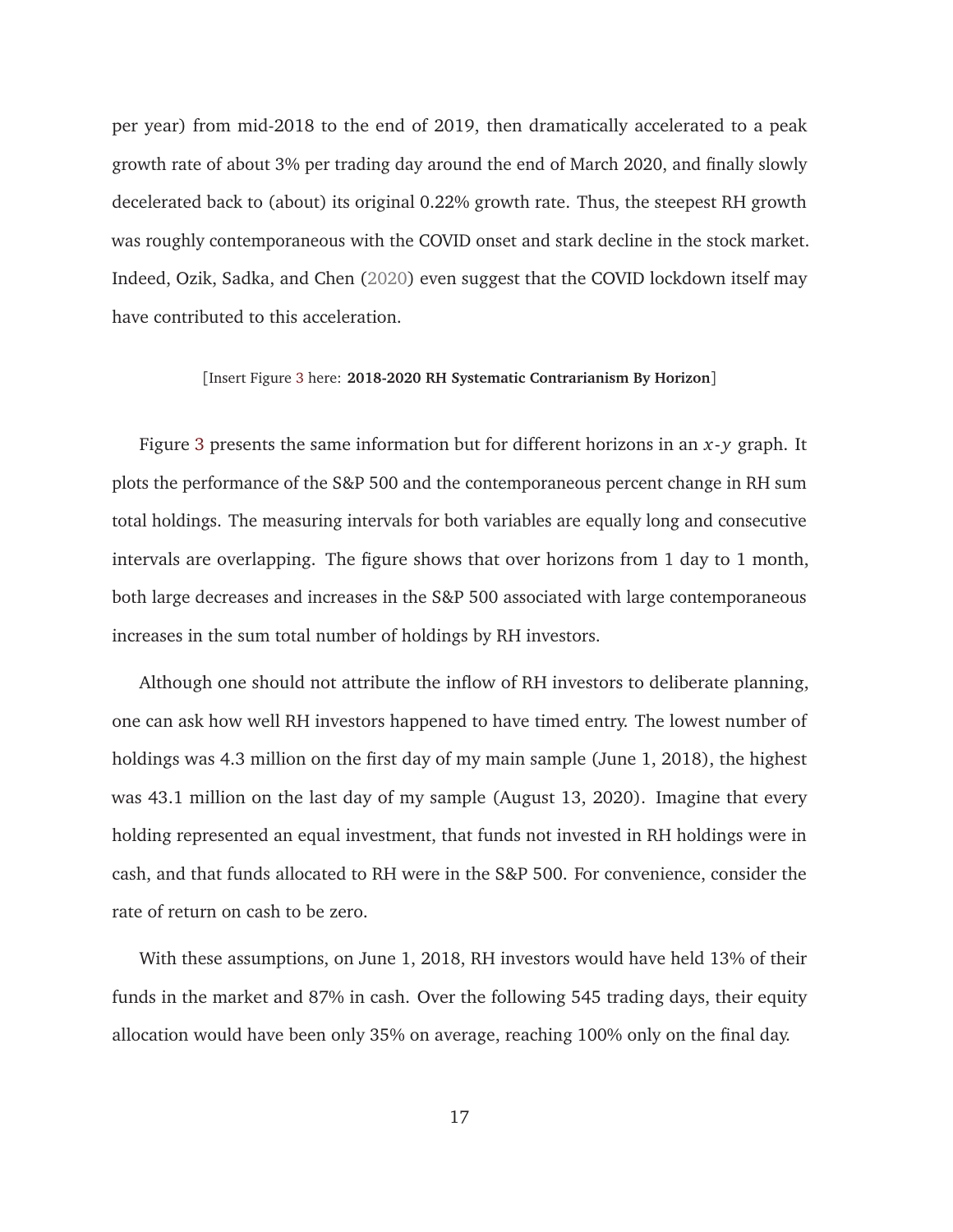The investment-weighted rate of return for such investors, based on (one-day lagged) holdings, would have been 3.57 basis points (bp) per day (19.6% overall). Investors who always held the market would have earned 5.14 bp per day (28% overall). However, the standard deviation of RH investors would have been only 0.76% per day, while the standard deviation of the market would have been 1.6% per day. Thus, the Sharpe ratio of RH investors would have happened to be higher than that of the stock market overall. Though unlikely to be deliberate, their macro investment timing turned out to be lucky.

#### [Insert Table 3 here: **Daily Percent Changes in the Growth Rate of RH Holdings**]

Table 3 investigates the association between daily percentage changes in the S&P 500 and daily percentage changes in the aggregate number of RH holdings. The two left regressions use the entire sample. The two right regressions begin in February 2020 (thereby omitting the January 2020 RT script update). The S&P 500 return has to compete with a constant and a battery of lagged auto-coefficients, which attribute various trends to unrelated factors. These should also capture the acceleration of RH holdings at the onset of the COVID crisis.

The estimated coefficients on S&P 500 stock returns suggest a first spike in RH holding changes on the day of and one day after the stock market increased or decreased. This mirrors their behavior after individual stock price increases or decreases, as described in the previous section. This timing suggests that some RH investors learned about strong market movements towards the end of the day and added further holdings via their existing (margin) purchasing balances on the following day.

More intriguingly, a second investment spike occurred about 4 to 5 days later—roughly the time required to complete a bank transfer. This second spike of about 9% on the bear side suggests that the 33% COVID market drop would have increased the aggregate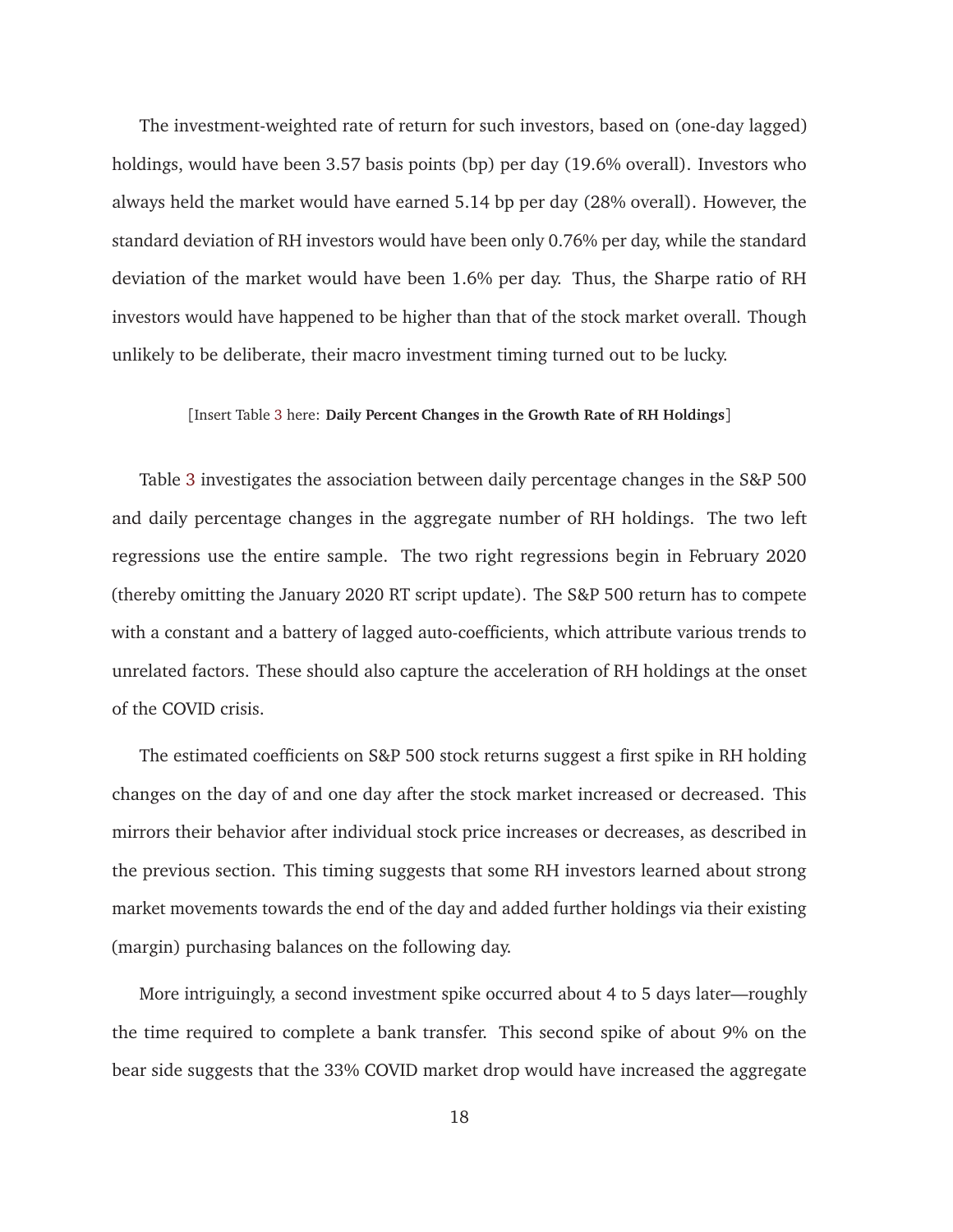holdings of RH investors by about 3%. This increase would have likely been funded by dollars previously held in cash or savings accounts and would now have flowed into the riskier equity markets.

Note that although RH investors' response to stock market changes is quite respectable and statistically significant, these stock market changes can explain only a small sliver of the nearly tenfold increase in RH holdings. Depending on the column, the coefficients on either positive or negative market movements only add up to about 0.1 to 0.2. Thus, even the 30% increase in the overall stock market during the sample period could not have been a major driver of RH holding increases and/or signups.

In sum, just as strong price increases or decreases can predict additional RH holdings of individual stocks in the cross-section, strongly positive or strongly negative overall market movements can also predict increases in RH positions in the time-series. This evidence suggests that RH investors did not retreat from the stock market during its starkest decline. Instead, it appears that they played a small but active market-stabilizing role during the COVID crash. (They are not necessarily a stabilizing force in general, if only because they also buy aggressively in bull markets.) Glossner et al. (2020) investigate the selling behavior of mutual funds and hedge funds and the purchasing behavior of RH investors and reach a similar conclusion.

In this case (as in the other U.S. stock market crashes in our lifetimes), holding on or increasing one's market exposure after a market bust would have paid off handsomely in the subsequent stock-market boom.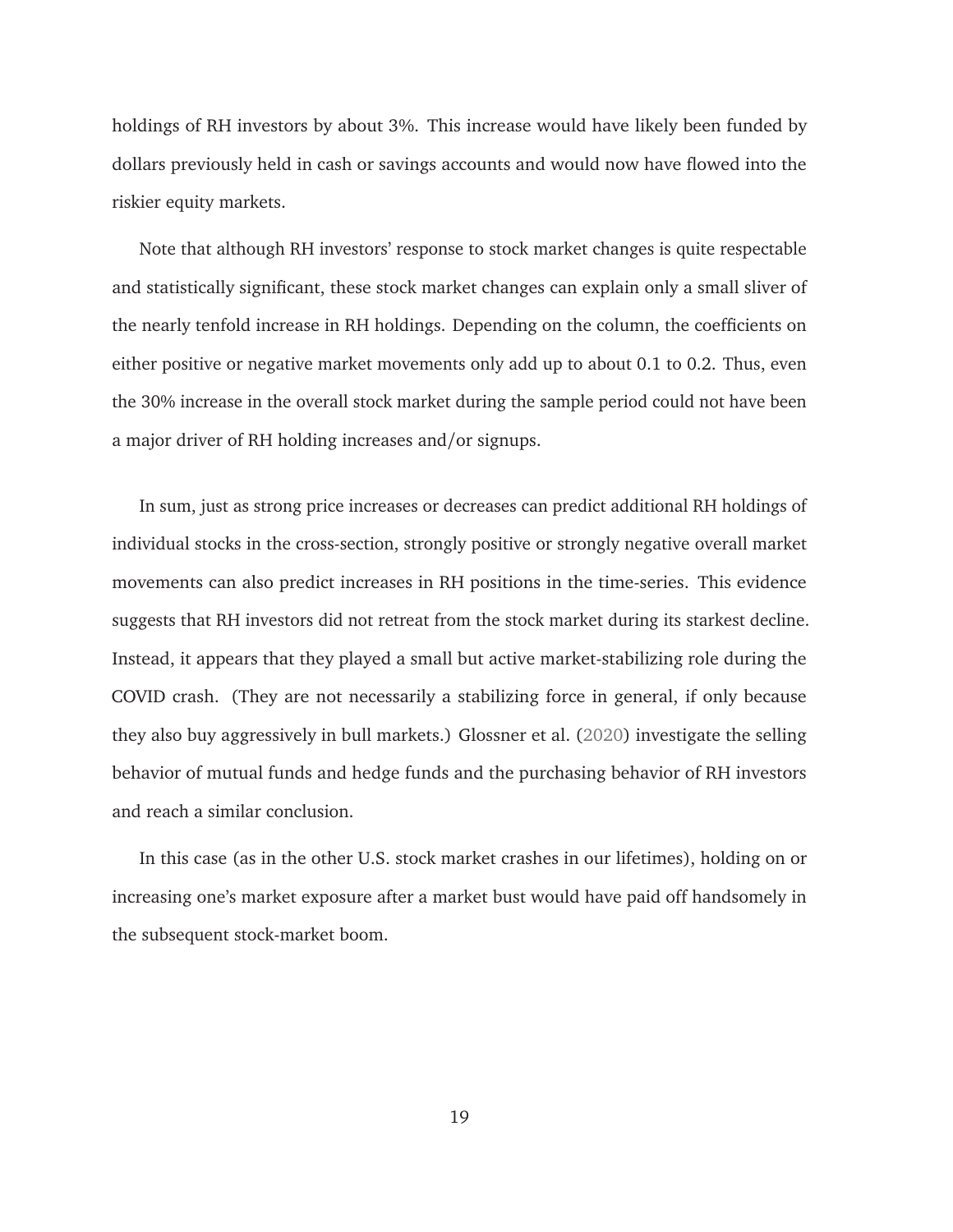# **IV The ARH Portfolio Perspective**

In the aggregate, RH investors experienced fortunate timing for their entry into stock market investing. This raises the question of how their holdings performed in the cross-section. I define the ARH crowd portfolio as

$$
w_{i,t}^{\text{ARH}} \equiv \frac{N_{i,t}}{\sum_{i} N_{i,t}} \tag{1}
$$

where *i* is a stock index and *t* is a day index. The ARH portfolio invests more when more investors are holding a stock. For example, if there are twice as many owners of stock A compared to stock B, the weight of A in the ARH portfolio is twice that of B. Note that the price of the stock is irrelevant. Thus, an investor with any number of shares in a \$1 stock and any number of shares in a \$100 stock is considered to have placed 50% weight on each. The weight  $w_{i,t}^{\text{ARH}}$  $\sum_{i,t}^{ARH}$  is thus more representative of two investors with 100 shares in the former and 1 share in the latter (i.e., investing \$100 in each stock) than of two investors with 50 shares in each (i.e., investing \$50 in the former and \$5,000 in the latter).

ARH is unlikely to be a good approximation for shares in a household-value-weighted portfolio, given the heterogeneity in wealth and holdings. However, as already mentioned, ARH could plausibly proxy for a household-equal-weighted portfolio, and it is possible to investigate an equivalent portfolio in the Barber and Odean (2000) data. Their data contains actual month-end portfolio holdings by account.

Panel A in Appendix Table 10 shows that an ARH-equivalent portfolio (constructed based only on number of investors in each stock and analogously named ABO) had a 97.1% correlation in investment weights and a 98.6% correlation in rates of return (net of the market) with a Barber–Odean *household-equal-weighted* portfolio. This high a correlation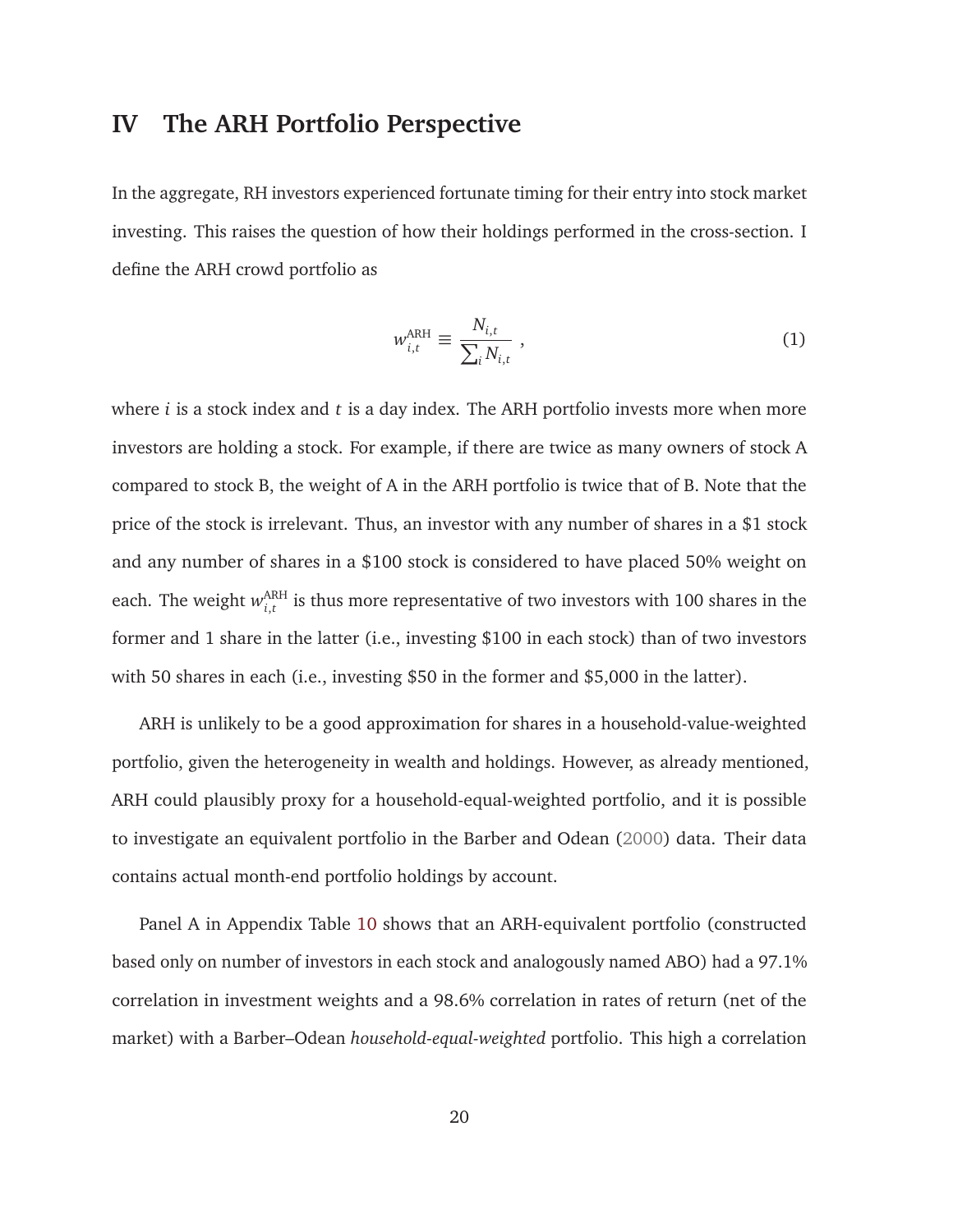suggests that the ARH portfolio could plausibly serve as a proxy for the household-equalweighted portfolio of RH investors, too—although there is no guarantee that correlations from 30 years ago in a different sample of investors still apply to RH investors today. Panel B shows that the correlation of ABO with the *household-value-weighted* portfolio was not as strong, reaching only 77.8% rather than 97.1%.

The ARH portfolio is not the only possible crowd portfolio that could be considered. One of its drawbacks is that when a stock increases in value, its tilt does not increase in the ARH portfolio across rebalancing intervals. (To address this concern, the tables below also show results for longer holding periods.) An alternative crowd portfolio would be one in which each investor (holding) represents an equal number of shares. In this case,  $w'_{i,t} \equiv (n_{i,t} \cdot P_{i,t})/(\sum_i n_{i,t} \cdot P_{i,t})$ , where  $P_i$  is the prevailing stock price. The first drawback of this alternative portfolio is that any variable correlated with price (such as market cap, dollar trading volume, or simply price itself) becomes nearly mechanically correlated with this portfolio's investment weights. That is, the portfolio investment weights would no longer measure only information obtained from RH. The second drawback is apparent also in Table 10. The "ABO $\times$ P" portfolio investment weight correlation is lower (than that of the ABO portfolio) with either the household-value weighted or the equal-weighted portfolio in the Barber–Odean data.

In sum, the ARH portfolio considered in my paper is a feasible crowd-wisdom portfolios. Its investment weights summarize the RH crowd participation in one particular way, most likely similar but not identical to the investment weights in a household-equal-weighted portfolio.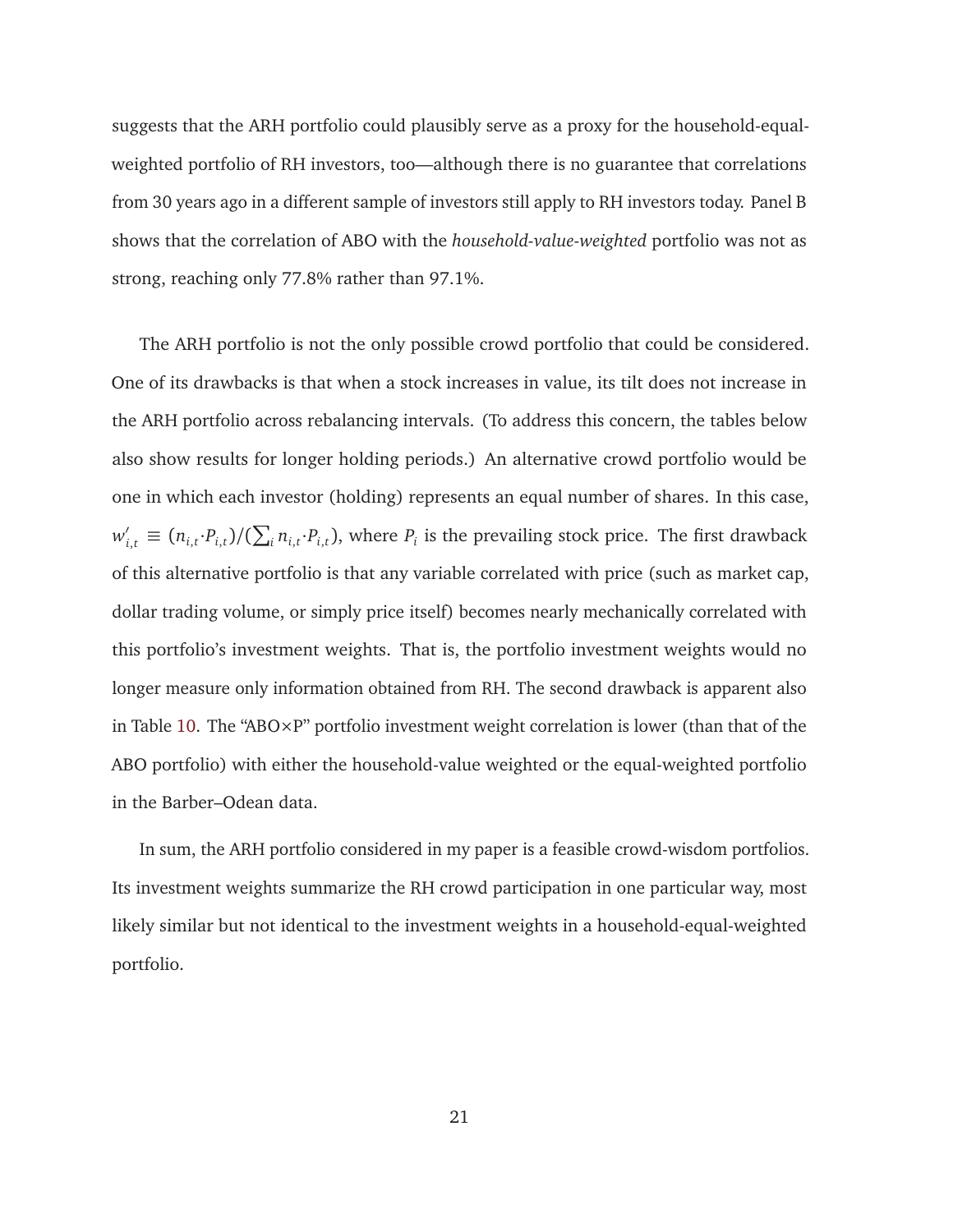# **A Odd but Unimportant Holdings**

[Insert Table 4 here: **Highest ARH vs. VWMKT Log-Investment-Rank Differences on 2019/12/31 or 2020/06/30**]

The behavior of RH investors is commonly ridiculed. Indeed, RH investors overweighted some rather unusual portfolio positions. For example, the ARH weight of India-Cannabis (IGC) was much higher than its value-weighted market cap-based weight (from CRSP). Table 4 shows that IGC ranked 27th in the ARH holdings in 2019 with 0.59% of the ARH portfolio. *Yahoo!Finance* describes this 50-employee company as follows:

*India Globalization Capital, Inc. purchases and resells physical infrastructure commodities. The company operates through two segments, Infrastructure Business, and Life Sciences. It buys and sells infrastructure commodities, such as steel, wooden doors, marble, and tiles; rents heavy construction equipment, including motor grader, transit mixers and rollers; and undertakes highway construction contracts. The company also develops cannabinoid-based products and therapies, such as Hyalolex for the treatment of patients from anxiety, agitation, dementia, depression, and sleep disorder diseases; and Serosapse for the treatment of Parkinson's disease. In addition, it offers offer extraction, distillation, tolling, and white labeling services under the Holi Hemp brand; and hemp crude extracts, hemp isolates, and hemp distillates. The company operates in the United States, India, and Hong Kong. India Globalization Capital, Inc. was founded in 2005 and is based in Potomac, Maryland.*

It is difficult to think of a rational portfolio in which IGC would deserve an investment weight similar to that of J.P. Morgan.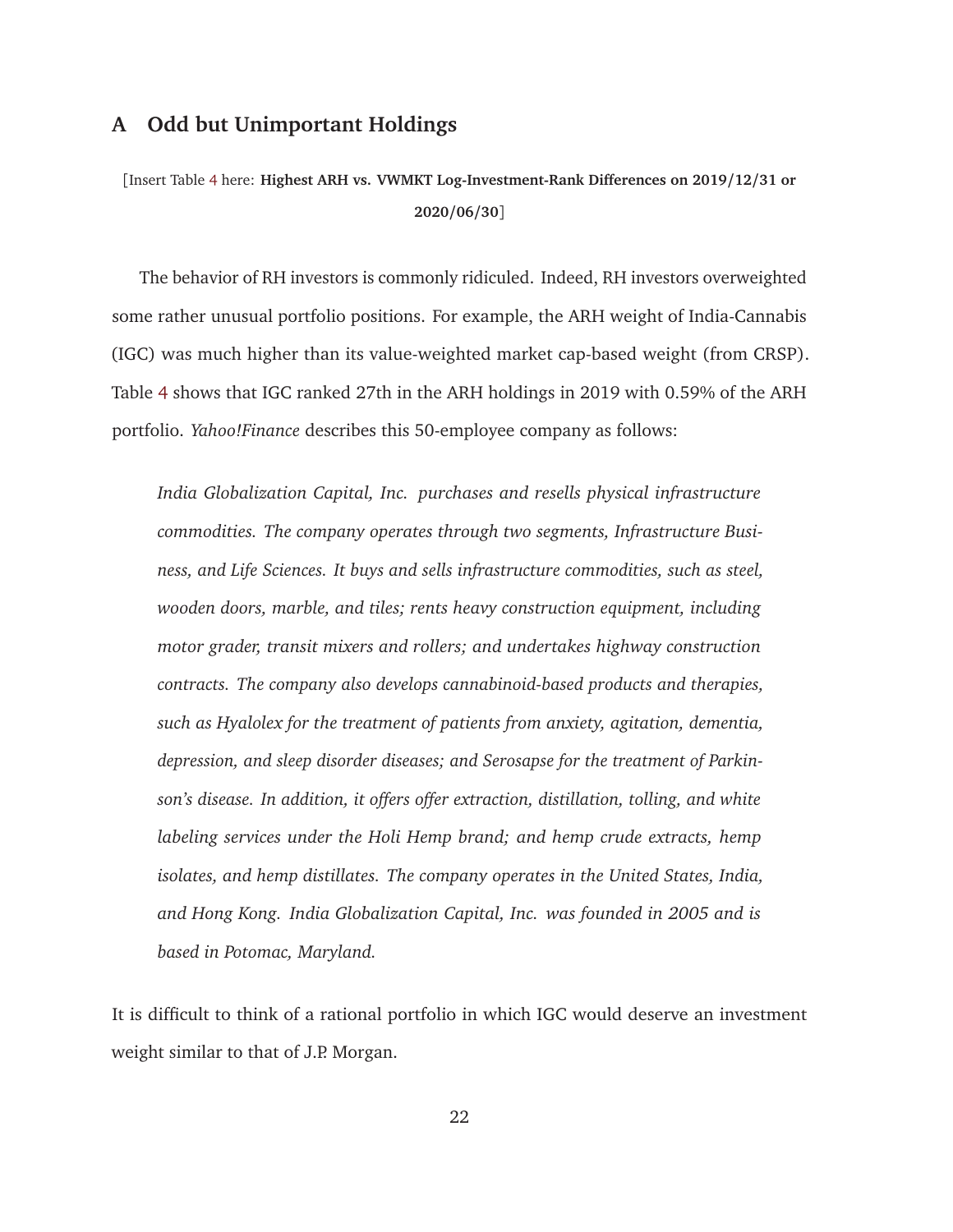Although not shown in the table, other cannabis stocks also attracted unusual interest from RH investors. (The RH mobile interface even has a special button dedicated to displaying the most popular cannabis stocks.) As already noted in the introduction, at the end of January 2019, Aurora Cannabis (ACB) was briefly the most popular stock on RH.

Moreover, Table 4 shows that RH investors also had a relative holding (and trading) preference for certain oil & gas-related exploration and biopharmaceutical-related companies. The common denominator seems to be that these stocks tend to have high idiosyncratic outcome risk.

In sum, it is easy to spin a tale in which RH investors fit the stereotype of the unsophisticated gamblers who buy on impulse, and earn low returns—being taken advantage of by more sophisticated professional traders. Barber, Huang, et al. (2020) even show that during *a few extreme herding episodes*, their trades were so ill-timed that some trades lost 5% of their investments (although Cheng, Murphy, and Kolanovic (2020) report good timing *on average*).

# **B Important Holdings**

However, this cannon-fodder narrative is incomplete to the point of being misleading. RH investors were greatly overrepresented in some rather odd stocks (as in IGC) and suffered from all sorts of behavioral and perhaps sometimes harmful patterns when timing their buys and sells. However, this does not mean that the most important holdings in their consensus portfolio were in these rather odd stocks. Put differently, the odd holdings described in Table 4—though possibly of real and distorting consequence to a number of affected companies—were not the rule but the exception. From the perspective of the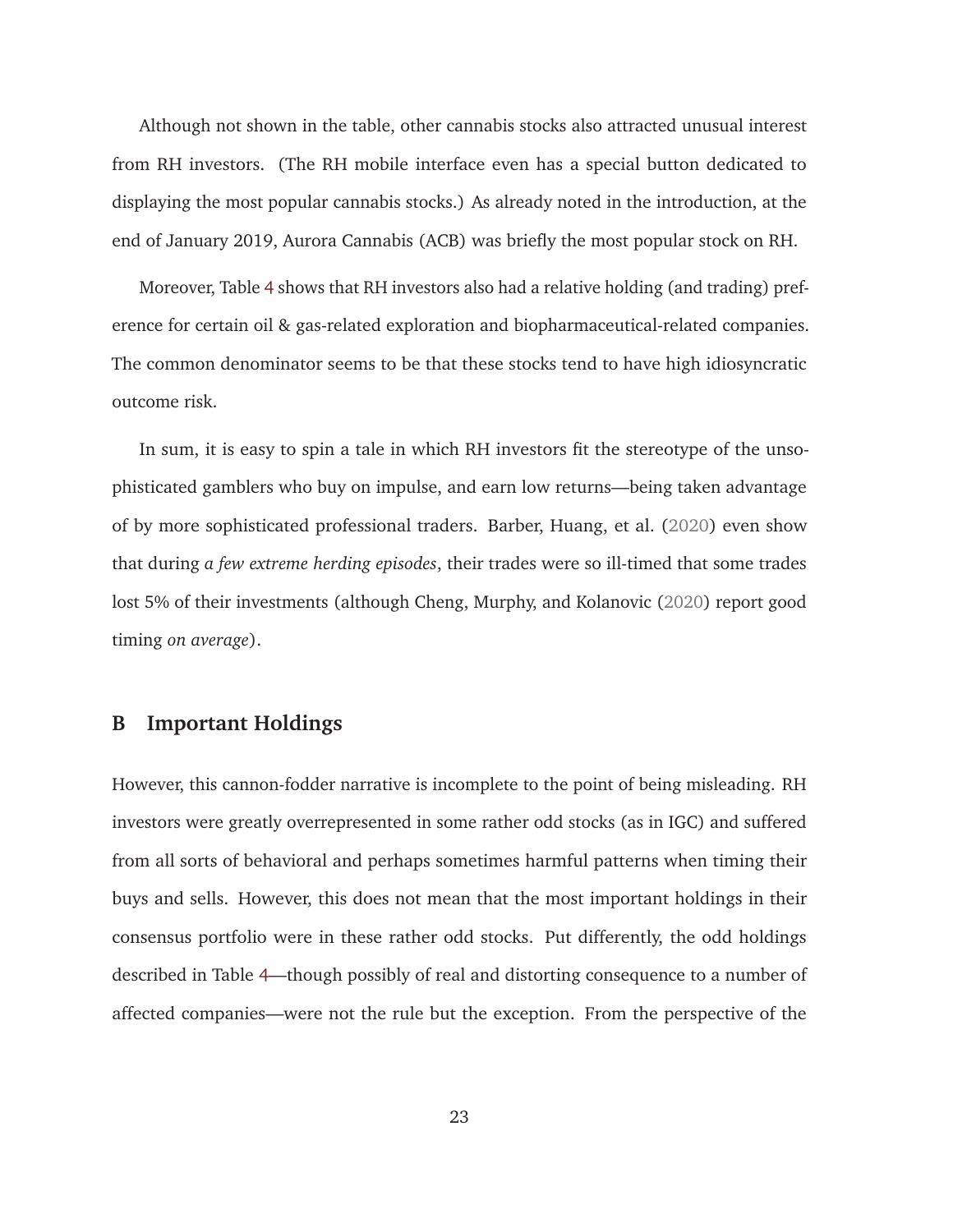overall ARH portfolio, cannabis stocks can be described as interesting but small experience or curiosity holdings.<sup>13</sup>

[Insert Figure 4 here: **Snapshot ARH Weights by Log-Rank of Market Cap**]

Figure 4 provides a graphical perspective of ARH portfolio holdings for two snapshots, one at the end of 2018, the other towards the end of the sample in mid-2020. The blue line is a smoothed version of the perfectly monotonically declining relation between the log market-cap rank and its weight in the market cap-weighted portfolio. The black line is a smoothed version of the relation between the log market-cap rank and the weight in the ARH portfolio.

Although IGC was perhaps the strangest popular holding in Table 4, it was not even particularly noteworthy in the overall portfolio. After all, even at its height, IGC still represented only 0.5% of the portfolio, leaving 99.5% for other holdings. Many other stalwart stocks represented more than twice IGC's weight. The other outliers from Table 4 are not even noticeable in the cloud of other holdings.

This does not mean that the ARH portfolio mimicked the market cap-value weighted portfolio. For example, the top plot for December 31, 2018 shows that Ford (F) was nearly as popular as Apple (AAPL) and Microsoft (MSFT), with 3.5% versus 3.8% and 2.9% respectively. Yet Ford's market cap-based weight was much lower, with 0.13% versus 3.3% and 3.4%, respectively. Other popular stocks were AMD, Fitbit, GoPro, Netflix, Snapchat—firms with products familiar to computer-savvy Millennials.<sup>14</sup>

<sup>&</sup>lt;sup>13</sup>My analysis understates the "sanity" of ARH, because it excludes many better diversified ETF portfolios (with CRSP share codes other than 10 or 11). These are also commonly held by RH investors but are not considered in my study. Like most other studies of retail customers, I also have no data on their external investments.

 $14$ It seems unlikely that Robinhood attracts the same lower socioeconomic clienteles that were studied in Kumar (2009). However, they do seem to share some of their gambling predilections.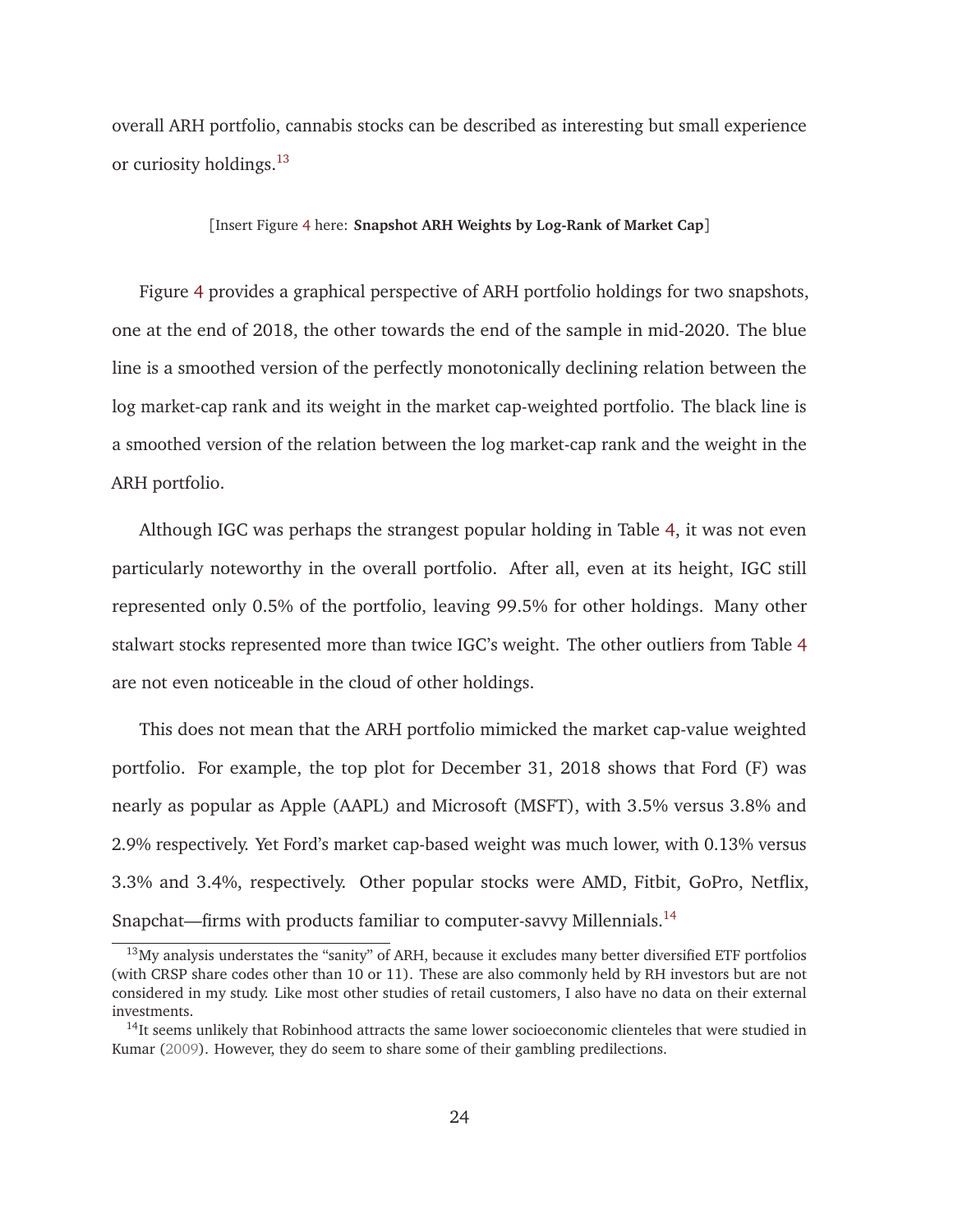Comparing the top to the bottom plot shows that the (blue) market-cap weighted curve steepened in the sample period, with AAPL reaching a value of \$1.6 trillion and representing about 5% of the overall stock market. In contrast, the slope of the black RH curve for ARH weight by market cap remained roughly unchanged. Although the ARH portfolio also invested strongly in AAPL (with about 2% weight), it did so less aggressively than the value-weighted market by mid-2020. Instead, RH investors overweighted Disney, GE, Ford, and airline stocks. (Remarkably, they did not hold unusually large investments in Tesla, perhaps the most surprising gainer during the COVID crisis. This suggests that retail investors were not particularly responsible for Tesla's quintupling.) A fair characterization is that although retail investors had loved "new-economy" stocks in mid-2018, their portfolio had tilted more towards fallen "old-economy" stocks by mid-2020.

#### [Insert Table 5 here: **ARH Investment Weights** *Far Above* **VWMKT Investment Weights**]

Table 5 lists the largest holdings by RH-portfolio investment weight. With data for both snapshots for a given stock, it provides a perspective on the evolution of these holdings. A stock can see increases both in its ranking relative to other stocks and in its market cap-relative weight in the RH portfolio if

- 1. it is *more* actively purchased by (new) investors *relative* to other stocks, and
- 2. its price (and thus its weight in the value-weighted market portfolio) decreases relative to other stocks.

The table shows instances of both. For example, RH investors adored American Airlines (AAL), although it had dropped from a high of about \$50 per share in late 2018 to about \$10 per share in mid-2020 (reducing its weight in the value-weighted CRSP index from about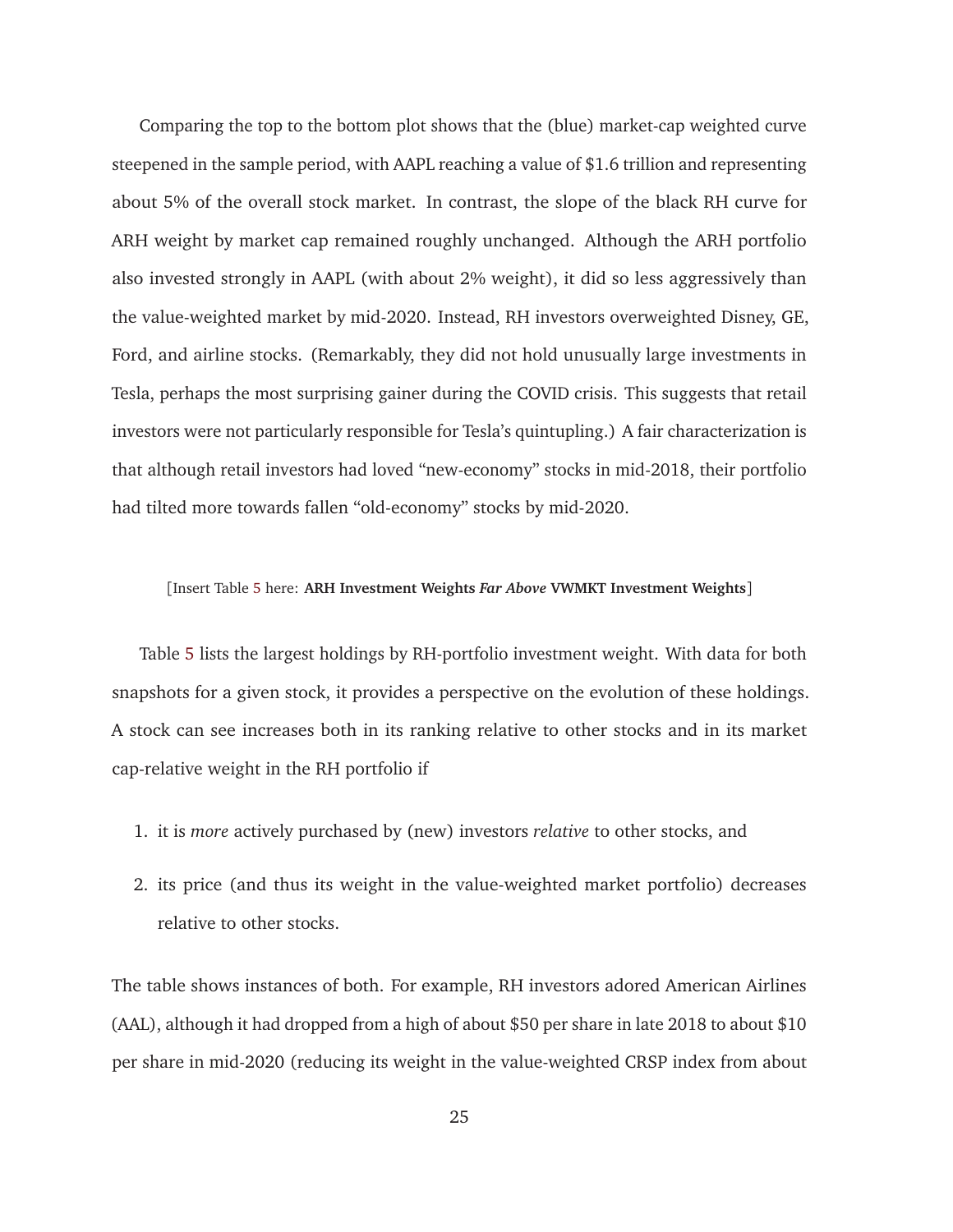0.06% to 0.02%). The 7,300 original holders in 2018 grew to 654,611 holders in 2020, far beyond the average 360% increase in the total number of RH holdings. American Airlines' weight in the ARH portfolio thus increased from 0.12% to 2.39%. Facebook (FB) had good stock market performance, raising its weight in the value-weighted market from 1.34% to 1.78%. But it fell out of relative favor with RH investors, because RH holdings increased only by 40% rather than by the 360%. PLUG (a hydrogen fuel researcher) benefitted from both a strong rate-of-return performance and from increased interest.

In sum, even though some of the investments in odd and small experience stocks were eye-popping, these positions represented only a small part of the RH crowd portfolio. They were a storm in a teacup. The big picture was in larger stocks, typically more familiar to and focused on retail consumers (especially Millennials).

# **C Mimicking The ARH Crowd Portfolio**

To explain the nature of the ARH portfolio, it is useful to describe its correlative determinants.<sup>15</sup> A few issues must be kept in mind when doing so. First, it is more important for a prediction of investment weights to explain the top 50 holdings rather than the bottom 3,000 holdings. These 50 top holdings are by-and-large not odd experience micro-stocks like IGC. Mispredicting the weights of cannabis stock is forgivable; mispredicting the weight of AAPL is not. Second, like most investment portfolios (and especially aggregated ones), the ARH portfolio exhibits strong hysteresis. Figure 4 and Table 5 have shown that many investment weights are stable over more than a year. Thus, short-term variables (like recent rates of return) are unlikely to help explain much of the investment weights. Third, it is

 $15$ (Market-wide relative) trading volume in individual stocks is not exogenous. There is no empirical evidence that an engineered deliberate exogenous shock to trading volume (whatever this might be for an endogenous variable) would change RH holdings.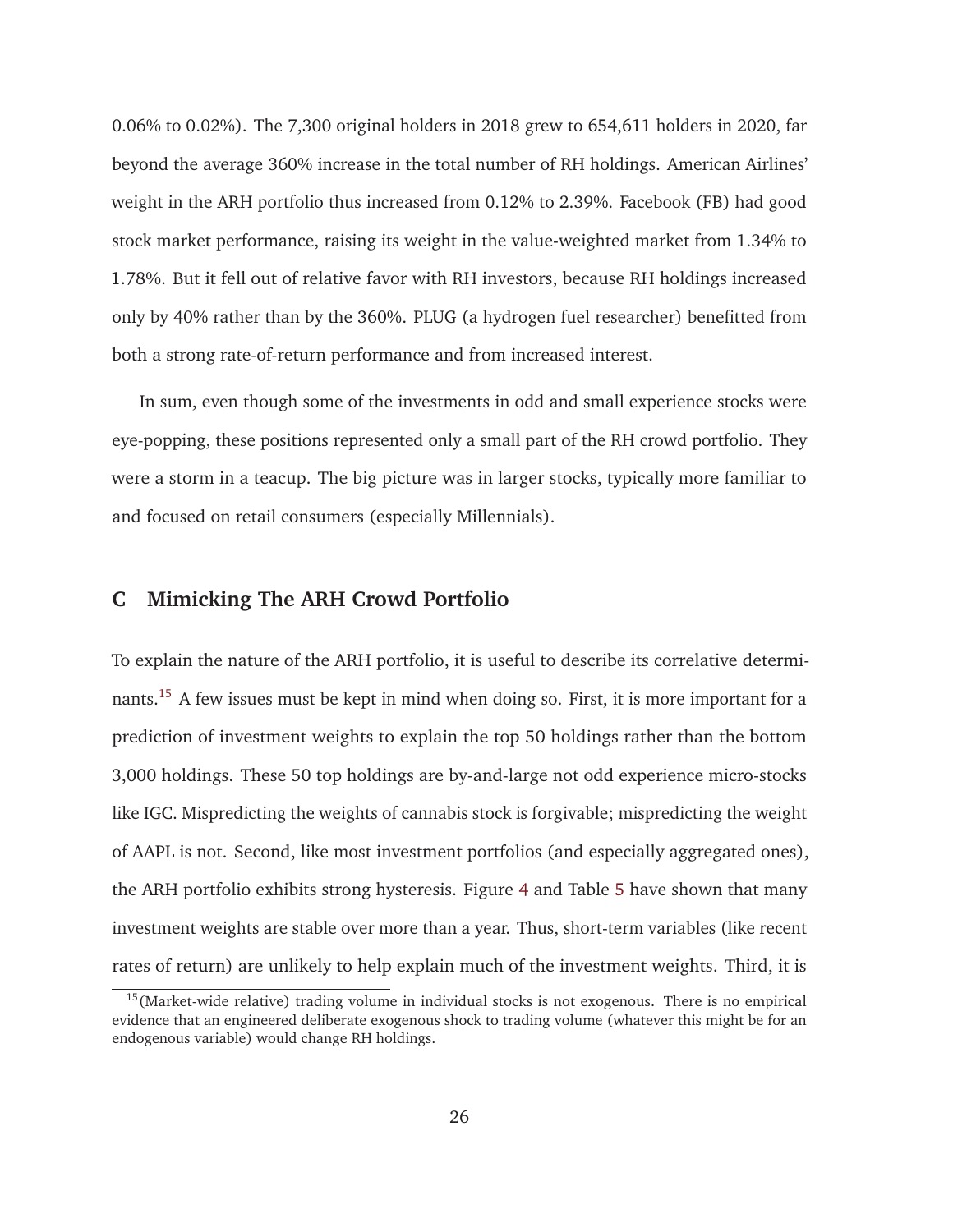not useful to attempt to explain changes in ARH weights *for this purpose*, because we have no earlier ARH portfolio holdings on which we could recalibrate predicted ARH portfolios weights. Fourth, we do not primarily want to explain the ARH weights (which may well be over-fitted), but the difference in rates of return between the ARH portfolio and other well-known factors (which were deliberately ignored in the fitting).<sup>16</sup>

With 1.7 million matched ticker–day investment weight observations, it was feasible to start with minimal theory and try to disentangle similar variables empirically. A 50 variable "kitchen-sink" regression—containing such variables as IPO date, alphabetic index of name and ticker, market caps, minimum or maximum to highs and lows, share prices and returns, index membership, financial statement variables, and various holding periods and transformations—could achieve a correlation between predicted and actual weights in the ARH portfolio of about 80%.<sup>17</sup>

The highest single-variable investment weight correlation was observed for a portfolio constructed using only *share-trading volume* over the previous 12 months. This portfolio had a 70% weight correlation with ARH, about 10% less than the kitchen sink. The next-highest weight correlation was for *dollar-trading volume*, even including share-trading volume as a predictor. Combining the two trading volume variables yielded an investment weight correlation that was only about 5% lower than the full kitchen-sink model. Moreover, these two volume-based variables are also plausible measures of retail *trading*, though not

<sup>&</sup>lt;sup>16</sup>The attention measures in Lee and Ready (1991), Kelley and Tetlock (2013), and Boehmer et al. (2020) track retail investor order *flow*. They are likely to be related more to *changes* in investment weights than to investment portfolio *levels*. But their main drawback is that their variables are likely to remain boutique variables because they are not easy to obtain and replicate.

<sup>&</sup>lt;sup>17</sup>I can speculate that the remaining  $(1 - .8^2) \approx 40\%$  unexplained variation in investment weights relates to stock attributes for which there are no readily available (long-term) comprehensive proxies. These would be variables such as retail customers' excitement about products, measures of the share of consumer expenditures spent on these companies, their brand values and advertising, the excitement and promise of new technologies, and/or perhaps even their products' recent performance. Such variables could perhaps help explain why RH investors preferred Delta and American Airlines over United Airlines, Ford over General Motors, Disney more in 2020 than in 2018, or Facebook more in 2018 than in 2020. This investigation is left to future research.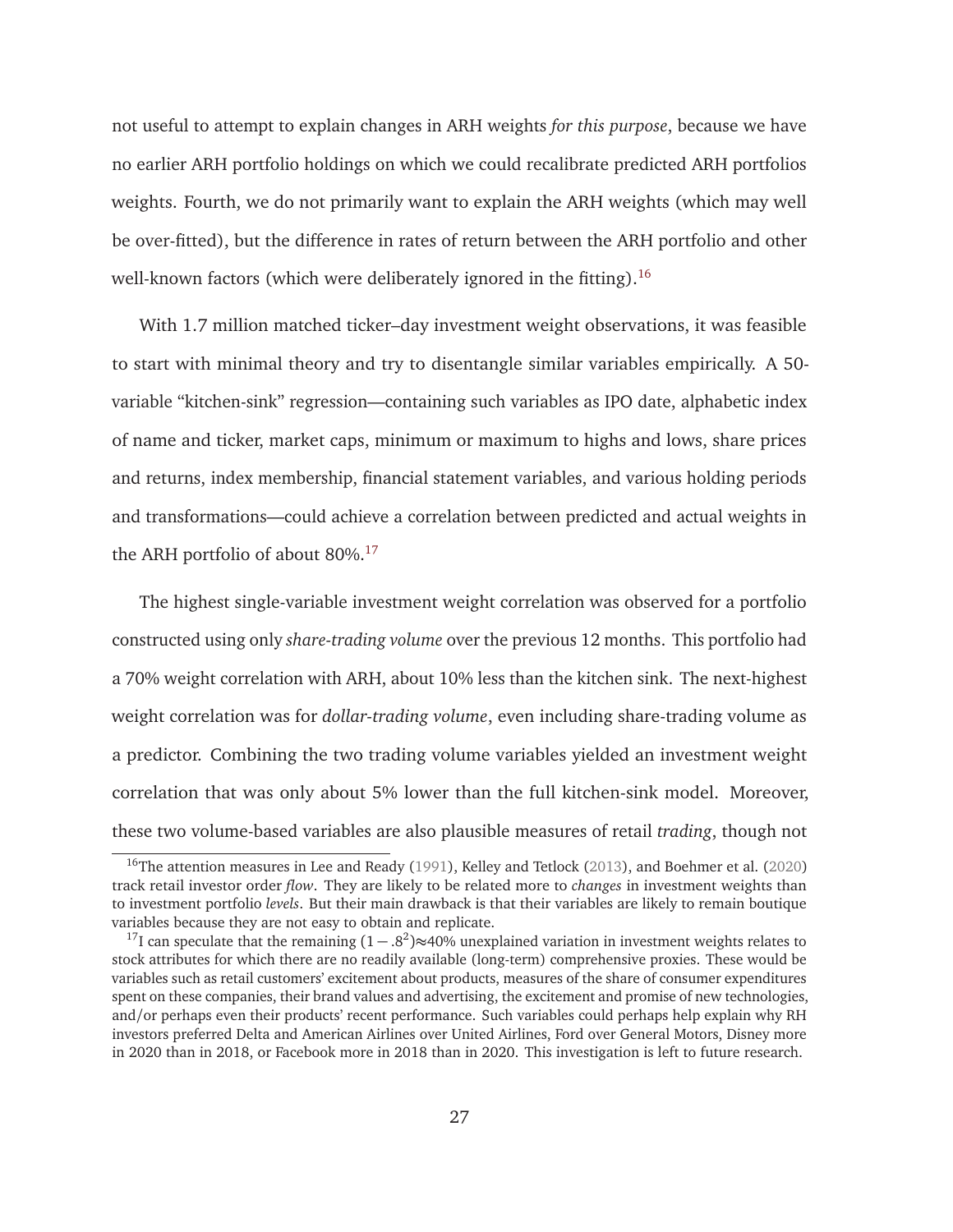necessarily of retail *holdings*. (It is not a foregone conclusion that retail investors would be the ones ending up with high-trading volume stocks.) Neither the rate of return over the last year, nor the volatility, nor the price peaks or troughs added much economic explanatory power to the model.

#### [Insert Table 6 here: **Correlations of QRH with ARH**]

In detail, the two trading volume metrics are combined by first transforming each variable into a portfolio weight  $(w_i(v_i) \equiv v_i / \sum_i v_i)$ . Panel A of Table 6 shows that both individual metrics alone are not as good in explaining the ARH weights as their weighted average (QRH). This average, in rough accordance with estimated coefficients, assigns twice the weight on share volume as on dollar-trading volume.<sup>18,19</sup>

As with the kitchen-sink model, the prediction considered only the investment weight fit and ignored the rate-of-return fit. Panel B shows the resulting contemporaneous rate-ofreturn correlations of the ARH and the QRH portfolios in the time-series. Their raw return correlation is 98%. However, this contains shared stock market variation. After taking out the five Fama–French factors plus momentum with a linear 6-Factor Model, the correlation between the residual ARH return and the residual QRH return remains a respectable 80%.

In Appendix Table 10, Panels B and C repeat these analyses in the Barber–Odean data. The association of the QRH-equivalent QBO investment weights with the ARH-equivalent ABO investment weights is almost identical to the association of the QRH investment weights with the ARH investment weights. Instead of a correlation of 76% between ARH and QRH,

<sup>&</sup>lt;sup>18</sup>The empirical coefficients are robust and not greatly sample-specific. (An earlier draft used out-of-sample weights and came to similar conclusions.) The 2/3 vs 1/3 combination predicted better than the 50-50 combination, but the two variables are sufficiently correlated that a 50-50 combination would have been acceptable, too.

<sup>&</sup>lt;sup>19</sup>The same portfolio weight normalization has to be applied to the  $\frac{2}{3}\cdot\frac{1}{3}$  a second time in order to maintain a total investment weight of 100% when future returns can be missing.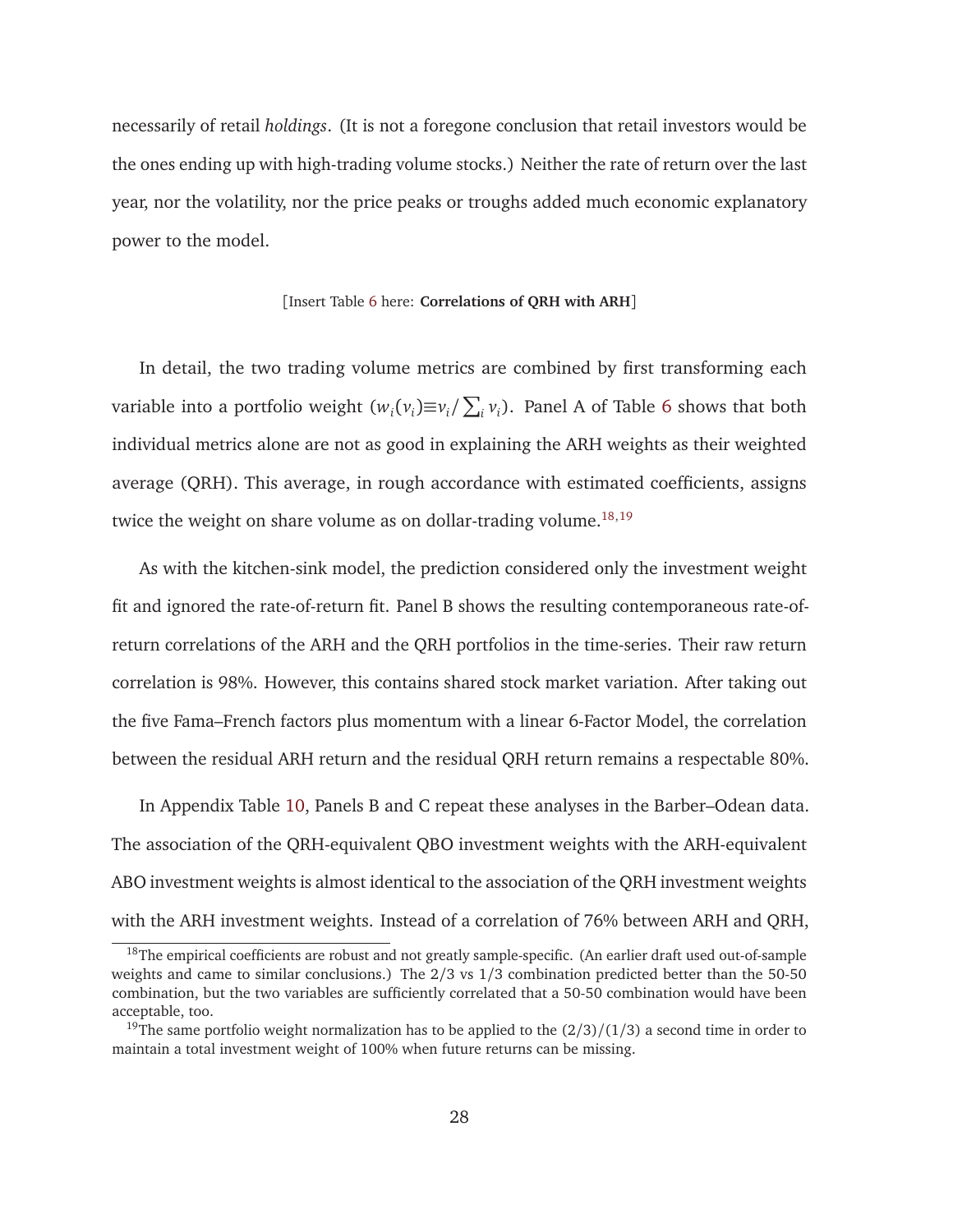the ABO–QBO correlation was 75%. Similarly, instead of a rate of return correlation net of the market of 88% between ARH and QRH, the ABO–QBO return correlation was  $86\%$ <sup>20</sup>

In sum, relative to other known factor portfolios, the RH portfolio (and perhaps retail holdings in general) can be described as tilting heavily towards stock that have had high trading volume over the last twelve months.

# **V Holding Portfolio Return Performance**

# **A The Performance of the ARH Crowd Consensus Portfolio**

[Insert Table 7 here: **Return Performance of the ARH Crowd Portfolio**]

Table 7 analyzes the predictive returns performance of the ARH portfolio using the familiar methods of Fama and French (2015). The ARH portfolio was investible in time—the holdings were downloadable from RT or the RH API. Again, this "crowd wisdom" portfolio should not be viewed as representative of the portfolios of individual investors. Indeed, with about 40 million holdings as of mid-2020, and given its base of about 13 million investors, the average RH investor only held about three positions, not three-thousand!

Panel A of Table 7 shows that the average daily performance of the ARH portfolio was a positive 10 bp per day on the 0-Factor model, i.e., net of the prevailing risk-free rate (from Ibbotson via Ken French's website). This abnormal performance declines to about 5 bp on the 1-Factor model, i.e., when the (ex-post realized) market exposure of 1.13 is taken into account. The abnormal performance increases back to 6.5 bp on the 6-Factor model. (Not shown, it was similarly positive for the 5-factor model.) Not surprisingly, because the ARH

 $^{20}$ The equivalent rate of return correlation of QBO with a household-equal-weighted portfolio is still 81% when returns are net of the value-weighted market and 92% when they are net of the equal-weighted market.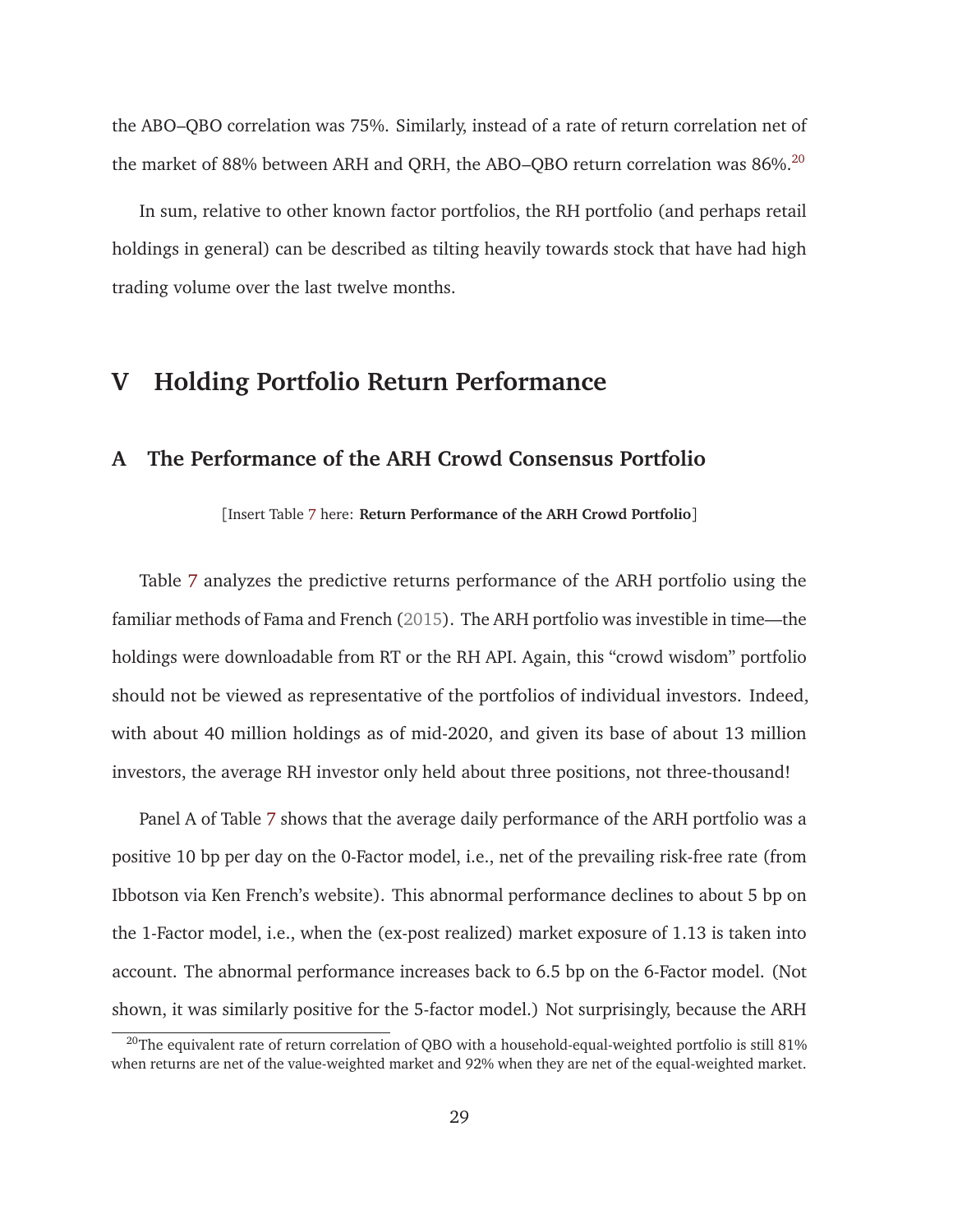portfolio moves slowly, its performance is insensitive to delay. With a 5-day delay before investing, the performance deteriorates only a little, from an alpha of 10.4 bp/day to an alpha of 9.7 bp/day.

Panel B shifts to monthly returns. This changes the rebalancing interval on both the factors and the ARH portfolio. The performance of the ARH portfolio improves modestly, offering an alpha of 1.3% per month against the 6-factor model with a T-statistic of 2.46. Again, the portfolio is persistent enough that even a three-month delay reduces this alpha only to 1.2% (with a T-statistic of 2.43).

Panel C calculates the rates of return on two portfolios: one formed at the end of June 2018 and the other at the end of June 2019, both held for one year.<sup>21</sup> The ARH portfolio avoided the negative returns of SMB, HML, and CMA.

In sum, the ARH portfolio performed surprisingly well in the cross-section. Moreover, these performance regressions assume equal investments in different periods. They ignore the effects of time-varying RH investor entry and exit into the stock market. The regressions thus understate the performance due to RH investors having entered the stock market during a period of rising stock prices.

Nevertheless, caution is advisable. Although the alphas and their statistical significances are high, investment performance—whether published in prestigious finance journals or not—is in general a notoriously poor predictor of future investment performance. It seems prudent to bear in mind that the solid finding here is not that RH investors can collectively beat the market, but that they were not cannon fodder for more sophisticated investors, destined to attrition out quickly. Instead, RH investors continued pouring in.

<sup>&</sup>lt;sup>21</sup>The factors are cumulated, because I did not have access to the long and short legs of the RMW and CMA portfolio for calculating mid-year compound rates of return. However, this should matter little.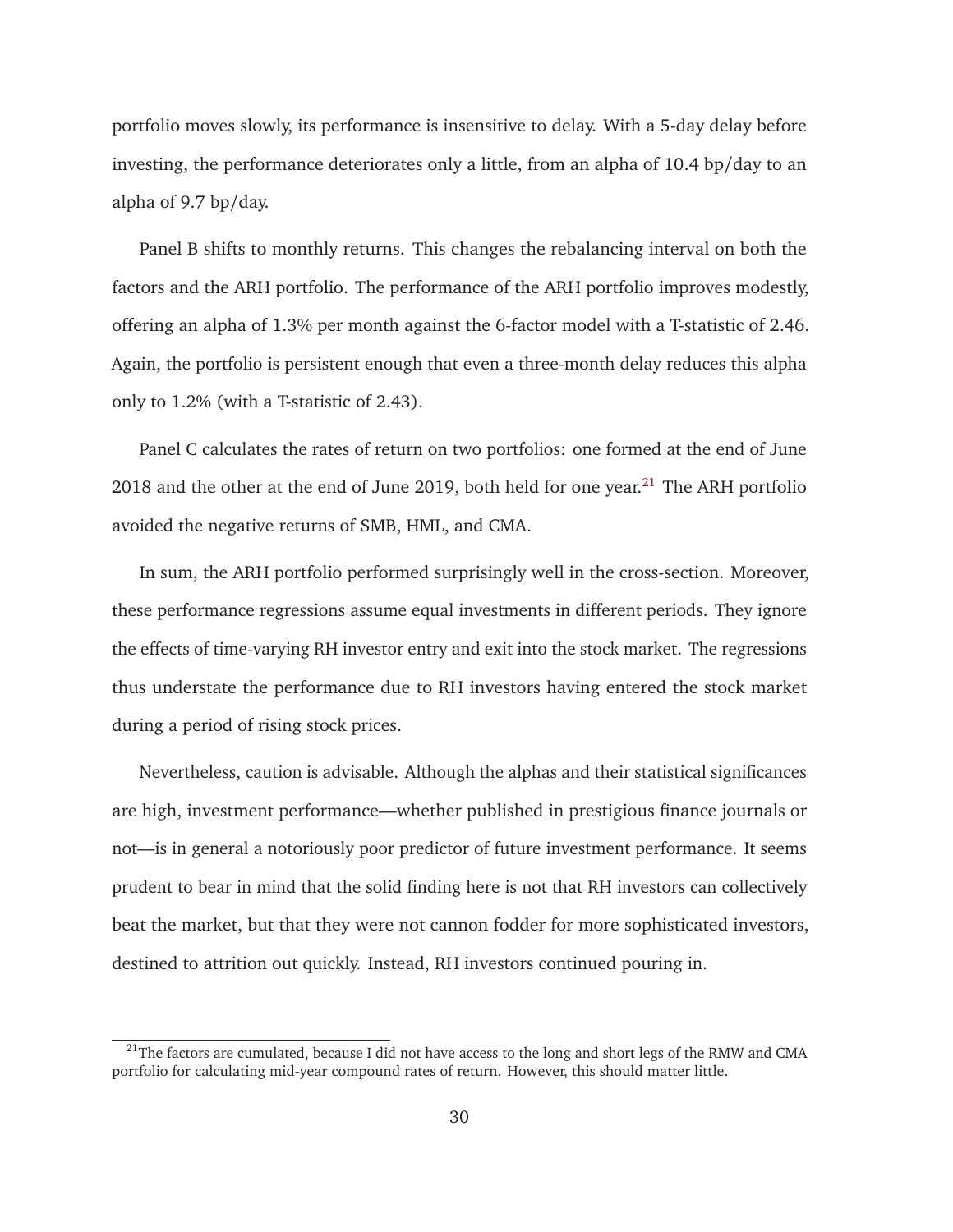#### [Insert Table 8 here: **Return Performance of the QRH Proxy Portfolio**]

Table 8 investigates the performance of the QRH portfolio in the same 2018–2020 sample. (Recall that an equivalent QBO portfolio was also a good predictor of the household-equalweighted portfolio in the Barber–Odean data.) The QRH performance in the 2018–2020 sample is about 4 bp/day lower than that of the ARH performance in all benchmark models. On longer rebalancing intervals, the 0-Factor and 6-Factor alphas remain positive, but the the 1-Factor alpha turns negative.

Panel C explains the ARH portfolio performance including QRH as an additional "volume factor." The QRH volume factor can subsume most of the influence of the more conventional factors. The alpha reduction from 1.29% per month to 0.67% per month suggests that about half of ARH's performance is related to trading volume, the other half is unidentified skill or luck.<sup>22</sup> Although trading volume was an important ingredient in the RH holdings and contributed to the positive alpha on the 0-Factor and 6-Factor models, the RH crowd simply knew better how to invest than this naïve two-attribute QRH model.

#### [Insert Table 9 here: **Extended Return Performance of the QRH Proxy Portfolio After 1980**]

Table 9 extends the QRH-based trading volume strategy back to 1980. Though investible (and interpretable as merely the returns to a volume-based strategy), the predicted returns can be viewed speculatively as standins to mimick the Robinhood or Barber–Odean investors—akin to the first stage of an IV regression. The QRH portfolio would have achieved, by and large, a similar performance from 1980 to 2020 as it did from 2018 to 2020. It would have had positive 0-Factor and 6-Factor alpha but negative 1-Factor alpha.

 $^{22}$ It is possible to improve the predictive performance of QRH by taking 6-Factor factor loadings into account. A modestly better proxy for the ARH investment weight would be  $w_{\text{ORH}} \approx 0.15 \times$  HML – 0.15 ×  $UMD - 0.35 \times CMA$ . The 40-year inference in the next table remains similar under this measure.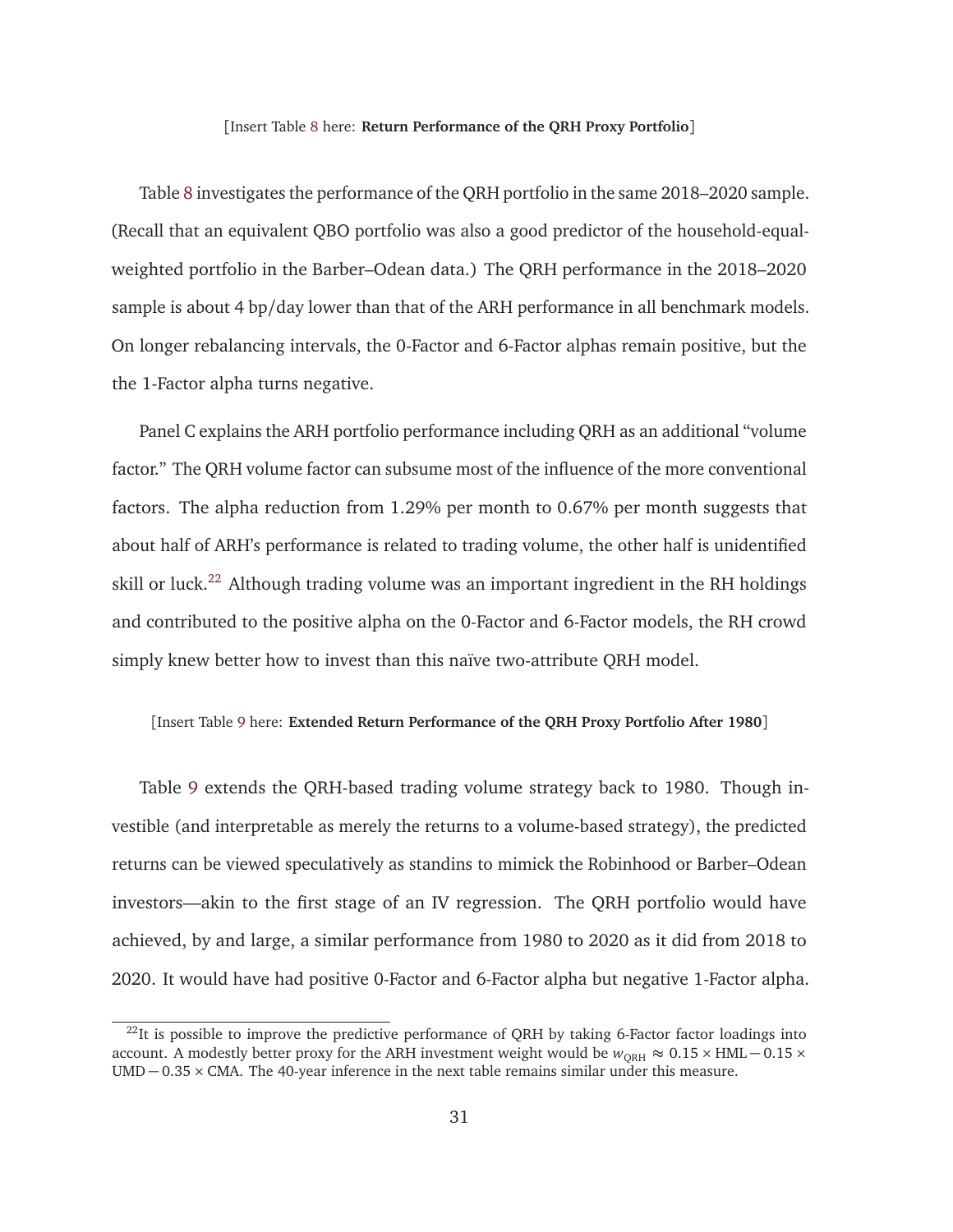# **VI Conclusion**

RH investors not only increased their relative holdings in individual stocks when their stock prices increased or decreased greatly, but also increased their overall holdings dyrubg the market-wide 33% COVID drop in March 2020. They did not panic. They added more positions four days after market increases or decreases, suggesting that they transferred funding to their RH accounts in response to volatility. In March 2020, they were thus a (small) stabilizing force. Given the subsequent rise in the stock market, their timing and steadfastness contributed to their good portfolio returns—as did their general increase in participation from 2018 to 2020.

Some of their holdings seem bizarre. They fell in love with some obscure experience stocks, such as cannabis stocks. Nevertheless, on the whole, the ARH crowd consensus portfolio (itself likely similar to an equal-investor-weighted portfolio) was not greatly tilted toward these experience stocks. Instead, a better description is that RH investors tilted mostly towards stocks with above-average trading volume over the previous twelve months. (This association is even strong enough to allow the use of a trading volume–derived metric as a proxy for retail holdings in some circumstances.) Visual inspection further suggests a preference for stocks of firms with products that appealed to Millennials and lately (i.e., as of August 2000) familiar fallen old-economy stalwarts like airline companies.

From the mid-2018s to the mid-2020s, the RH consensus portfolio performed well in the cross-section, earning positive alphas with respect to the risk-free rate, the market-model, and the Fama–French 5-factor plus momentum model. Past performance is no guarantee of future performance, but their good performance shows that more sophisticated investors did not take advantage of RH investors and helps to explain why RH investors did not attrition out but continued to pour in.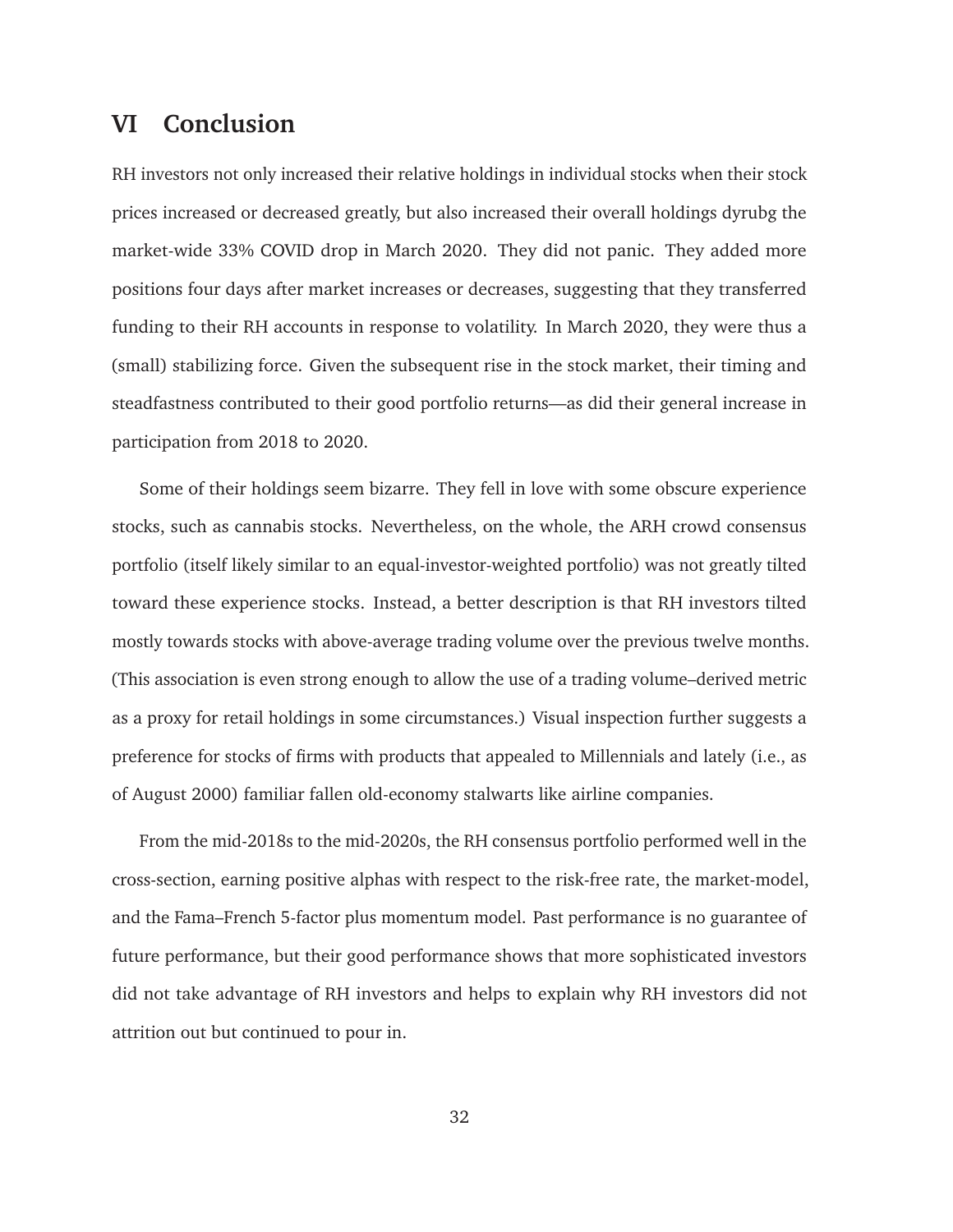# **References**

- Barber, Brad M., Xing Huang, Terrance Odean, and Chris Schwarz (Nov. 2020). *Attention Induced Trading and Returns: Evidence from Robinhood Users*. Tech. rep.
- Barber, Brad M. and Terrance Odean (2000). "Trading is hazardous to your wealth: The common stock investment performance of individual investors". In: *The Journal of Finance* 55.2, pp. 773–806.
- (2002). "Online investors: do the slow die first?" In: *The Review of Financial Studies* 15.2, pp. 455–488.
- (2008). "All that glitters: The effect of attention and news on the buying behavior of individual and institutional investors". In: *The Review of Financial Studies* 21.2, pp. 785– 818.
- (2013). "The Behavior of Individual Investors". In: *Handbook of the Economics of Finance*. Chap. 22, pp. 1535–1565.
- Barber, Brad M., Terrance Odean, and Ning Zhu (2008). "Do retail trades move markets?" In: *The Review of Financial Studies* 22.1, pp. 151–186.
- Ben-David, Itzhak, Francesco Franzoni, Byungwook Kim, and Rabih Moussawi (Nov. 2020). *Competition for Attention in the ETF Space*. Tech. rep. Ohio State University, Lugano, Swiss Finance Institute, and Villanova.
- Ben-Rephael, Azi, Zhi Da, and Ryan D. Israelsen (2017). "It depends on where you search: Institutional investor attention and underreaction to news". In: *The Review of Financial Studies* 30.9, pp. 3009–3047.
- Boehmer, Ekkehart, Charles M Jones, Xiaoyan Zhang, and Xinran Zhang (2020). "Tracking retail investor activity". In: *Journal of Finance, Forthcoming*.
- Carhart, Mark M (1997). "On persistence in mutual fund performance". In: *The Journal of Finance* 52.1, pp. 57–82.
- Chen, Joseph, Harrison Hong, and Jeremy C Stein (2002). "Breadth of ownership and stock returns". In: *Journal of Financial Economics* 66.2-3, pp. 171–205.
- Cheng, Peter, Thomas J. Murphy, and Marko Kolanovic (Aug. 2020). *Follow the Robinhood Money*. Tech. rep. J.P.Morgan.
- Choi, James J, Li Jin, and Hongjun Yan (2013). "What does stock ownership breadth measure?" In: *Review of Finance* 17.4, pp. 1239–1278.
- Da, Zhi, Joseph Engelberg, and Pengjie Gao (2011). "In search of attention". In: *The Journal of Finance* 66.5, pp. 1461–1499.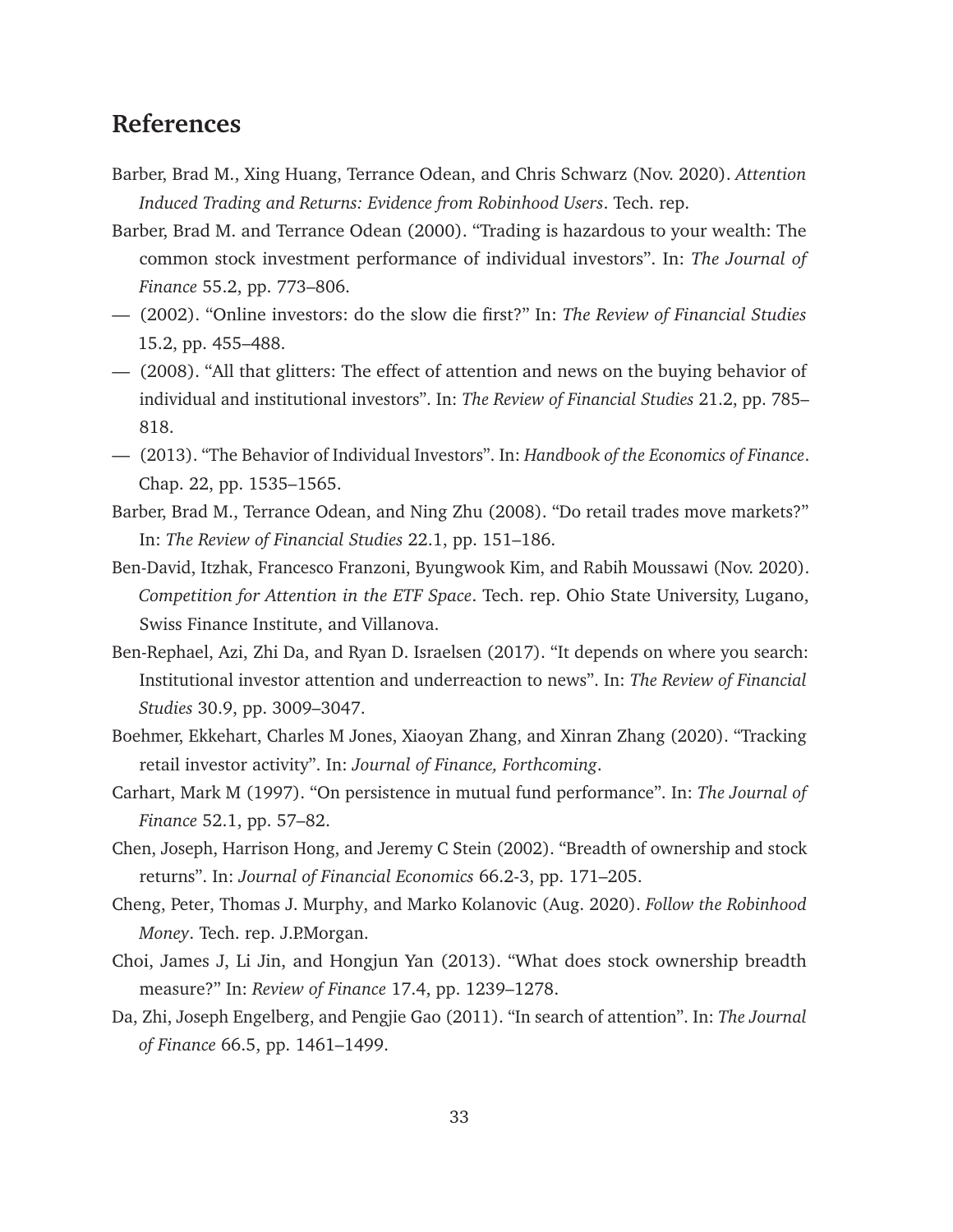- DellaVigna, Stefano and Joshua M. Pollet (2009). "Investor inattention and Friday earnings announcements". In: *The Journal of Finance* 64.2, pp. 709–749.
- Fama, Eugene F. and Kenneth R. French (2015). "A five-factor asset pricing model". In: *Journal of Financial Economics* 116.1, pp. 1–22.
- Fang, Lily and Joel Peress (2009). "Media coverage and the cross-section of stock returns". In: *The Journal of Finance* 64.5, pp. 2023–2052.
- Fong, Kingsley Y.L., David R. Gallagher, and Adrian D. Lee (2014). "Individual investors and broker types". In: *Journal of Financial and Quantitative Analysis*, pp. 431–451.
- Glossner, Simon, Pedro Matos, Stefano Ramelli, and Alexander F. Wagner (Sept. 2020). *Where do institutional investors seek shelter when disaster strikes? Evidence from COVID-19*. Tech. rep. Virginia/Darden and Zurich.
- Grinblatt, Mark and Matti Keloharju (2000). "The investment behavior and performance of various investor types: a study of Finland's unique data set". In: *Journal of Financial Economics* 55.1, pp. 43–67.
- (2001). "What makes investors trade?" In: *The Journal of Finance* 56.2, pp. 589–616.
- Hirshleifer, David, Sonya Seongyeon Lim, and Siew Hong Teoh (2009). "Driven to distraction: Extraneous events and underreaction to earnings news". In: *The Journal of Finance* 64.5, pp. 2289–2325.
- Kaniel, Ron, Shuming Liu, Gideon Saar, and Sheridan Titman (2012). "Individual investor trading and return patterns around earnings announcements". In: *The Journal of Finance* 67.2, pp. 639–680.
- Kelley, Eric K and Paul C Tetlock (2013). "How wise are crowds? Insights from retail orders and stock returns". In: *The Journal of Finance* 68.3, pp. 1229–1265.
- Kumar, Alok (2009). "Who gambles in the stock market?" In: *The Journal of Finance* 64.4, pp. 1889–1933.
- Lee, Charles M.C. and Mark J. Ready (1991). "Inferring trade direction from intraday data". In: *The Journal of Finance* 46.2, pp. 733–746.
- Moss, Austin, James P. Naughton, and Clare Wang (May 2020). *The Irrelevance of ESG Disclosure to Retail Investors: Evidence from Robinhood*. Tech. rep. University of Iowa, University of Virgina, and University of Colorado.
- Nagel, Stefan (2005). "Short sales, institutional investors and the cross-section of stock returns". In: *Journal of Financial Economics* 78.2, pp. 277–309.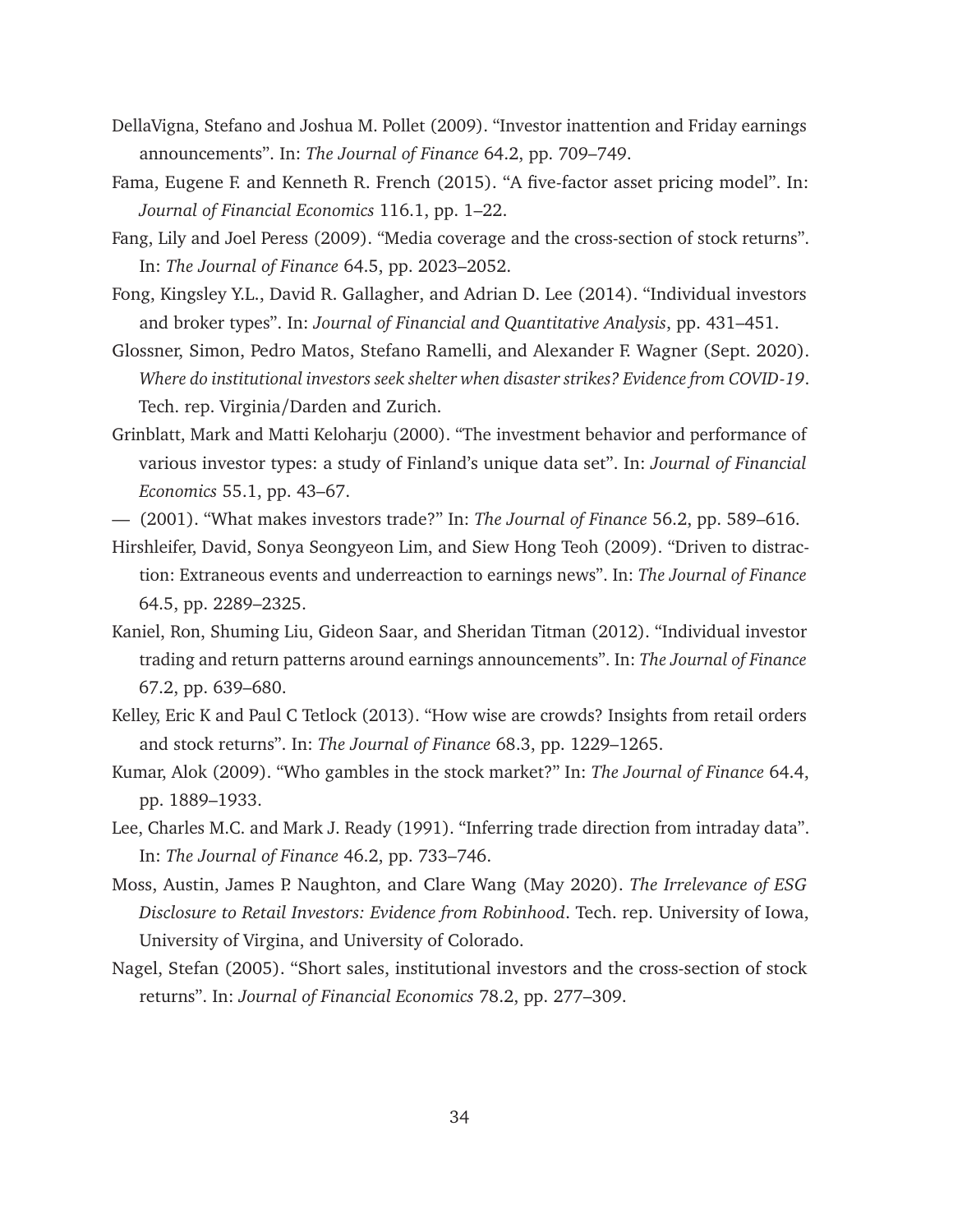- Newey, Whitney K. and Kenneth D. West (1987). "A Simple, Positive Semi-definite, Heteroskedasticity and Autocorrelation Consistent Covariance Matrix". In: *Econometrica* 55.3, pp. 703–708.
- Ozik, Gideon, Ronnie Sadka, and Siyi Chen (Nov. 2020). *Flattening the Illiquidity Curve: Retail Trading During the COVID-19 Lockdown*. Tech. rep. Edhec, Boston College, and Chinese University of Hong Kong.
- Peng, Lin and Wei Xiong (2006). "Investor attention, overconfidence and category learning". In: *Journal of Financial Economics* 80.3, pp. 563–602.
- Zarnowitz, Victor and Louis A. Lambros (1987). "Consensus and Uncertainty in Economic Prediction". In: *Journal of Political Economy* 95.3, pp. 591–621.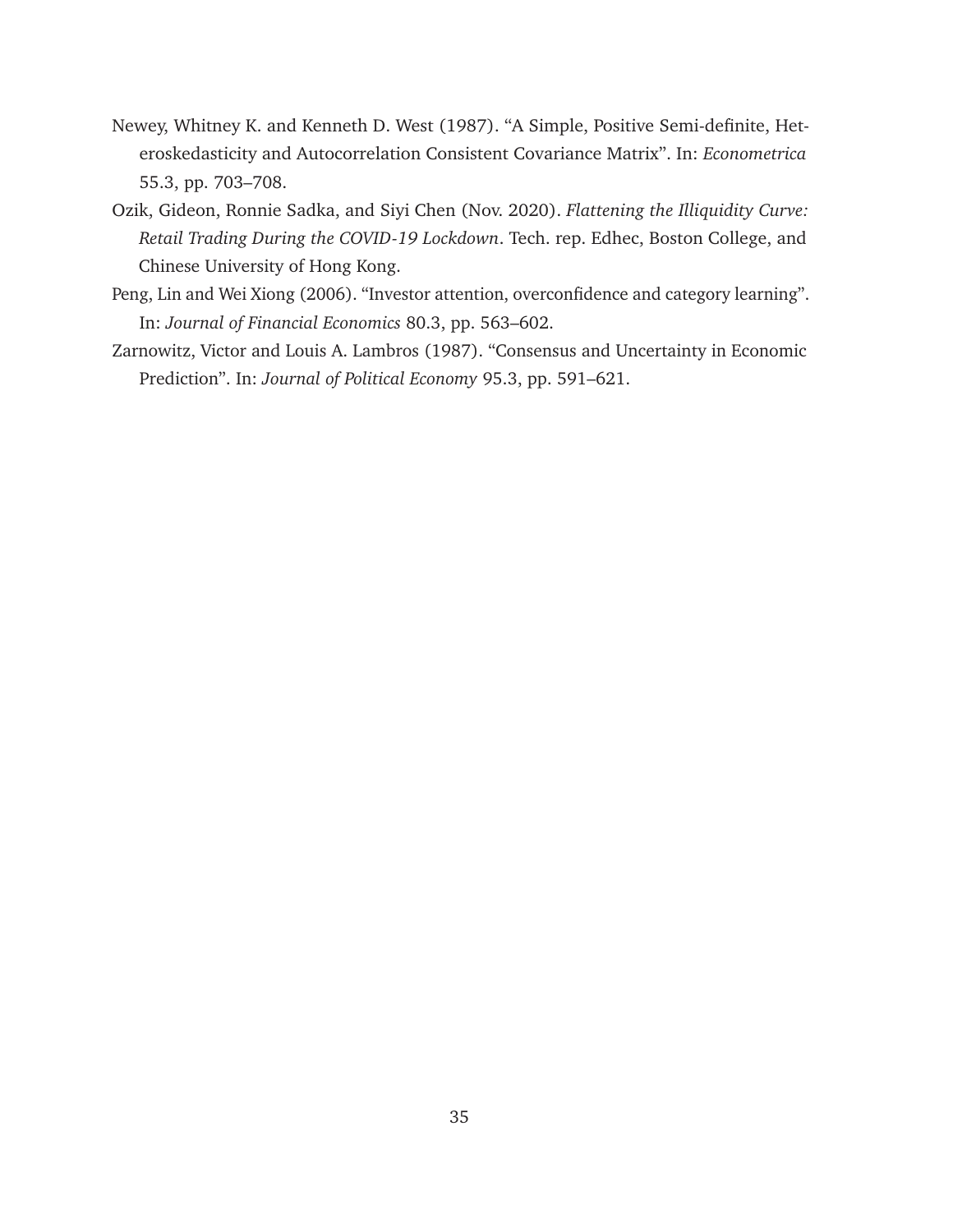# Exhibits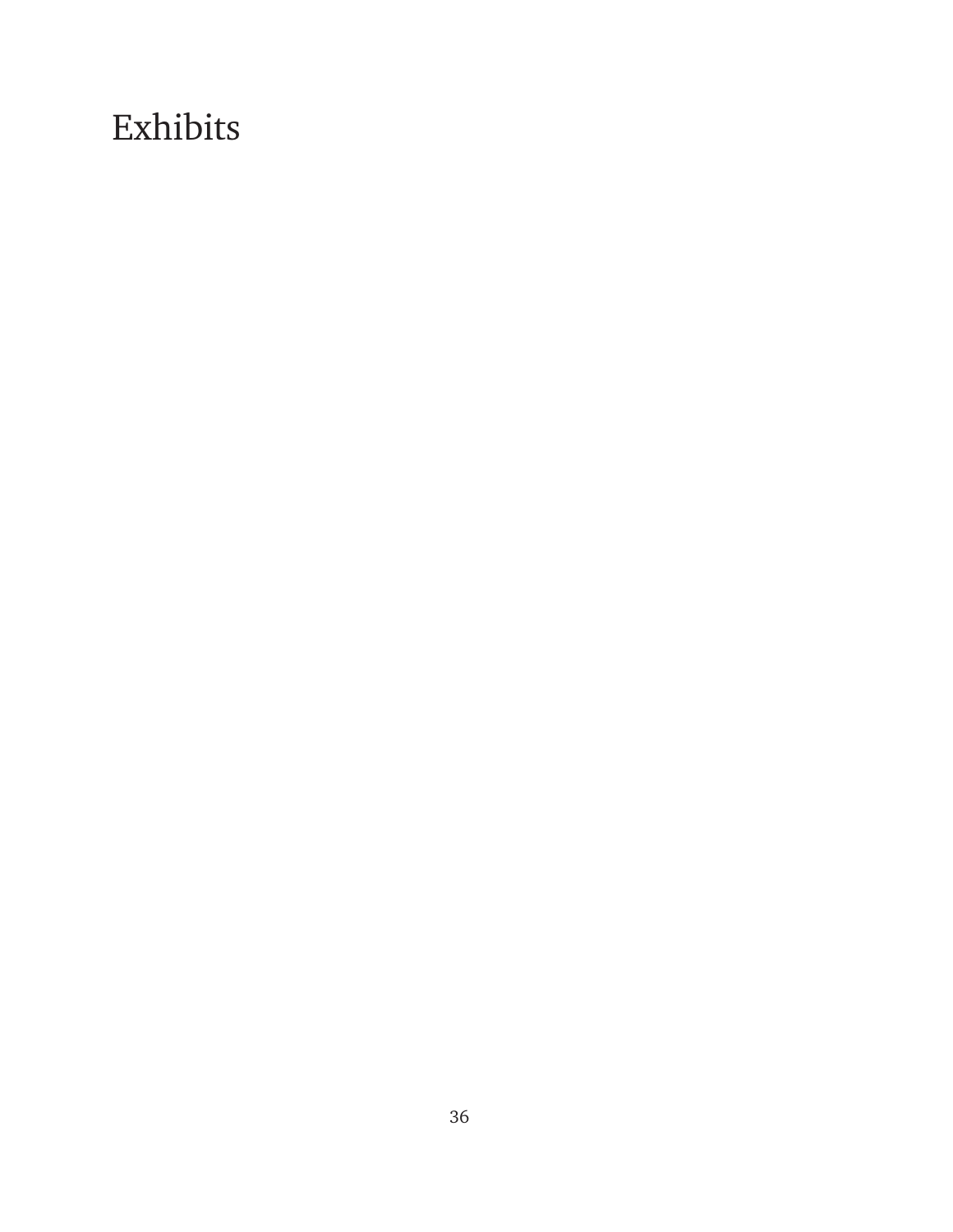|            | Rel Day; Holdings in Thousands              | <b>ARH</b>                   | Stock returns, in %                                                                                                            |
|------------|---------------------------------------------|------------------------------|--------------------------------------------------------------------------------------------------------------------------------|
| Date       | Ticker<br>$-2$ $-1$ $\pm 0$ $+1$ $+2$       | $\Delta_{-1,0}$ #<br>$W_0$   | $\Delta_{-1,0}$ W<br>$r_{-1}$<br>$r_0$<br>$r_{+1}$                                                                             |
| 2018/07/26 | <b>FB</b><br>108 114 156 166 170            | 3.22<br>42,083               | 0.85<br>$0.4 -18.7$<br>$-0.1$<br>Good 2nd-Q earnings, but below expectations, 10% price drop                                   |
| 2020/01/16 | 0 26 26 25<br><b>INPX</b><br>$\overline{0}$ | $\vert 0.27 \vert$<br>26,376 | $0.27$ -55.5<br>8.1<br>$-7.2$<br>1/8: Reverse Stock Split, IOT Sensor Product wins award, Canada Patent.                       |
| 2018/10/02 | 17 27 41 39 37<br>OGEN                      | 14,336<br>0.74               | 0.25<br>38.8<br>$123.2 -51.1$<br>Various minor news                                                                            |
| 2018/07/17 | 101 107 118 118 117<br>NFLX                 | 11,000<br>2.49               | 0.23<br>1.3<br>$-5.6$<br>$-1.4$<br>Poor earnings report, Walmart considers competitive service.                                |
| 2019/11/01 | 252 252 271 275 275<br><b>FIT</b>           | 3.06<br>18,924               | 0.21<br>5.8<br>14.6<br>$-1.8$<br>Google agrees to buy Fitbit                                                                   |
| 2020/03/06 | <b>INO</b><br>107 111 137 155 150           | 25,521<br>1.16               | $25.5$ 45.5 $-22.6$<br>0.20<br>Accelerated COVID DNA vaccine                                                                   |
| 2020/06/03 | 49 66 112 145 141<br>GNUS                   | $\vert 0.46 \vert$<br>46,014 | 0.19<br>$95.9 -13.2$<br>52.6<br>Raised funding for digital children network                                                    |
| 2018/07/27 | 114 156 166 170 173<br>FB                   | 9,832                        | $\begin{vmatrix} 3.40 & 0.19 & -18.7 & -0.1 & -1.6 \end{vmatrix}$<br>See above for other large increase. Also acquires Redkix. |
| 2020/06/09 | 33 77 125 130 137<br><b>NKLA</b>            | 48,019<br>$0.49$ $0.18$      | 102.5<br>$9.6 -17.9$<br>Various progress reports. See also below for large decrease 1 week before.                             |
| 2020/05/18 | <b>SRNE</b><br>16 51 92 92 90               | 41,302<br>  0.41             | $0.18$ 157.6<br>$-7.0$ $-15.6$<br>Antibody has various positive COVID vaccine news.                                            |

**Table 1:** Extreme 1-Day Increases in RH Holdings

**Explanations:** These are the ten cases with the largest 1-day ARH investment weight increases. The  $\Delta$ <sub>−1,0</sub># column is the exact number of RH holding changes (with subscripts refering to trading days), preceding columns round to thousands. The weight  $w_0$  is the weight of this stock  $i$  on day 0, as in the ARH portfolio,  $w_{i,t} \equiv N_{i,t}/\sum_i N_{i,t}$ , where  $N_i$  is the number of RH investors in stock *i* on day *t*. The sort column is  $\Delta_{-1,0}w$ .

**Interpretation:** There are typically large positive or negative daily rates of return before or around large increases in the number of RH investors.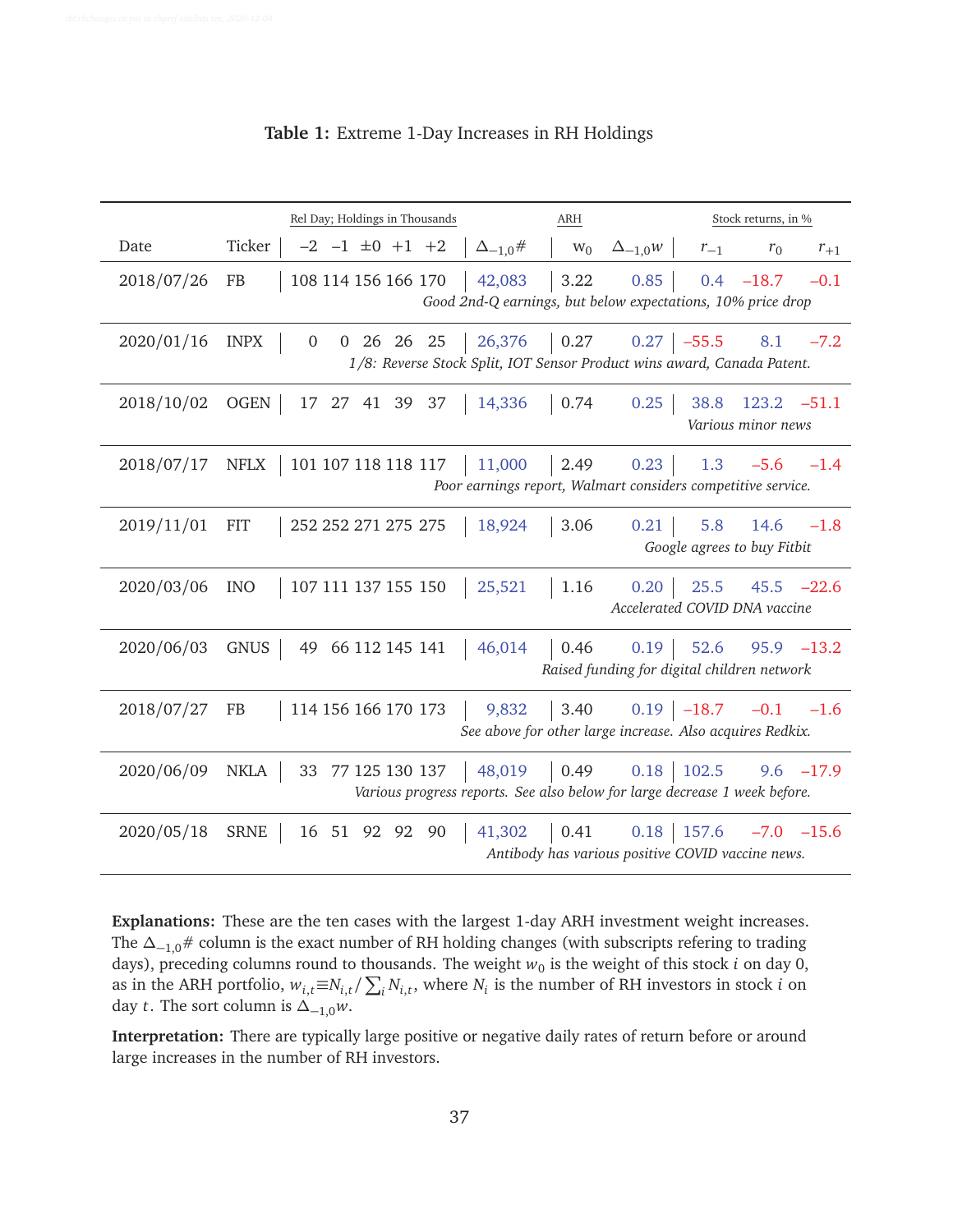|            | Rel Day; Holdings in Thousands                                                                                                                                           | <b>ARH</b>                                                                                    | Stock returns, in %                                                                                        |
|------------|--------------------------------------------------------------------------------------------------------------------------------------------------------------------------|-----------------------------------------------------------------------------------------------|------------------------------------------------------------------------------------------------------------|
| Date       | Ticker  <br>$-2$ $-1$ $\pm 0$ $+1$ $+2$<br>$\Delta_{-1,0}$ #                                                                                                             | $W_0$<br>$\Delta_{-1,0}$ w                                                                    | $r_{-1}$<br>$r_0$<br>$r_{+1}$                                                                              |
| 2019/02/27 | 78 78 42 42 42 $\vert$ -36,084 $\vert$ 0.63 -0.71 $\vert$ -2.1<br>IGC<br>Cannabis stock wins appeal to relist on NYSE. Stock rises dramatically. Q3-19 earnings release. |                                                                                               | 1.9<br>13.7                                                                                                |
| 2018/11/02 | 39 40 1 1 1 $-38,583$ 0.03<br>INPX                                                                                                                                       |                                                                                               | $-0.67$ $-3.5$ $-31.5$<br>1.8<br>Reverse stock split.                                                      |
| 2020/06/04 | 95 100 21 33 77 $\vert$ -78,685 $\vert$ 0.09 -0.32 $\vert$ 6.9 -0.3<br>NKLA  <br>Various progress reports. see also previous above for large increase 1 week later.      |                                                                                               | 4.0                                                                                                        |
| 2020/02/05 | 154 163 148 151 152   -15,339   1.43 -0.15   12.2 -18.3<br><b>TSLA</b><br>Good earnings report. Model-Y news. German factory. Weibo negative report.                     |                                                                                               | 1.6                                                                                                        |
| 2020/03/13 | 18 18 1 1 1 $\vert$ -17,240 $\vert$ 0.01 -0.14 $\vert$ -8.6 -33.8 -12.0<br>AIKI<br>Name change to emphasize Alzheimer and Multiple Sklerosis drug dvlpmt                 |                                                                                               |                                                                                                            |
| 2019/02/04 | $0\quad 0$<br>OHRP  <br>$8\,$<br>$\, 8$                                                                                                                                  |                                                                                               | $0$   $-8,742$   0.00 $-0.14$   $-4.6$ $-23.7$ $-2.5$<br>Reverse stock split                               |
| 2018/10/01 | $95\ 101\ 94\ 94\ 94$ $-6,876$ 1.69<br>TSLA<br>Musk steps down as chairman and settles with SEC. Next day good earnings news.                                            |                                                                                               | $-0.13$ $-13.9$ 17.0 $-3.1$                                                                                |
| 2018/10/04 | 89 83 76 72 80 -7,259<br>IGC                                                                                                                                             | $1.35$                                                                                        | $-0.13$ $-32.0$ $-26.8$ $-36.3$<br>10/2: ATM offering completed                                            |
| 2020/01/16 | 257 257 256 257 259<br><b>FIT</b><br>$-898$                                                                                                                              | $\begin{vmatrix} 2.59 & -0.11 \end{vmatrix}$<br>Scripps Research claims Fitbit can detect flu | 0.6<br>$-0.5$<br>1.0                                                                                       |
| 2018/08/02 | 85 85 80 77<br>76<br>$-4,857$<br>TSLA                                                                                                                                    |                                                                                               | $\begin{vmatrix} 1.61 & -0.11 & 1.0 & 15.7 & -0.9 \end{vmatrix}$<br>OK Earnings news. Announces China plan |

# **Table 2:** Extreme 1-Day Decreases in RH Holdings

**Explanations:** For more explanations, refer to Table 1. These are the ten cases with the largest 1-day ARH investment weight decreases.

**Interpretation:** There are sometimes large positive or negative daily rates of return around large decreases in ARH weight. The relation is weaker than it was in Table 1.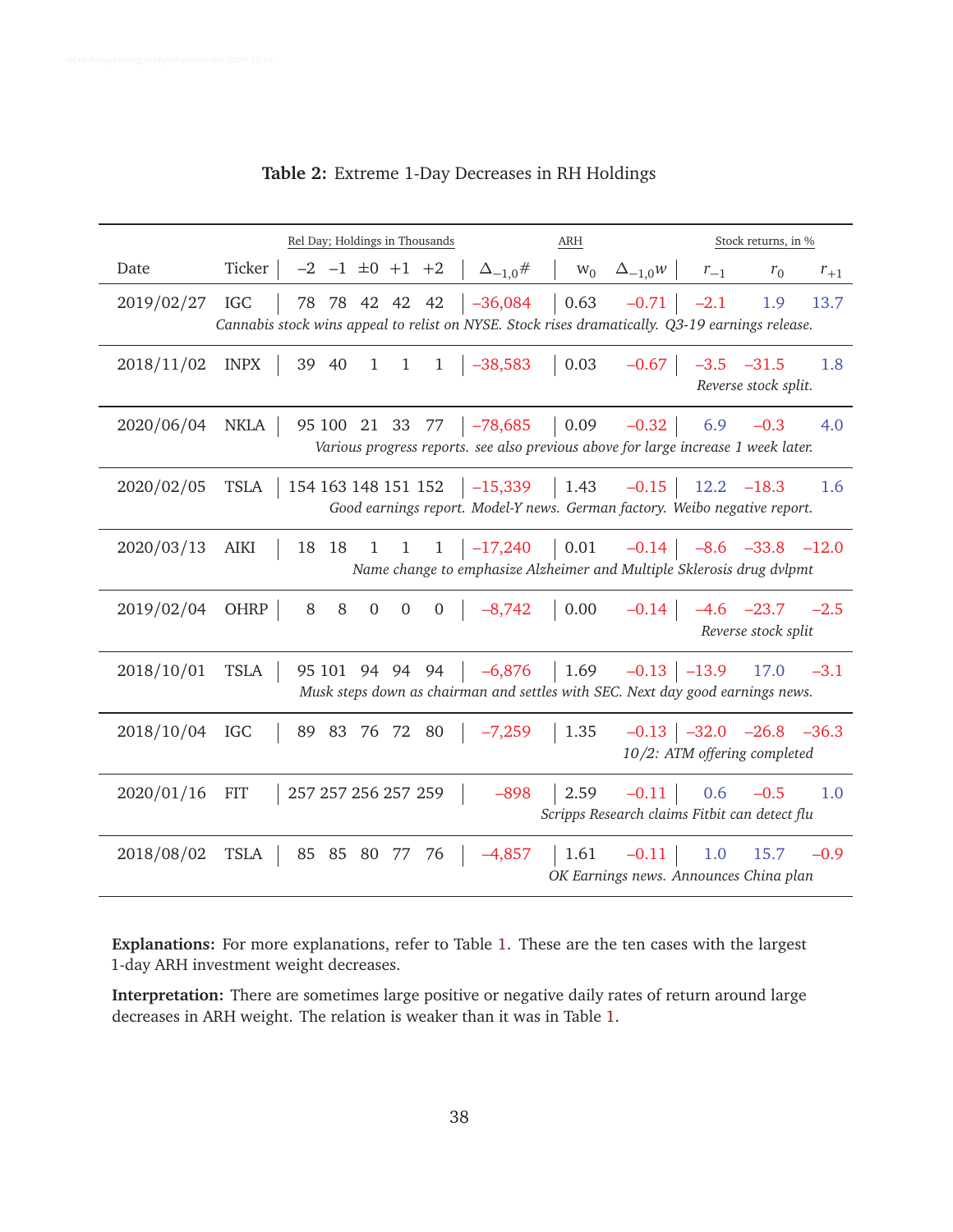

**Figure 1:** RH Holding Changes by Previous Day Net-of-Market Rate of Return

**Explanations:** Stock–days are first grouped by net-of-market stock returns into about 20 (non-equal-spaced) categories. Within each category, the *y*-axis presents mean (change) statistics for the full sample (dark) and two subsamples (light, pre-2020 and post-2020) for the subsequent day. The top plot assigns  $+1$  and  $-1$  to stock–days on which the RH number increased and decreased, respectively, and plots the mean over all stock–days in each rate of return bin. The bottom plot shows the net change in the ARH investment weight. This weights a larger number of investor changes more (common in bigger stocks with more RH holders) and also considers other ARH changes on the same day. The sample begins in June 2018 and ends in September 2020.

**Interpretation:** RH investors preferentially purchase large movers. This is similar to the behavior of other retail investors described in earlier work. Contrarian increases are concentrated in small stocks with smaller weight increases relative to the increases in the total number of RH holdings.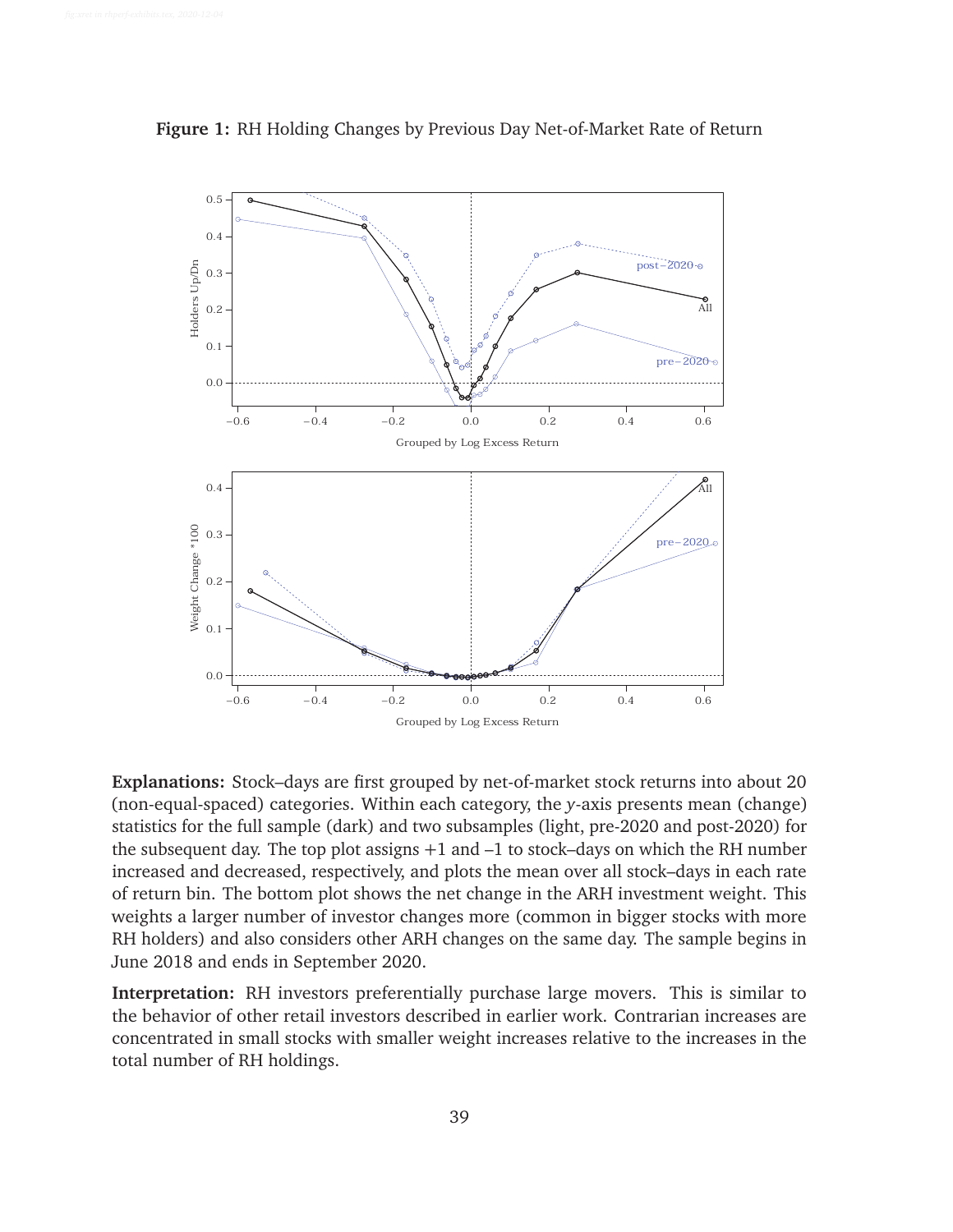

### **Figure 2:** Sum Total RH Holdings and Stock Market Performance, 2018-2020

the public interest in COVID according to Google Trends. The bottom plot shows the S&P 500 index and the percentage change in the sum total of RH holdings. The red line indicates zero growth. (Figure 5 in the appendix is a closeup for 2020.)

**Interpretation:** RH investing accelerated during the U.S. COVID crisis.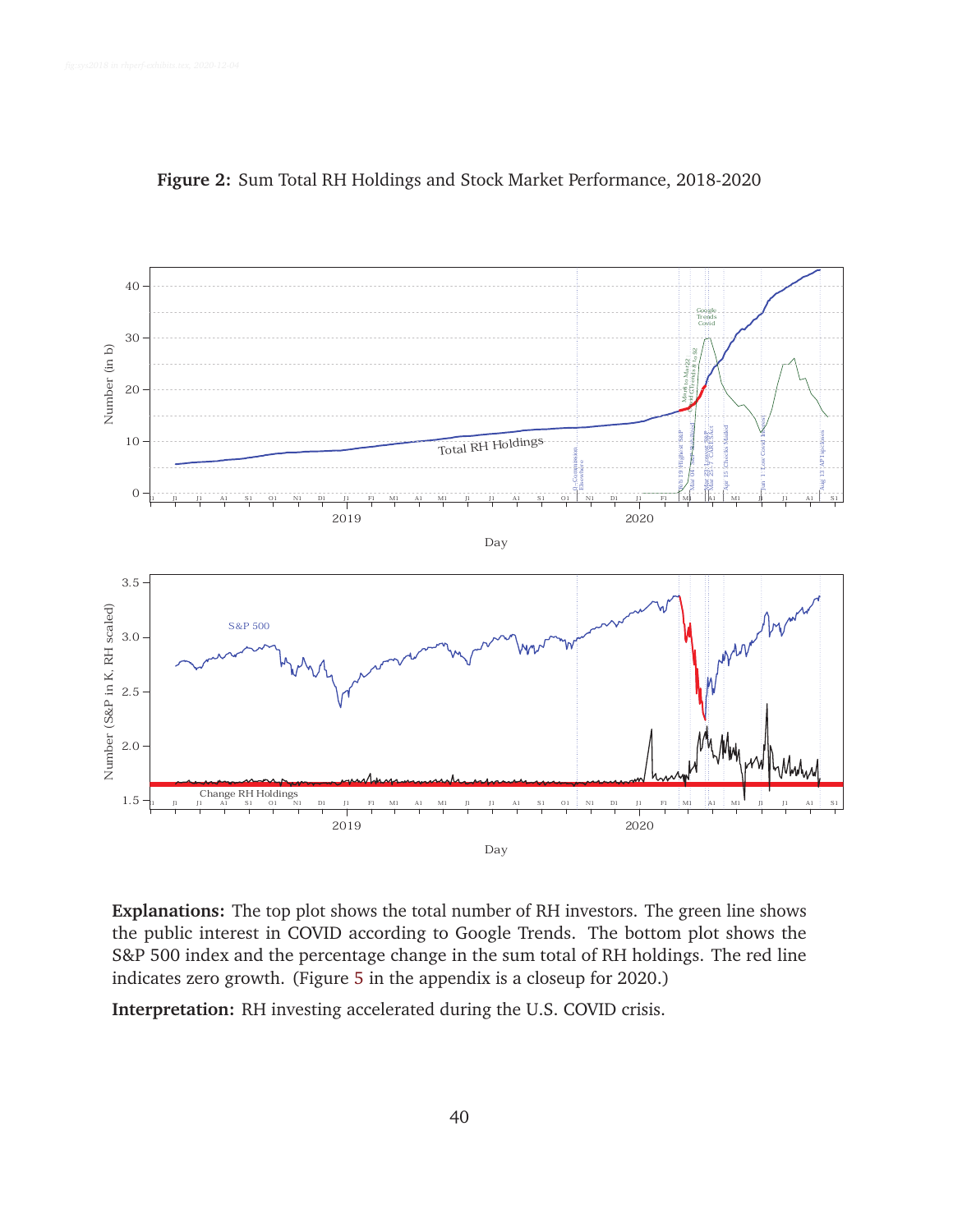

**Figure 3:** 2018-2020 RH Systematic Contrarianism By Horizon

**Explanations:** This figure shows the percentage change in the sum-total of RH holdings versus the S&P 500 rate of return, similar to Table 2, but in *x*-*y* rather than in time-series format. The aggregation periods are contemporaneous, equally long for *x* and *y* variables, and overlapping for the longer intervals. Days with large changes are named. The lines are fitted by a local polynomial (loess) regression with a span of 0.75.

**Interpretation:** Large S&P 500 price drops did not deter RH investors.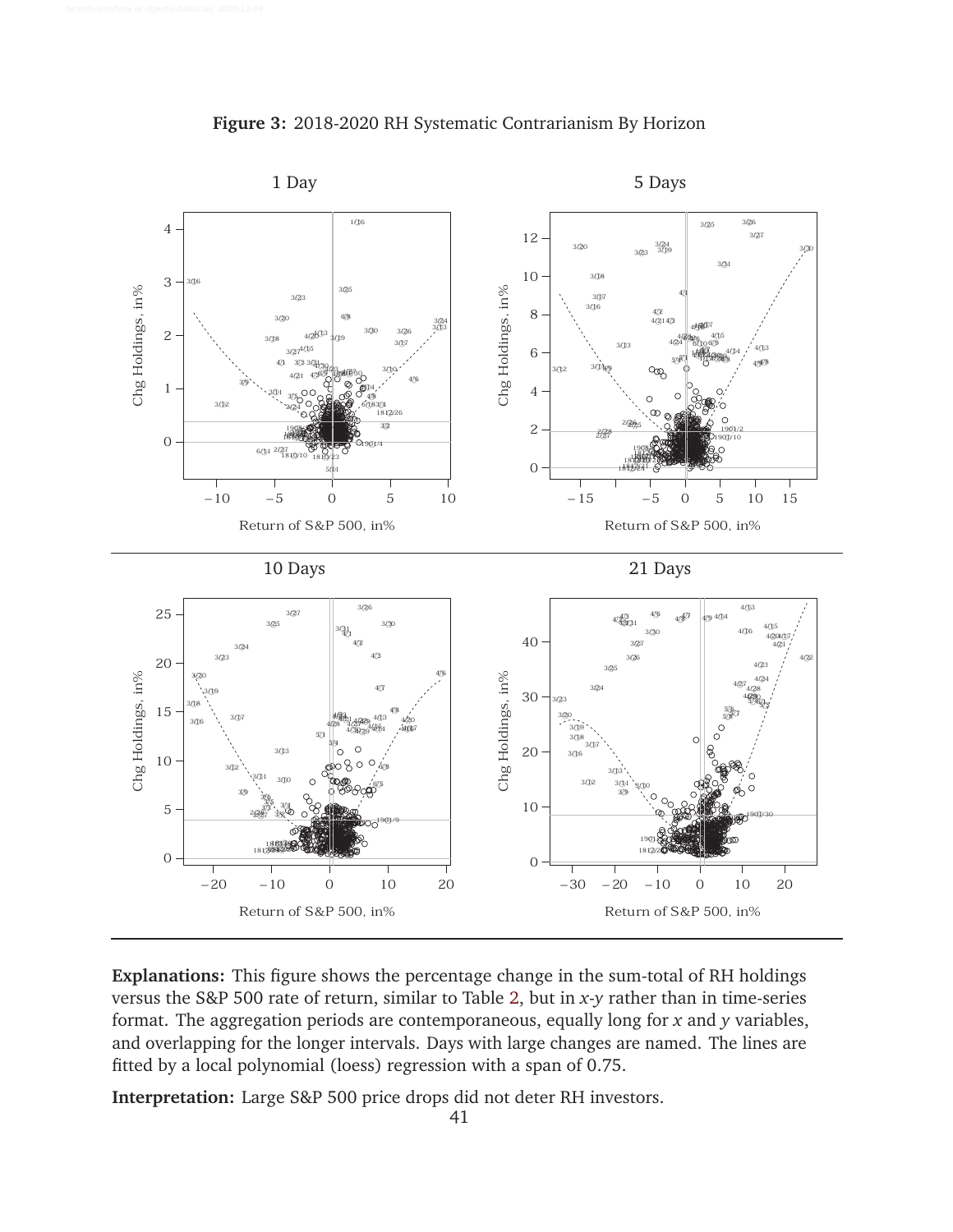|                                               |             | $(2018/06/01$ to $2020/08/13)$ |              |               |      | 2020/02/03 to 2020/08/13 |
|-----------------------------------------------|-------------|--------------------------------|--------------|---------------|------|--------------------------|
|                                               | Coef        | Coef<br>T                      | T            | Coef          | T    | Coef<br>T                |
| (Intercept)                                   | $0.08$ 2.60 | 0.03                           | 1.84         | 0.07          | 1.77 | 0.03<br>0.65             |
| Lagged Values                                 |             |                                |              |               |      |                          |
| lag(Y, 1)                                     | 0.52 4.95   | 0.24                           | 2.69         | 0.39          | 4.39 | 0.30<br>3.49             |
| lag(Y, 2)                                     |             | 0.26                           | 5.06         | 0.19          | 1.84 | 0.17<br>1.75             |
| lag(Y, 3)                                     |             | 0.21                           | 3.15         | 0.16          | 1.81 | $-0.07 -0.70$            |
| lag(Y, 4)                                     |             |                                |              |               |      | 0.20<br>2.38             |
| lag(Y, 5)                                     |             |                                |              |               |      | 0.06<br>0.72             |
| lag(Y, 6)                                     |             |                                |              |               |      | $-0.12 -1.58$            |
| Positive Market Movement: $(R_M>0) \cdot R_M$ |             |                                |              |               |      |                          |
| $lagp(R_M, 0)$                                |             |                                |              |               |      | 0.07<br>2.48             |
| $lagp(R_M, 1)$                                | 0.13 5.20   | 0.09                           | 3.09         | 0.11          | 2.54 | 0.13<br>3.92             |
| $lagp(R_M, 2)$                                |             |                                | $0.00 -0.14$ | $-0.03 -0.83$ |      | $-0.04 -1.47$            |
| $lagp(R_M, 3)$                                |             | $-0.01 -0.59$                  |              | $-0.02 -0.83$ |      | $-0.03 -1.14$            |
| $lagp(R_M, 4)$                                |             |                                |              |               |      | 0.12<br>4.14             |
| $lagp(R_M, 5)$                                |             |                                |              |               |      | 0.03<br>1.23             |
| $lagp(R_M, 6)$                                |             |                                |              |               |      | 0.01<br>0.19             |
| Positive Market Movement: $(R_M>0) \cdot R_M$ |             |                                |              |               |      |                          |
| $\text{lagn}(R_M, 0)$                         |             |                                |              |               |      | 0.00<br>0.17             |
| $\text{lagn}(R_M, 1)$                         | 0.09 3.99   | 0.06                           | 3.35         | 0.08          | 2.81 | 0.04<br>2.13             |
| $lagn(R_M, 2)$                                |             | 0.02                           | 1.08         | 0.01          | 0.43 | $-0.02 -0.84$            |
| $lagn(R_M, 3)$                                |             | 0.00                           | 0.11         | $-0.00 -0.01$ |      | $-0.02 -0.89$            |
| $\text{lagn}(R_M, 4)$                         |             |                                |              |               |      | 0.05<br>2.19             |
| $lagn(R_M, 5)$                                |             |                                |              |               |      | 0.02<br>0.82             |
| $\text{lagn}(R_M, 6)$                         |             |                                |              |               |      | $-0.01 -0.30$            |
| $\bar{R}^2$ :                                 | 51.6%       |                                | 59.4%        | 67.6%         |      | 73.4%                    |
| N:                                            | 543         |                                | 541          | 132           |      | 129                      |

**Table 3:** Daily Percent Changes in the Growth Rate of RH Holdings

**Explanations:** The dependent variable Y in this time-series regression is the percentage change in the sum total number of RH holdings,  $Y_t \equiv \% \Delta_t \sum_i RH_{it}$ . The market rate of return is the percentage change in the S&P 500. The "positive market movement" variables assign zero to the variable on days when the market declined. The "negative market movement" variables are analogous, except that they use the absolute value of  $R_M$ , as indicated in the header, to simplify interpretation. (A positive coefficient means an increase in holdings.) The T-statistics are adjusted for heteroskedasticity and two lags as in Newey and West (1987) (without prewhitening).

**Interpretation:** 0-1 day and 4-5 day-lagged large market movements are robust positive predictors of increases in the sum-total number of RH holdings.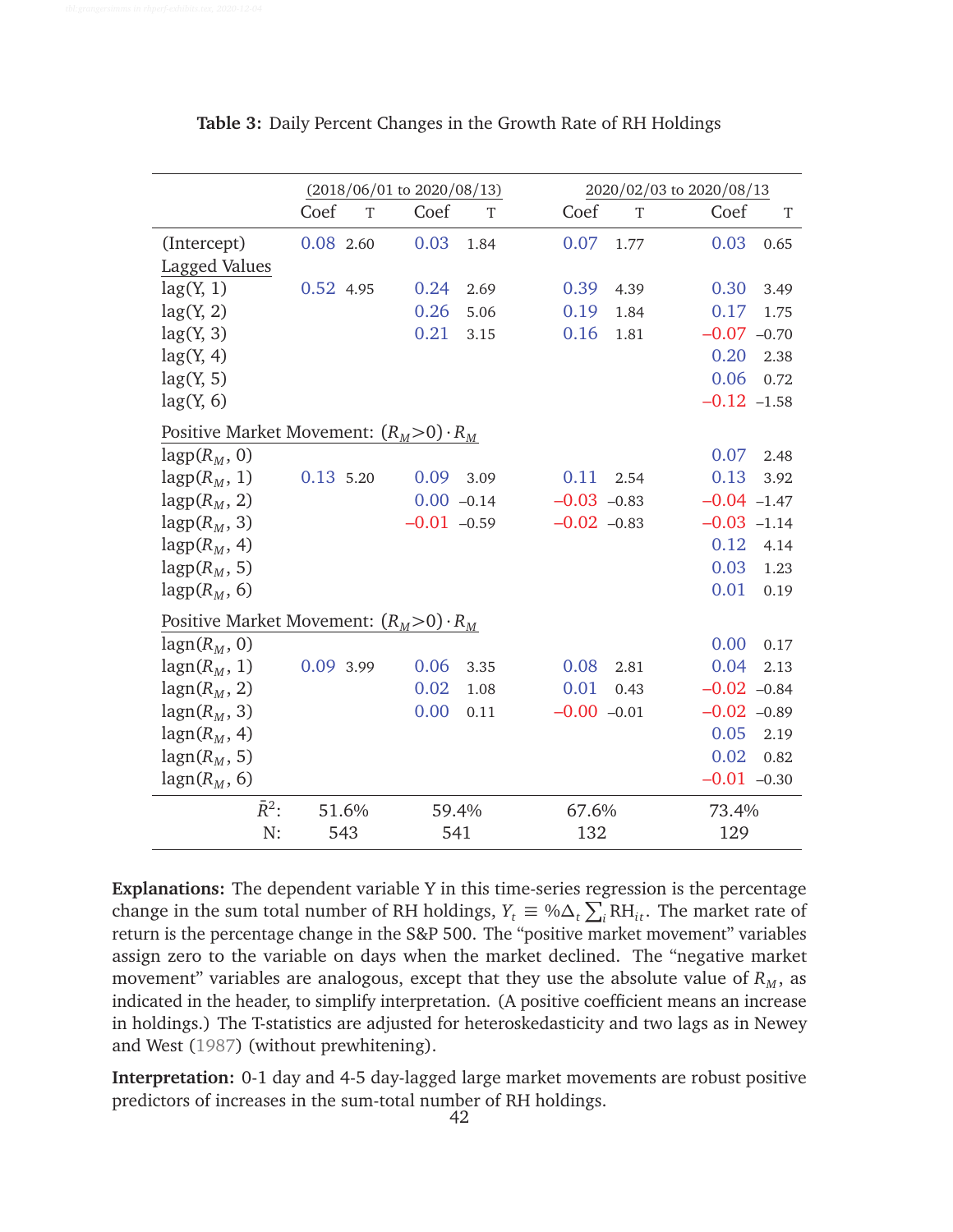**Table 4:** Highest ARH vs. VWMKT Log-Investment-Rank Differences on 2019/12/31 or 2020/06/30

|      |             | <b>Business</b>         |     | Rank      | ARH Pfio |
|------|-------------|-------------------------|-----|-----------|----------|
| Year | <b>TIC</b>  | Description             | RH  | <b>VW</b> | Weight   |
| 2019 | <b>BIOC</b> | <b>Cancer-Detection</b> | 102 | 3356      | 0.15     |
| 2019 | <b>HUSA</b> | Oil-Gas                 | 88  | 3425      | 0.19     |
| 2019 | IGC.        | India-Cannabis          | 27  | 3271      | 0.59     |
| 2019 | <b>OGEN</b> | BioPharm Immunization   | 39  | 3280      | 0.47     |
| 2019 | <b>RIOT</b> | Blockchain Fin'l        | 96  | 3161      | 0.17     |
| 2019 | 7.N         | Oil-Gas                 | 95  | 3296      | 0.17     |
| 2020 | <b>CEI</b>  | Oil-Gas                 | 94  | 3425      | 0.20     |
| 2020 | <b>INPX</b> | Big Data                | 88  | 3227      | 0.22     |
| 2020 | <b>OCGN</b> | Eye Disease             | 101 | 3403      | 0.19     |
| 2020 | TTNP        | Drug Implants           | 90  | 3274      | 0.22     |

**Explanations:** RH refers to Robinhood, VW to the value-weighted market (according to CRSP's number of shares times price). The stocks listed in this table (log-)ranked more highly in the investment holdings of RH investors than in the VW market portfolio either on 2019/12/31 or on 2020/06/30, such that they constituted at least 0.15% of the ARH investment weight. (All stocks listed in this table constituted less than 0.005% of the holdings in the VW portfolio.)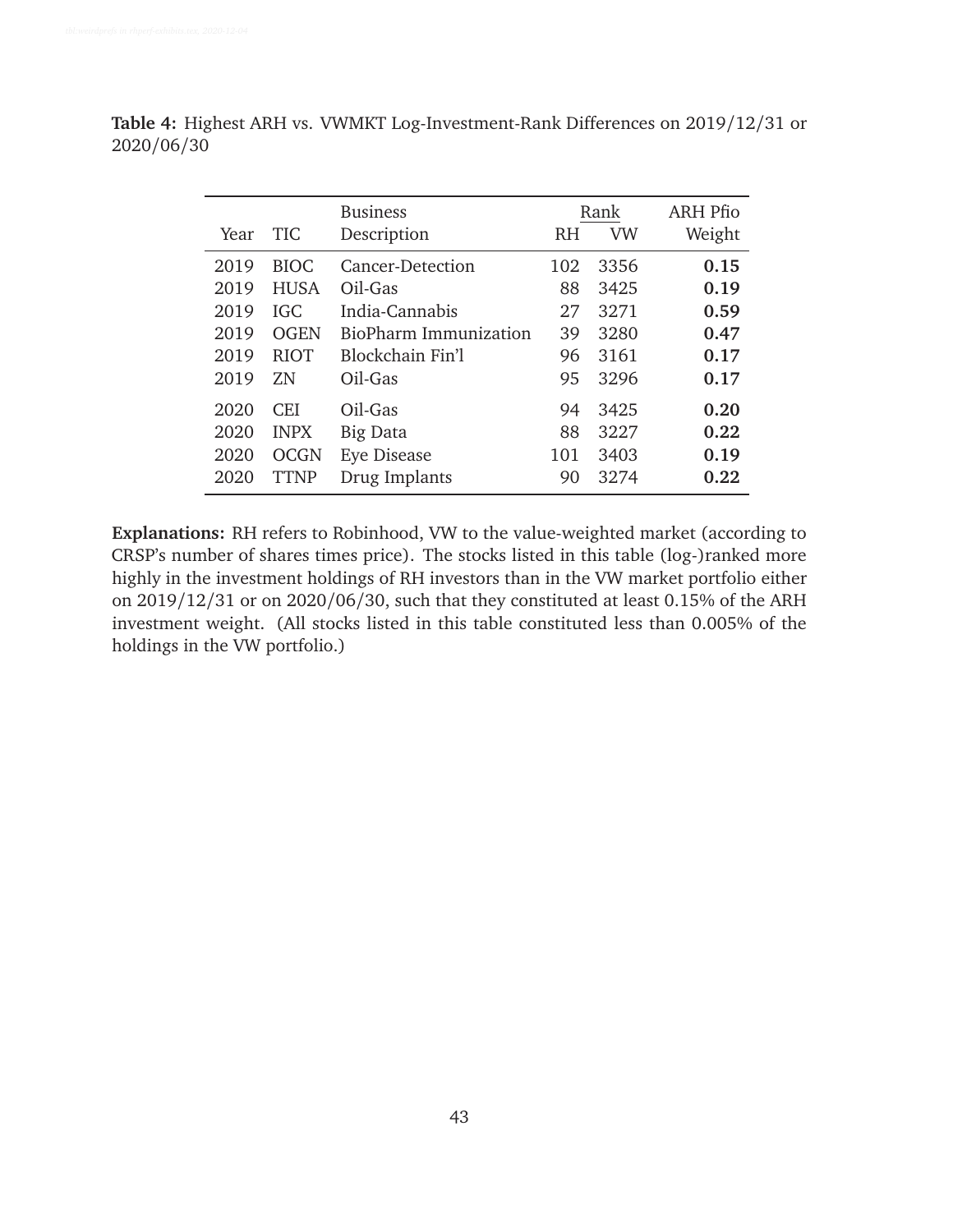



**Explanations:** Each point is one stock's percentage investment weight in ARH. These weights are plotted against the log market-cap rank (from CRSP). For example, although AAPL was the biggest stock, accounting for 5.2% of the total CRSP market cap on 2020/06/30, it accounted for "only" 1.85% of the ARH portfolio (as marked). For stocks with unusually large ARH investment weights, and for the biggest stocks, the plots show ticker symbols instead of points. The black line fits the (RH) points. For comparison, the blue line shows a smoothed line that a market-cap weighted portfolio would have assigned. Both lines are fitted via loess with a span of 0.75.

**Interpretation:** Relative to a value-weighted portfolio, RH investors typically underinvested in the biggest 500 stocks, especially in mid-2020. They overinvested in many consumer-related tech stocks, as well as fallen angels (such as Ford (F), General Electric (GE), and United Airlines (UAL)).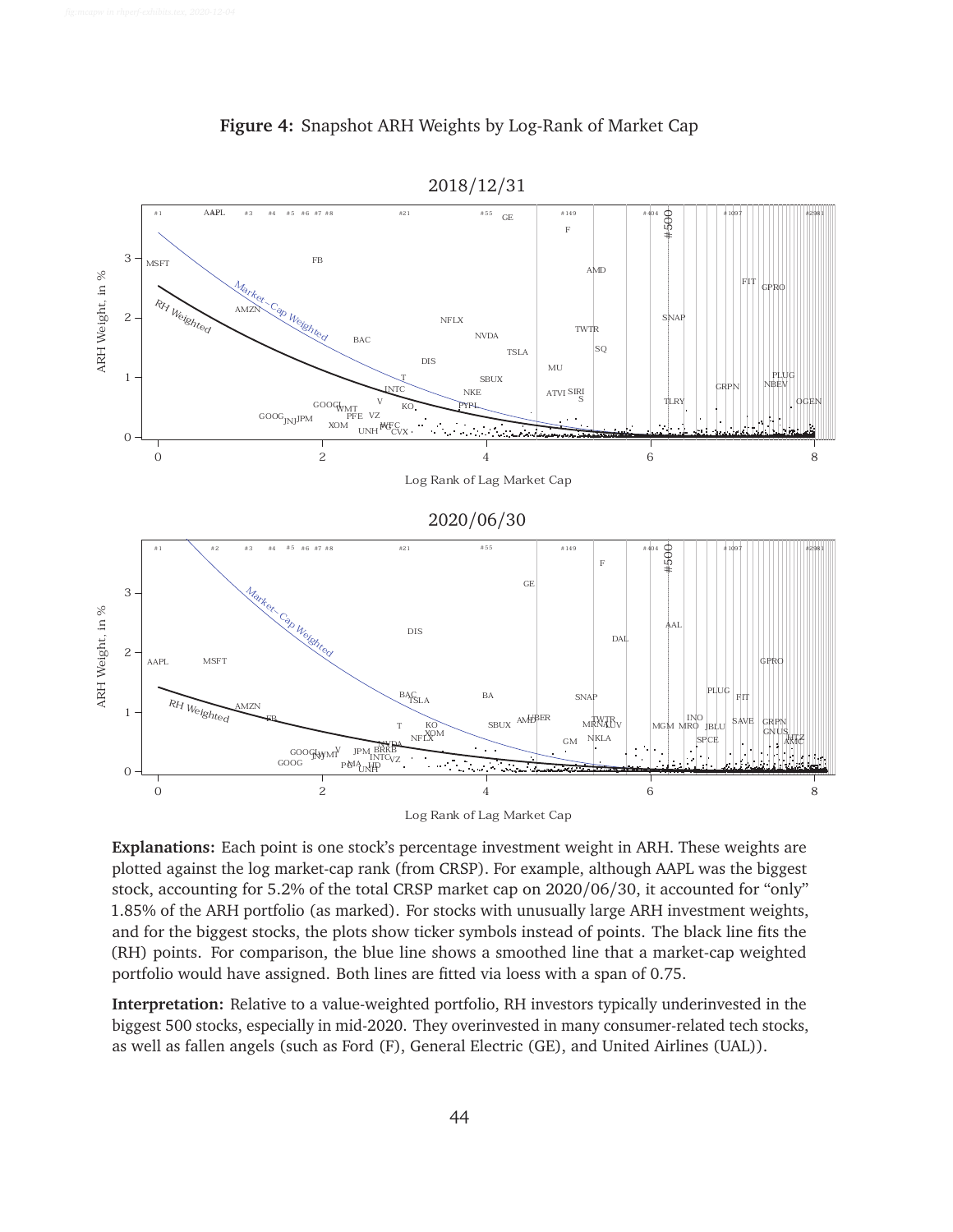|             |                         |                      | Pre-COVID          | Post-COVID           |               |                |                        |        |              |
|-------------|-------------------------|----------------------|--------------------|----------------------|---------------|----------------|------------------------|--------|--------------|
|             |                         | Rank                 | Dec 2018<br>Weight | Jun2020<br>Rank      | Weight        | Dec            | Holdings (in K)<br>Jun |        | Price<br>Chg |
| Tic         | Description             | ARH VW               | ARH VW             | ARH VW               | ARH VW        | 2018           | 2020                   | Chg    | (RoR)        |
| AAL         | American Airlines       | 272<br>114           | $0.12$ 0.06        | 3<br>620             | 2.39 0.02     | $\overline{7}$ | 654                    | 88.7   | $-0.64$      |
| <b>AMD</b>  | <b>AMD</b>              | 218<br>6             | 2.70 0.08          | 21<br>92             | 0.84 0.20     | 161            | 229                    | 0.4    | 1.92         |
| BA          | Boeing                  | 26<br>53             | 0.29 0.78          | 57<br>11             | 1.23 0.34     | 17             | 337                    | 18.5   | $-0.42$      |
| <b>DAL</b>  | Delta Airlines          | 82<br>139            | $0.17$ 0.15        | 5<br>288             | 2.16 0.06     | 10             | 592                    | 56.1   | $-0.47$      |
| <b>DIS</b>  | Disney                  | 17<br>27             | 1.22 0.69          | 23<br>$\overline{4}$ | 2.28 0.66     | 72             | 624                    | 7.6    | 0.04         |
| ${\bf F}$   | Ford                    | 3<br>152             | 3.35 0.13          | $\mathbf{1}$<br>233  | 3.38 0.08     | 200            | 925                    | 3.6    | $-0.18$      |
| FB          | Facebook                | 7<br>4               | 2.85 1.34          | 19<br>$\overline{4}$ | 0.86 1.78     | 170            | 235                    | 0.4    | 0.67         |
| <b>FIT</b>  | Fitbit                  | 7<br>1388            | 2.51 0.00          | 13<br>1281           | 1.21 0.01     | 149            | 331                    | 1.2    | 0.30         |
| <b>GE</b>   | General Electric        | $\overline{2}$<br>72 | 3.55 0.28          | $\overline{2}$<br>95 | 3.05 0.20     | 212            | 834                    | 2.9    | $-0.05$      |
| <b>GPRO</b> | GoPro                   | 8<br>1867            | 2.42 0.00          | 7<br>1785            | 1.79 0.00     | 144            | 491                    | 2.4    | 0.19         |
| <b>INO</b>  | Vaccines                | 384 1931             | $0.03$ $0.00$      | 17<br>725            | 0.88 0.01     | $\mathbf{1}$   | 241                    | 133.4  | 5.41         |
| <b>JBLU</b> | JetBlue Airlines        | 587<br>100           | 0.14 0.02          | 920<br>31            | 0.72 0.01     | 8              | 197                    | 23.0   | $-0.36$      |
| <b>LUV</b>  | Southwest Airlines      | 51<br>167            | $0.29$ $0.11$      | 266<br>27            | 0.75 0.07     | 17             | 205                    | 10.8   | $-0.33$      |
| MGM         | <b>MGM Casino-Entmt</b> | 301<br>180           | $0.07$ 0.05        | 30<br>488            | 0.74 0.03     | $\overline{4}$ | 202                    | 44.3   | $-0.31$      |
| <b>MRO</b>  | Marathon Oil            | 322<br>129           | $0.10$ $0.05$      | 668<br>29            | 0.74 0.02     | 6              | 202                    | 31.6   | $-0.55$      |
| MU          | Micron Storage          | 18<br>131            | 1.11 0.15          | 99<br>97             | 0.19 0.19     | 66             | 53                     | $-0.2$ | 0.42         |
| <b>NBEV</b> | Cannabis Drinks         | 24<br>1927           | 0.84 0.00          | 87<br>2637           | $0.23$ $0.00$ | 50             | 61                     | 0.2    | $-0.76$      |
| <b>NFLX</b> | Netflix                 | 11<br>37             | 1.89 0.50          | 36<br>25             | 0.54 0.65     | 113            | 148                    | 0.3    | 0.65         |
| <b>NVDA</b> | Nvidia                  | 13<br>56             | 1.63 0.35          | 17<br>42             | 0.44 0.76     | 97             | 121                    | 0.2    | 2.13         |
| PLUG        | Hydrogen Fuel           | 2115<br>19           | 0.99 0.00          | 9<br>971             | 1.31 0.01     | 59             | 358                    | 5.1    | 4.85         |
| <b>SAVE</b> | <b>Spirit Airlines</b>  | 689<br>501           | $0.02$ $0.02$      | 22<br>1282           | $0.82$ $0.01$ | $\mathbf{1}$   | 225                    | 174.0  | $-0.69$      |
| <b>SNAP</b> | Snapchat                | 559<br>10            | 1.93 0.02          | 14<br>189            | 1.21 0.09     | 115            | 330                    | 1.9    | 2.66         |
| SQ          | <b>Square Pymnts</b>    | 230<br>15            | 1.41 0.07          | 61<br>145            | 0.33 0.12     | 84             | 89                     | 0.1    | 0.68         |
| <b>TSLA</b> | Tesla                   | 16<br>82             | 1.37 0.24          | 24<br>15             | 1.16 0.65     | 81             | 317                    | 2.9    | 1.73         |
| <b>TWTR</b> | Twitter                 | 12<br>194            | 1.74 0.09          | 20<br>236            | 0.84 0.08     | 104            | 231                    | 1.2    | $-0.03$      |
| <b>UAL</b>  | <b>United Airlines</b>  | 335<br>188           | $0.04$ $0.10$      | 12<br>437            | 1.23 0.03     | $\overline{2}$ | 336                    | 157.2  | $-0.60$      |
| <b>XXII</b> | Cannabis-Nctn           | 23<br>2050           | 0.85 0.00          | 103<br>2793          | $0.19$ $0.00$ | 51             | 51                     | 0.0    | $-0.67$      |
| ZNGA        | Gaming (FB)             | 21<br>757            | 0.94 0.01          | 23<br>464            | 0.77 0.03     | 55             | 210                    | 2.8    | 1.14         |
|             |                         |                      |                    |                      | All ARH:      | 5,973 27,390   |                        | 3.6    | 0.24         |

**Table 5:** ARH Investment Weights *Far Above* VWMKT Investment Weights

**Explanations:** These are the companies with the largest (absolute) excess ARH weights over the value-weighted market cap (VWM) weights either on 2018/12/31 or 2020/06/30. The holdings changes and rates of return in the last four columns are from 2018/12/31 to 2020/06/30.

**Interpretation:** Some companies increased their ARH minus VW weights through active RH purchases, some due to less purchasing of other stocks, and some due to price drops affecting the VW weight.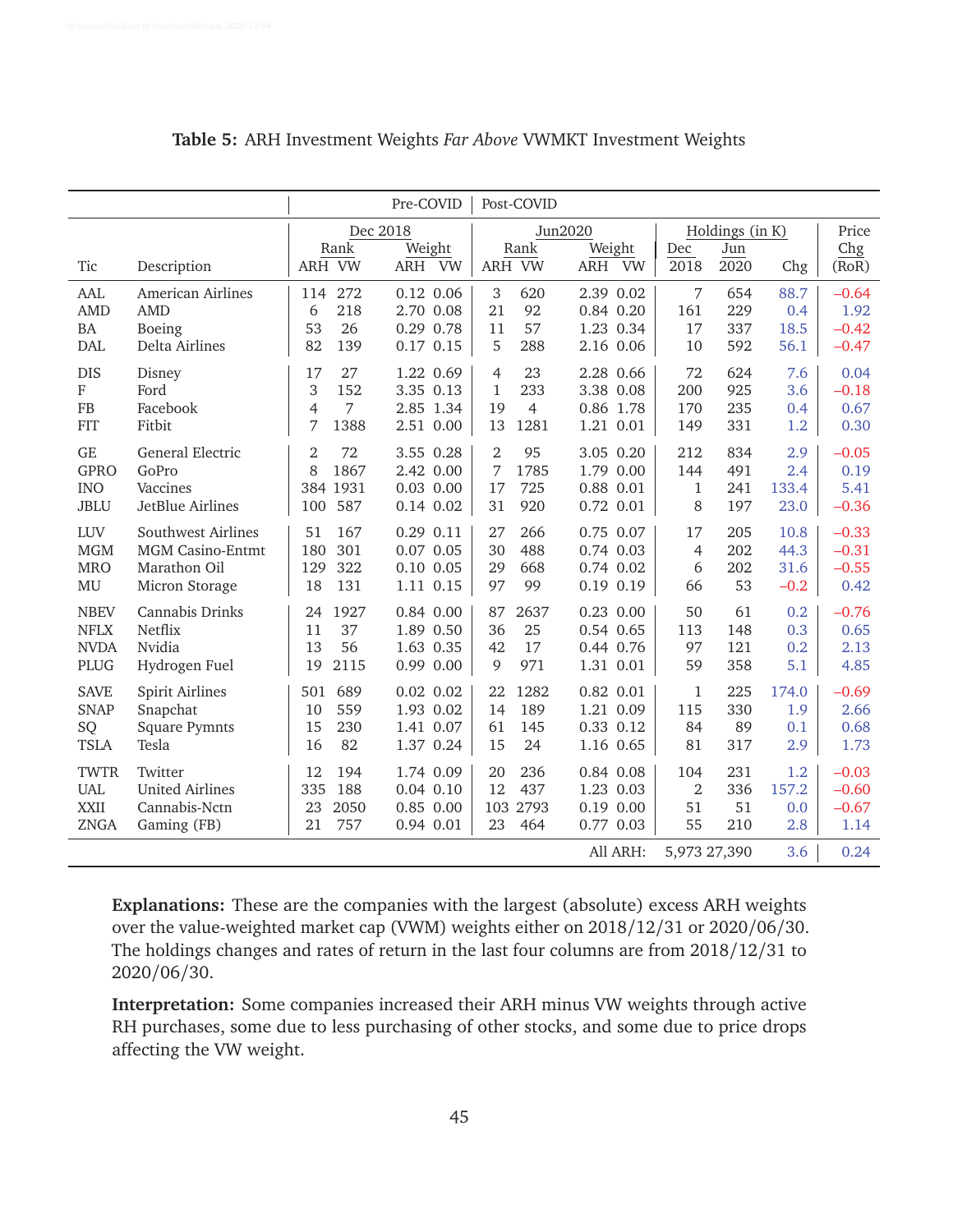### **Table 6:** Correlations of QRH with ARH

|  | Panel A: Correlations of Portfolio Investment Weights |  |  |  |
|--|-------------------------------------------------------|--|--|--|
|--|-------------------------------------------------------|--|--|--|

|                          |      | $w(VOL)$ $w(DOLVOL)$ $w(QRH)$ |      |
|--------------------------|------|-------------------------------|------|
| $w(ARH)$ on $2018/12/31$ | 0.73 | 0.67                          | 0.81 |
| $w(ARH)$ on 2019/12/31   | 0.67 | 0.54                          | 0.71 |
| w(ARH) Pooled XS and TS  | 0.71 | 0.43                          | 0.76 |

**Panel B:** Correlations of Daily Portfolio Returns in the Time Series

| Portfolio  | Return Adjustment Correlation               |                      |
|------------|---------------------------------------------|----------------------|
| <b>ORH</b> | Raw<br>Net of 1-F Model<br>Net of 6-F Model | 0.98<br>0.87<br>0.78 |
| –20190631  | Net of 6-F Model                            | 0.80                 |
| 20190631-  |                                             | 0.79                 |
| QRH        | Net of 1×Market                             | 0.88                 |
| <b>SMB</b> |                                             | 0.05                 |
| HMI.       |                                             | $-0.05$              |
| <b>RMW</b> |                                             | 0.25                 |
| CMA        |                                             | $-0.29$              |
| UMD        |                                             | –0.48                |

**Explanations:** The QRH portfolio is 2/3 of a 1-year volume-weighted portfolio (VOL) and 1/3 of a 1-year dollar volume-weighted portfolio (DOLVOL). These two variables and weights were roughly chosen based on an empirical exploration of many variables predicting ARH investment weights. The two QRH input variables are themselves correlated, and reasonable alternative weightings do not greatly change the return correlations.

**Interpretation:** The QRH portfolio is an (albeit imperfect) proxy for the ARH portfolio.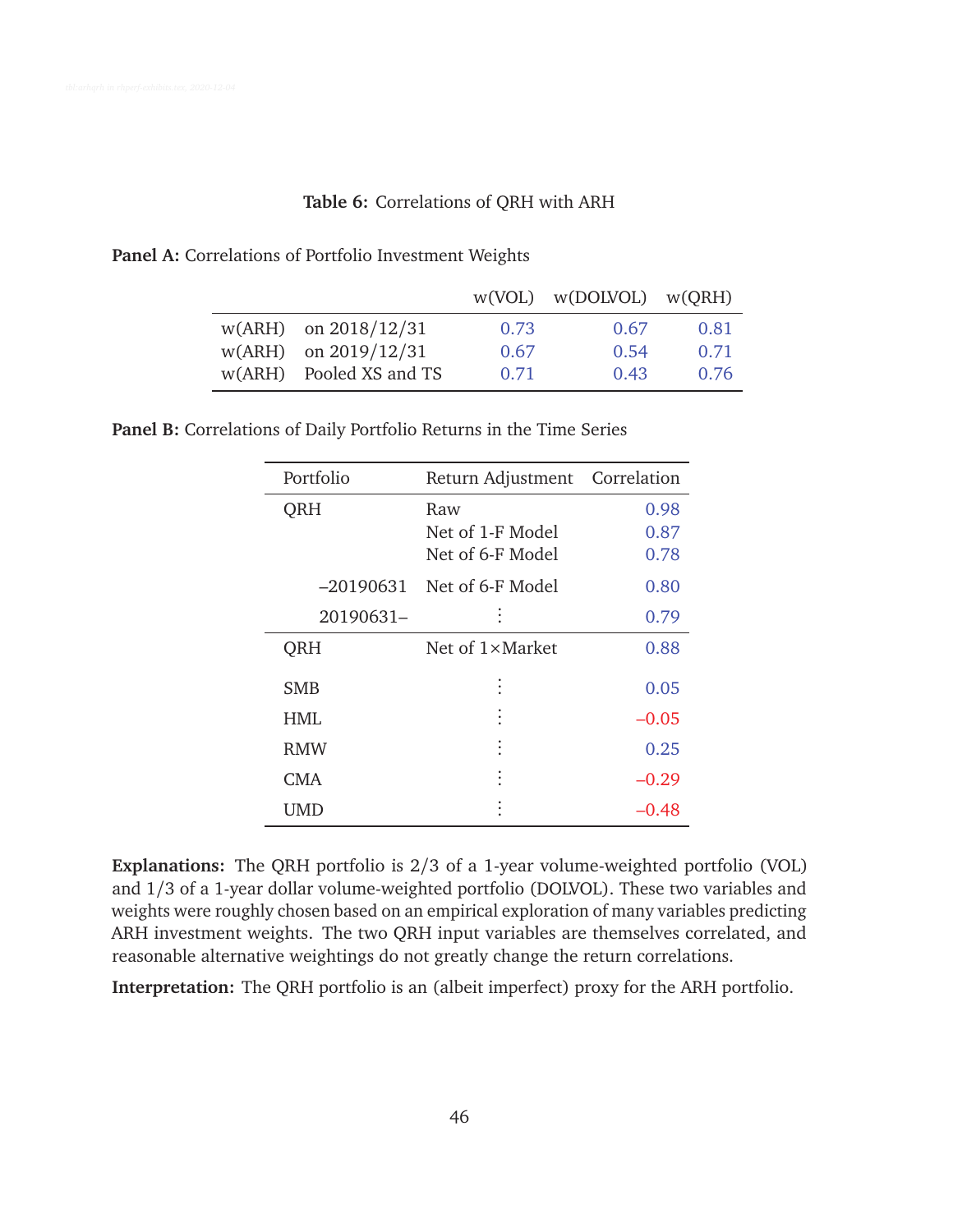# **Table 7:** Return Performance of the ARH Crowd Portfolio

| No Delay                                                      | $0-F$           | 1-F             | 6-F                                                      |  |  |  |  |
|---------------------------------------------------------------|-----------------|-----------------|----------------------------------------------------------|--|--|--|--|
| alpha<br>(T)                                                  | 0.104<br>(1.27) | 0.050<br>(1.37) | 0.065<br>(2.70)                                          |  |  |  |  |
| <b>XMKT</b><br><b>SMB</b><br>HMI.<br><b>RMW</b><br>CMA<br>UMD |                 | 1.13            | 1.03<br>0.45<br>$-0.10$<br>$-0.21$<br>$-0.57$<br>$-0.35$ |  |  |  |  |
| 546 Days (2018/06/01 - 2020/08/14)                            |                 |                 |                                                          |  |  |  |  |

**Panel A:** Daily Rebalancing / Returns

| 5-Day Delay                                                   | $0-F$                              | 1-F             | $6-F$                                                    |  |  |  |  |
|---------------------------------------------------------------|------------------------------------|-----------------|----------------------------------------------------------|--|--|--|--|
| alpha<br>(T)                                                  | 0.097<br>(1.19)                    | 0.045<br>(1.28) | 0.062<br>(2.63)                                          |  |  |  |  |
| <b>XMKT</b><br><b>SMB</b><br>HMI.<br><b>RMW</b><br>CMA<br>UMD |                                    | 1.13            | 1.04<br>0.44<br>$-0.11$<br>$-0.22$<br>$-0.55$<br>$-0.34$ |  |  |  |  |
|                                                               | 546 Days (2018/06/07 - 2020/08/20) |                 |                                                          |  |  |  |  |

**Panel B:** Monthly Rebalancing / Returns

| No Delay                      | $0-F$  | $1-F$  | $6-F$                         | 3-Month Delay             | $0-F$  | $1-F$  | $6-F$        |
|-------------------------------|--------|--------|-------------------------------|---------------------------|--------|--------|--------------|
| alpha                         | 2.09   | 0.61   | 1.29                          | alpha                     | 1.92   | 0.75   | 1.20         |
| (T)                           | (1.46) | (1.13) | (2.46)                        | (T)                       | (1.20) | (1.38) | (2.43)       |
| <b>XMKT</b><br><b>SMB</b>     |        | 1.30   | 1.09<br>0.89                  | <b>XMKT</b><br><b>SMB</b> |        | 1.30   | 1.13<br>0.74 |
|                               |        |        |                               |                           |        |        |              |
| <b>HML</b>                    |        |        | $-0.36$                       | HMI.                      |        |        | $-0.31$      |
| <b>RMW</b>                    |        |        | $-0.47$                       | <b>RMW</b>                |        |        | $-0.30$      |
| CMA                           |        |        | 0.09                          | <b>CMA</b>                |        |        | 0.04         |
| <b>UMD</b>                    |        |        | $-0.19$                       | <b>UMD</b>                |        |        | $-0.15$      |
| 27 months (2018/06 - 2020/08) |        |        | 26 months (2018/08 - 2020/09) |                           |        |        |              |
|                               |        |        |                               |                           |        |        |              |

**Panel C:** Annual Mid-Year Rebalancing / Returns (Not Regression Coefficients)

|                                                                                                                                       | ARH | XMKT SMB HML RMW CMA |  |  | UMD | <b>RF</b> |
|---------------------------------------------------------------------------------------------------------------------------------------|-----|----------------------|--|--|-----|-----------|
| $2018/07 - 2019/06$ 8.2 8.0 -13.1 -11.8 4.9 -1.5 -0.5 2.2<br>$2019/07 - 2020/06$ $26.5$ $8.8$ $-9.5$ $-33.2$ $0.5$ $-5.6$ $7.1$ $1.3$ |     |                      |  |  |     |           |

**Explanations:** The ARH portfolio weights are based on the number of RH investors in each stock, as in Equation 1 ( $w_i \equiv N_i / \sum N_i$ ). The table shows the (net-of-riskfree) return performance of the ARH portfolio with respect to various rebalancing intervals, delays, and benchmarks. The 0-F benchmark is the mean (net of the prevailing risk-free rate). The 1-F benchmark is the CAPM. The 6-F benchmark is the Fama–French 5-factor model plus momentum. T-statistics are Newey–West adjusted (1 lag, no pre-whitening).

**Interpretation:** The ARH crowd portfolio did not underperform. Rebalanced daily, it tilted towards small (SMB) aggressive (CMA) past-loser (UMD) stocks.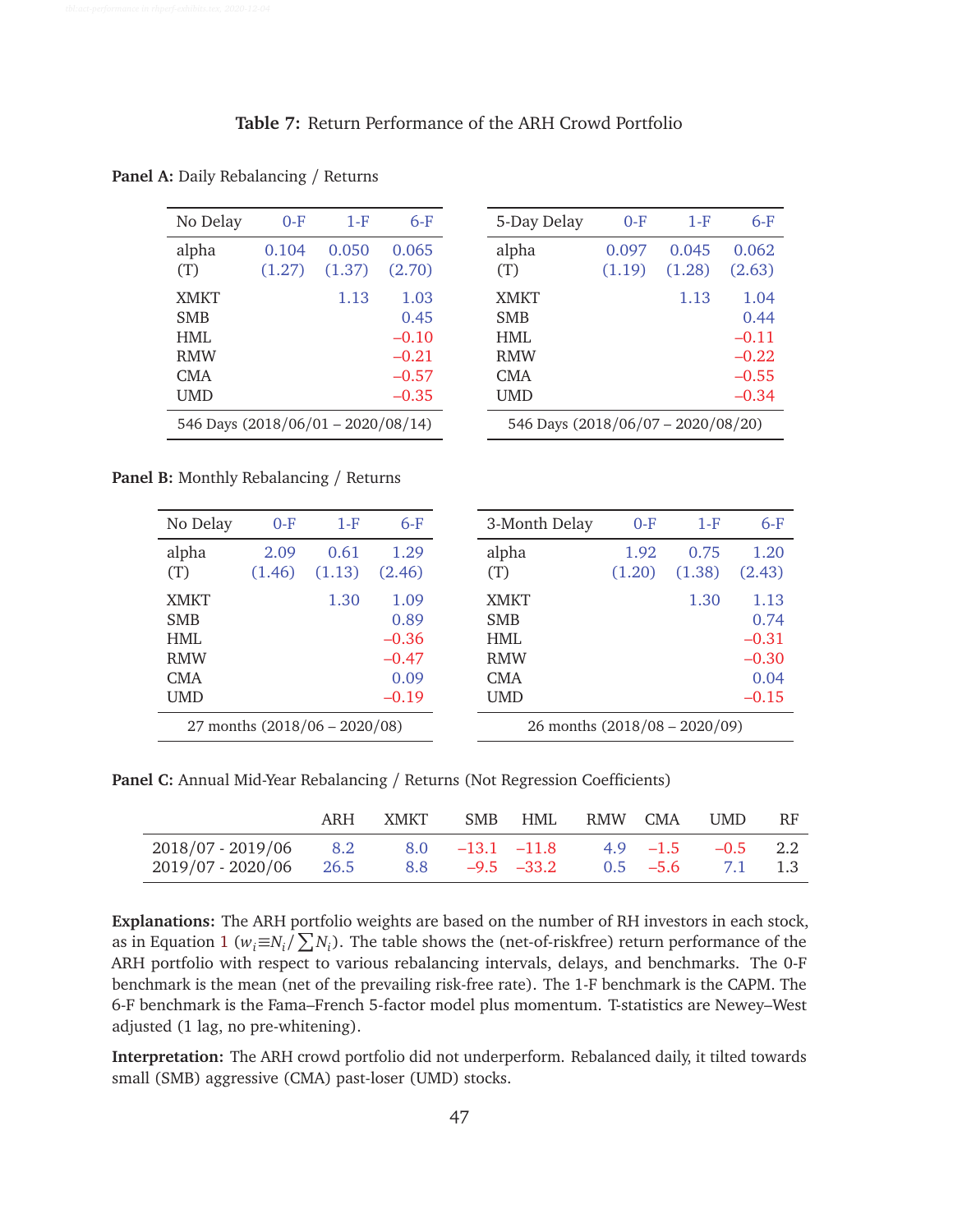### **Table 8:** Return Performance of the QRH Proxy Portfolio

| No Delay                           | $0-F$  | 1-F    | 6-F     |  |  |  |  |
|------------------------------------|--------|--------|---------|--|--|--|--|
| alpha                              | 0.059  | 0.005  | 0.029   |  |  |  |  |
| (T)                                | (0.79) | (0.19) | (2.00)  |  |  |  |  |
| <b>XMKT</b>                        |        | 1.14   | 1.05    |  |  |  |  |
| <b>SMB</b>                         |        |        | 0.35    |  |  |  |  |
| HMI.                               |        |        | 0.06    |  |  |  |  |
| <b>RMW</b>                         |        |        | $-0.20$ |  |  |  |  |
| CMA                                |        |        | $-0.24$ |  |  |  |  |
| UMD                                |        |        | $-0.21$ |  |  |  |  |
| 546 days (2018/06/01 - 2020/08/14) |        |        |         |  |  |  |  |

**Panel A:** Daily Rebalancing / Returns

| 5-Day Delay                        | $0-F$  | 1-F    | $6-F$   |  |  |  |  |
|------------------------------------|--------|--------|---------|--|--|--|--|
| alpha                              | 0.052  | 0.000  | 0.027   |  |  |  |  |
| (T)                                | (0.69) | (0.02) | (1.87)  |  |  |  |  |
| <b>XMKT</b>                        |        | 1.14   | 1.06    |  |  |  |  |
| SMB                                |        |        | 0.35    |  |  |  |  |
| HMI.                               |        |        | 0.06    |  |  |  |  |
| <b>RMW</b>                         |        |        | $-0.20$ |  |  |  |  |
| CMA                                |        |        | $-0.24$ |  |  |  |  |
| UMD                                |        |        | $-0.21$ |  |  |  |  |
| 546 days (2018/06/07 - 2020/08/20) |        |        |         |  |  |  |  |

**Panel B:** Monthly Rebalancing / Returns

| 3-Month Delay                  | $0-F$  | $1-F$     | $6-F$   | 3-Month Delay | $0-F$                          | $1-F$     | $6-F$   |
|--------------------------------|--------|-----------|---------|---------------|--------------------------------|-----------|---------|
| alpha                          | 1.08   | $-0.45$   | 0.40    | alpha         | 0.86                           | $-0.35$   | 0.36    |
| (T)                            | (0.74) | $(-1.65)$ | (1.37)  | (T)           | (0.56)                         | $(-1.45)$ | (1.52)  |
| <b>XMKT</b>                    |        | 1.35      | 1.21    | <b>XMKT</b>   |                                | 1.34      | 1.21    |
| <b>SMB</b>                     |        |           | 0.56    | <b>SMB</b>    |                                |           | 0.49    |
| HMI.                           |        |           | $-0.05$ | <b>HML</b>    |                                |           | $-0.04$ |
| <b>RMW</b>                     |        |           | $-0.33$ | <b>RMW</b>    |                                |           | $-0.24$ |
| CMA                            |        |           | 0.26    | <b>CMA</b>    |                                |           | 0.19    |
| <b>UMD</b>                     |        |           | $-0.10$ | <b>UMD</b>    |                                |           | $-0.11$ |
| 27 Months (2018/06 to 2020/08) |        |           |         |               | 26 Months (2018/08 to 2020/09) |           |         |

**Panel C:** Including a QRH Volume Factor Component in ARH Return Regression, 27 months

|     |  | alpha (T) XMKT SMB HML RMW CMA UMD QRH                                                                                               |  |  |  |
|-----|--|--------------------------------------------------------------------------------------------------------------------------------------|--|--|--|
| (I) |  | $1.29$ $(2.46)$ $1.09$ $0.89$ $-0.36$ $-0.47$ $0.09$ $-0.19$<br>(II) $0.67$ (1.74) $-0.24$ 0.27 $-0.32$ $-0.08$ $-0.18$ $-0.07$ 1.11 |  |  |  |

**Explanations:** Panels A and B are analogous to Table 7 with QRH excess return as the dependent variable instead of the ARH excess return. QRH is 2/3 a number-of-shares trading volume variable (mapped into a weight as in  $w_i(v_i) \equiv v_i / \sum_i v_i$ ) and 1/3 a dollar trading volume variable  $(w_i(d_i) \equiv d_i / ∑_i d_i)$ . Panel C explores the QRH portfolio return as an independent factor explaining the ARH rate of return.

**Interpretation:** QRH is not as good a predictor of future returns as ARH. The volume component in QRH can account for about half of the ARH alpha.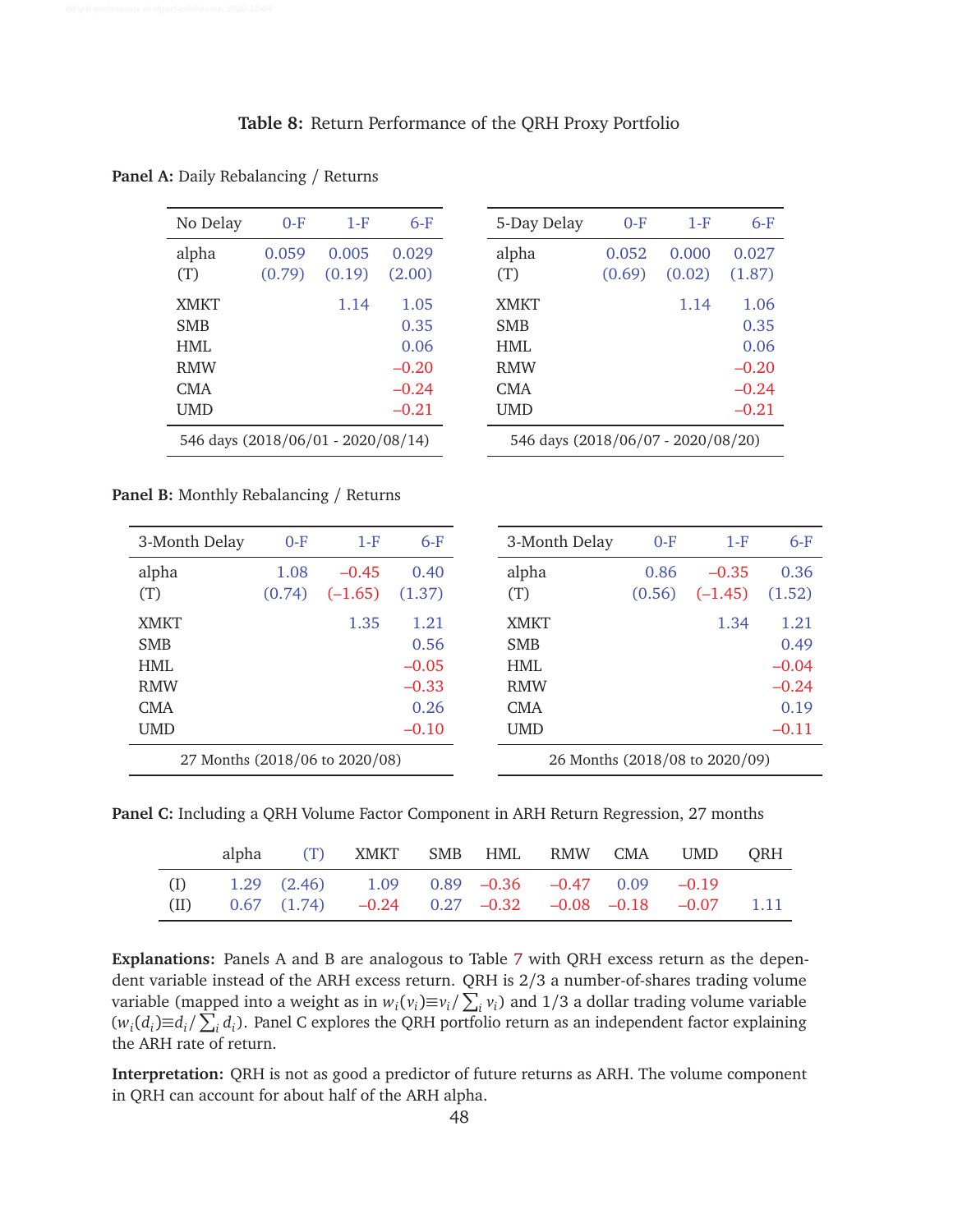| No Delay                       |        |           |         | November Investment Weights |        |           |         |
|--------------------------------|--------|-----------|---------|-----------------------------|--------|-----------|---------|
| <b>Monthly Returns</b>         | $O-F$  | $1-F$     | $6-F$   | <b>Annual Returns</b>       | $0-F$  | $1-F$     | $6-F$   |
| alpha                          | 0.60   | $-0.32$   | 0.16    | alpha                       | 8.0    | $-3.1$    | 0.3     |
| (T)                            | (1.96) | $(-2.99)$ | (1.86)  | (T)                         | (2.59) | $(-2.90)$ | (0.40)  |
| <b>XMKT</b>                    |        | 1.34      | 1.17    | <b>XMKT</b>                 |        | 1.26      | 1.10    |
| <b>SMB</b>                     |        |           | 0.33    | <b>SMB</b>                  |        |           | 0.47    |
| <b>HML</b>                     |        |           | $-0.10$ | <b>HML</b>                  |        |           | $-0.13$ |
| <b>RMW</b>                     |        |           | $-0.44$ | <b>RMW</b>                  |        |           | $-0.44$ |
| <b>CMA</b>                     |        |           | $-0.20$ | <b>CMA</b>                  |        |           | 0.00    |
| <b>UMD</b>                     |        |           | $-0.24$ |                             |        |           |         |
| 489 months (1980/01 - 2020/09) |        |           |         | 40 years (1980-2019)        |        |           |         |

**Table 9:** Extended Return Performance of the QRH Proxy Portfolio After 1980

**Explanations:** The dependent variable is the rate of return on the QRH portfolio net of the risk-free rate (as used and described in the two previous tables). QRH is a 2/3 the 1-year volume-trading and 1/3 the 1-year dollar-volume trading portfolio. Annual returns are for calendar years, with weights chosen in November of the preceding year.

**Interpretation:** Over a 40-year interval, the QRH portfolio performed about the same as it performed in the 2018-2020 sample.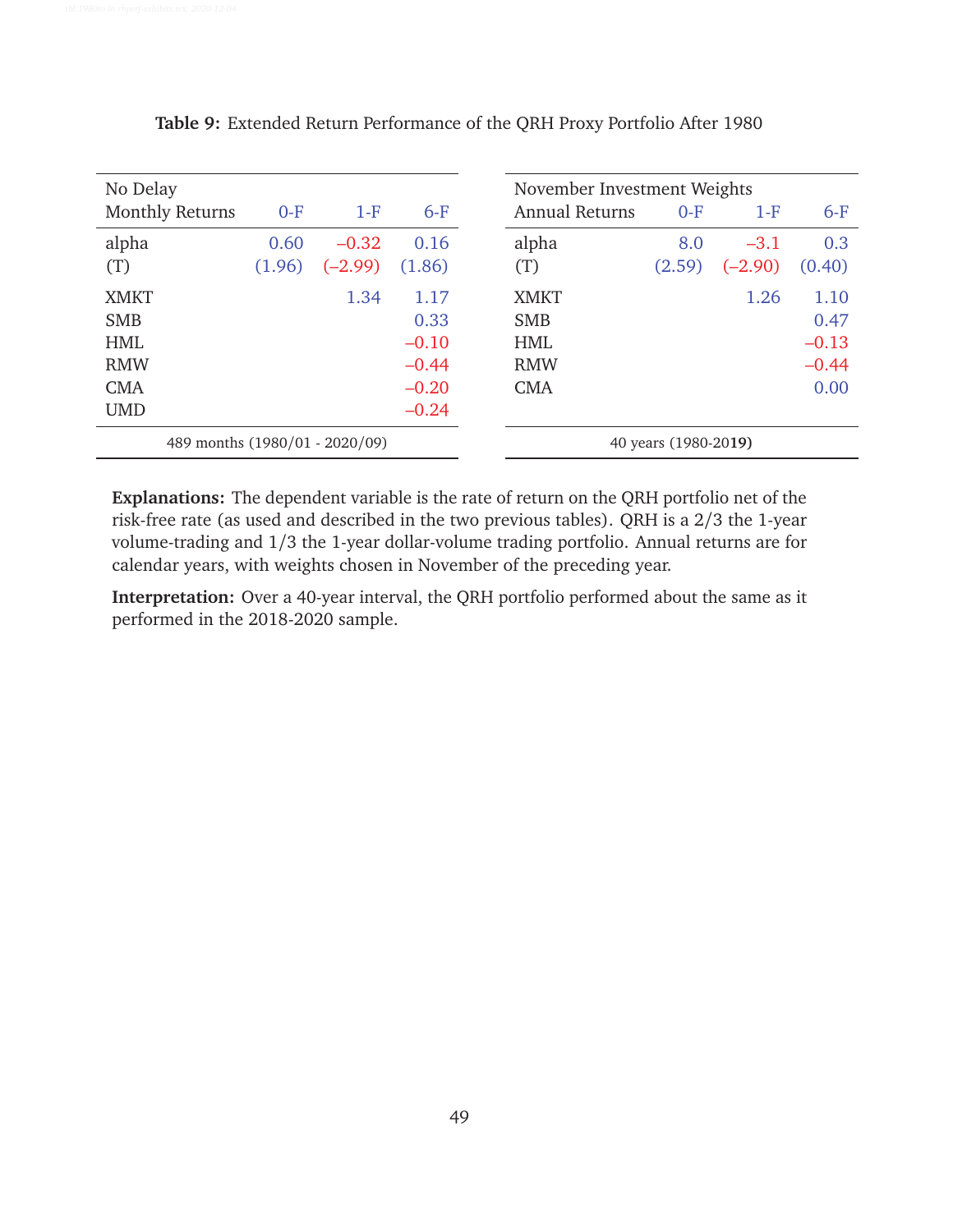

**Figure 5:** Sum-Total RH Holdings and Stock Market Performance in 2020

**Interpretation:** The COVID-related drop in the stock market coincided with an acceleration of sum-total RH positions.